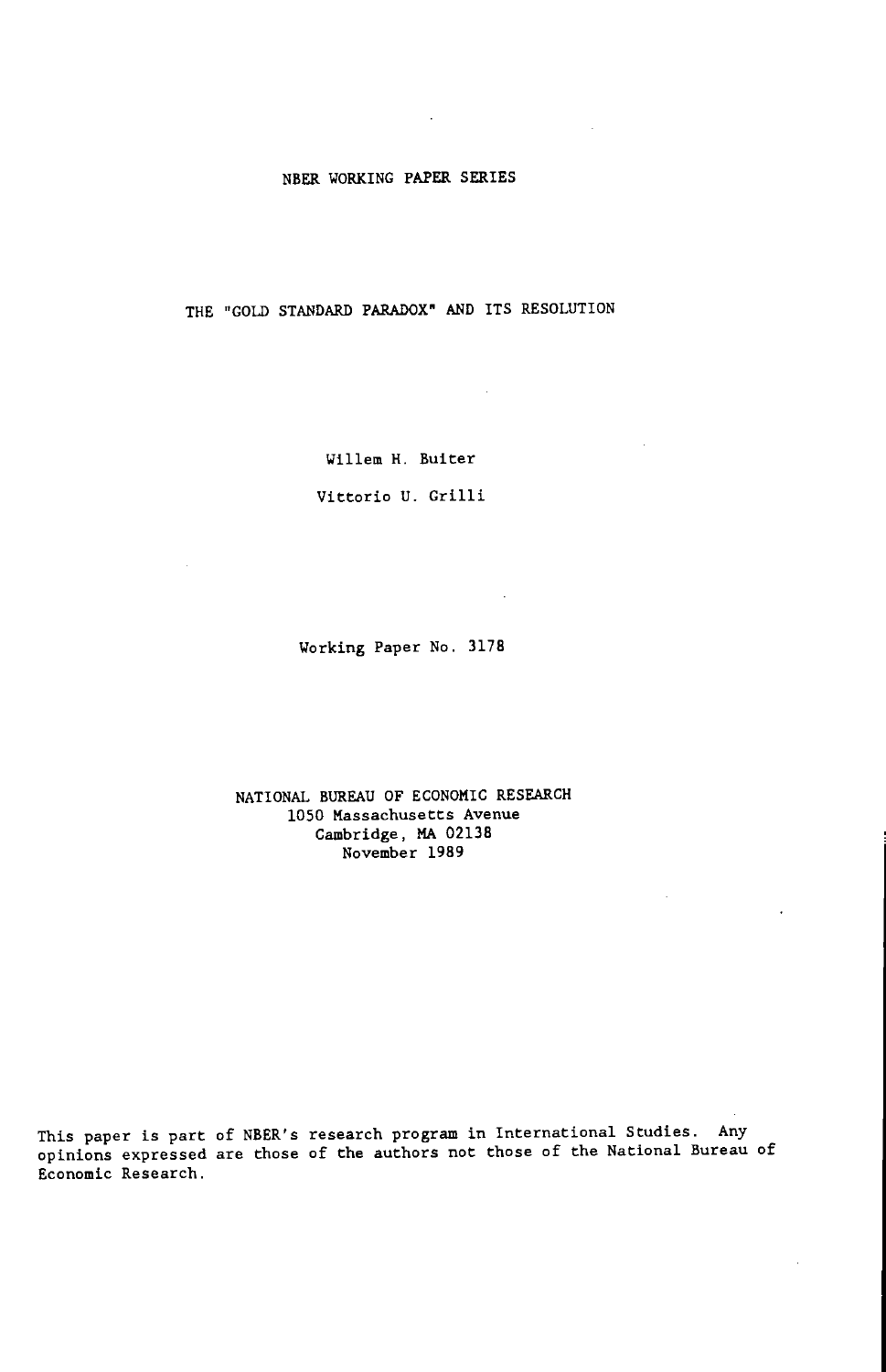NBER Working Paper #3178 November 1989

THE "GOLD STANDARD PARADOX" AND ITS RESOLUTION

#### ABSTRACT

This paper analyzes Krugman's contention that there is a "gold standard paradox" in the speculative attack literature. The paradox occurs if <sup>a</sup> country's currency appreciates after it runs out of gold or equivalently if <sup>a</sup> speculative attack can happen only after the country "naturally" runs out of reserves. We first show that Krugman's paradox is <sup>a</sup> very general phenomenon which does not require mean reverting processes for the fundamentals and which can be present in discrete time models as well as in continuous time models. We present several specific cases in which the paradox occurs i.e. environments which do not support an equilibrium. Next we show that, contrary to Krugman's conjecture, it is not necessary to abandon the assumption of a perfectly fixed exchange rate in favor of a band system in order to recover a well-defined equilibrium. We propose two alternative ways of amending the model which produce an equilibrium and preserve the fixed exchange rate assumption.

Willem H. Buiter Department of Economics Box 1972-Yale Station Yale University 28 Hillhouse Avenue New Haven, CT 06520-1972

Vittorio U. Grilli Department of Economics Box 1972-Yale Station Yale University 28 Hillhouse Avenue New Haven, CT 06520-1972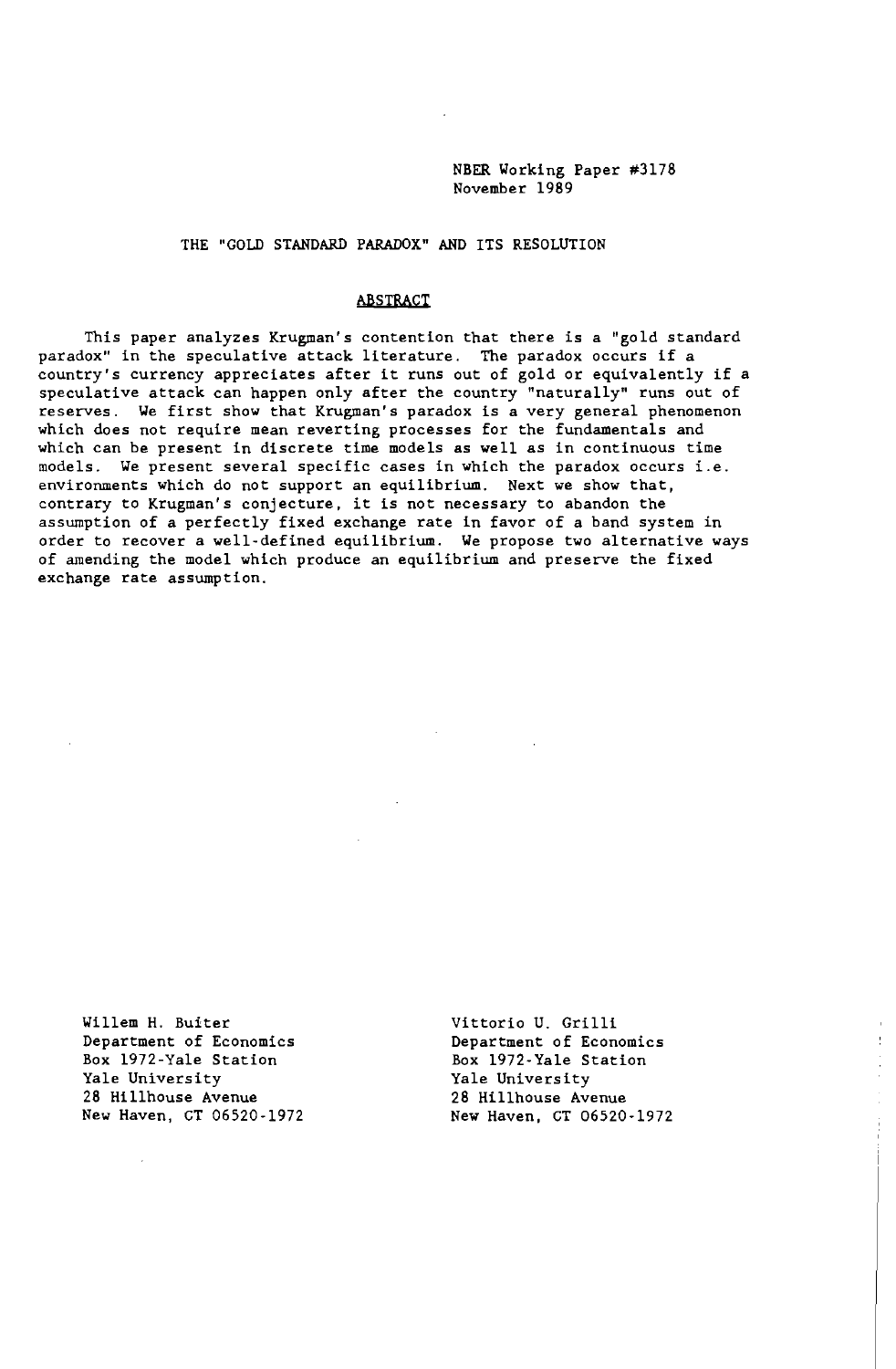## 1. INTRODUCTION

In a recent paper Paul Krugman [1989] has argued that there is a "gold standard (or more generally a fixed exchange rate regime) paradox." Reasonable specifications of the processes governing the fundamentals that drive the shadow floating exchange rate and the stock of international reserves result in anomalous behavior: a speculative attack can occur only after the country has already run out of reserves without a speculative attack i.e. without a sudden run on its currency that strips the monetary authority of its remaining international reserves in instantaneous "stock-shift" fashion. Such a "natural" collapse will be associated with a jump- (discontinuous) appreciation of its currency and the expectation of gradual (or smooth) appreciation of its currency immediately following the attack and jump-appreciation.

In Krugman's words, the gold standard paradox is that "... it is not possible for the public actually to expect zero change in the exchange rate while it is fixed" (p. 18). In addition "when a country runs out of gold [as a result of a natural collapse], its currency appreciates" (p. 20). Finally " $\ldots$  a speculative attack, if it occurs, will happen only after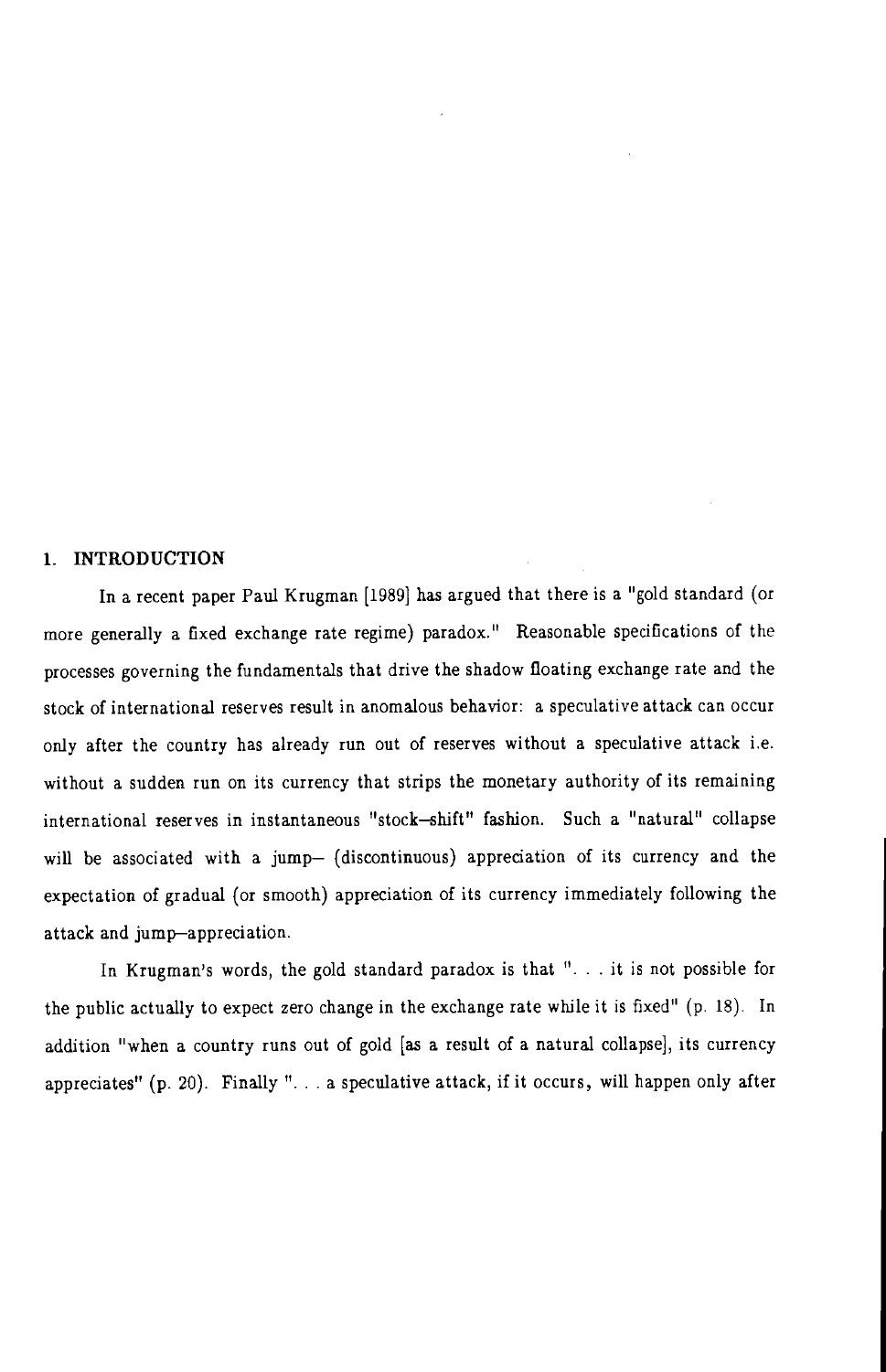the country would have run out of gold in the absence of a speculative attack" (p. 21).

In this paper we show first that Krugman's paradox is a phenomenon that is much more general than his paper suggests. It is in particular not dependent on the presence of mean reversion in the fundamentals process. To rule it out requires either that the fundamental and the shadow exchange rate follow a random walk without drift or that they be weakly monotonic over time i.e. either strictly nondecreasing or strictly nonincreasing. What must be ruled out is the possibility that a high value of the shadow exchange rate (a weak currency) be associated with an expectation of future exchange rate appreciation (a strengthening of the currency) and that a low value of the shadow exchange rate be associated with expected future depreciation.

A slightly generalized version of Krugman's model is developed in Section 2. After demonstrating the full thrust of Krugman's critique of the speculative attack literature in Section 3 for the continuous time case and in Section 4 for the discrete time case, we offer our proposals for a resolution of the paradox in Section 5.

## 2. THE MODEL

The model is given in equations  $(1)$  through  $(6)$ .

(1) 
$$
s(t) = m(t) - m(t) + v(t) + \gamma B_t \dot{s}(t) \qquad \qquad \gamma > 0
$$

$$
(2) \qquad \qquad m = ln(D + R)
$$

(3) 
$$
\pi^* = ln(D^* + R^*)
$$

$$
(4) \hspace{1cm} \hspace{1cm} \hspace{1cm} \hspace{1cm} \hspace{1cm} \hspace{1cm} \hspace{1cm} \hspace{1cm} \hspace{1cm} \hspace{1cm} \hspace{1cm} \hspace{1cm} \hspace{1cm} \hspace{1cm} \hspace{1cm} \hspace{1cm} \hspace{1cm} \hspace{1cm} \hspace{1cm} \hspace{1cm} \hspace{1cm} \hspace{1cm} \hspace{1cm} \hspace{1cm} \hspace{1cm} \hspace{1cm} \hspace{1cm} \hspace{1cm} \hspace{1cm} \hspace{1cm} \hspace{1cm} \hspace{1cm} \hspace{1cm} \hspace{1cm} \hspace{1cm} \hspace{1cm} \hspace{1cm} \hspace{1cm} \hspace{1cm} \hspace{1cm} \hspace{1cm} \hspace{1cm} \hspace{1cm} \hspace{1cm} \hspace{1cm} \hspace{1cm} \hspace{1cm} \hspace{1cm} \hspace{1cm} \hspace{1cm} \hspace{1cm} \hspace{1cm} \hspace{1cm} \hspace{1cm} \hspace{1cm} \hspace{1cm} \hspace{1cm} \hspace{1cm} \hspace{1cm} \hspace{1cm} \hspace{1cm} \hspace{1cm} \hspace{1cm} \hspace{1cm} \hspace{1cm} \hspace{1cm} \hspace{1cm} \hspace{1cm} \hspace{1cm} \hspace{1cm} \hspace{1cm} \hspace{1cm} \hspace{1cm} \hspace{1cm} \hspace{1cm} \hspace{1cm} \hspace{1cm} \hspace{1cm} \hspace{1cm} \hspace{1cm} \hspace{1cm} \hspace{1cm} \hspace{1cm} \hspace{1cm} \hspace{1cm} \hspace{1cm} \hspace{1cm} \hspace{1cm} \hspace{1cm} \hspace{1cm} \hspace{1cm} \hspace{1cm} \hspace{1cm} \hspace{1cm} \hspace{1cm} \hspace{1cm} \hspace{1cm} \hspace{1cm} \hspace{1cm} \hspace{1cm} \hspace{1cm} \hspace{1cm} \hspace{1cm} \hspace{1cm} \hspace{1cm} \hspace{1cm} \hspace{1cm} \hspace{1cm} \
$$

s is the logarithm of the spot exchange rate, the price of foreign currency in terms of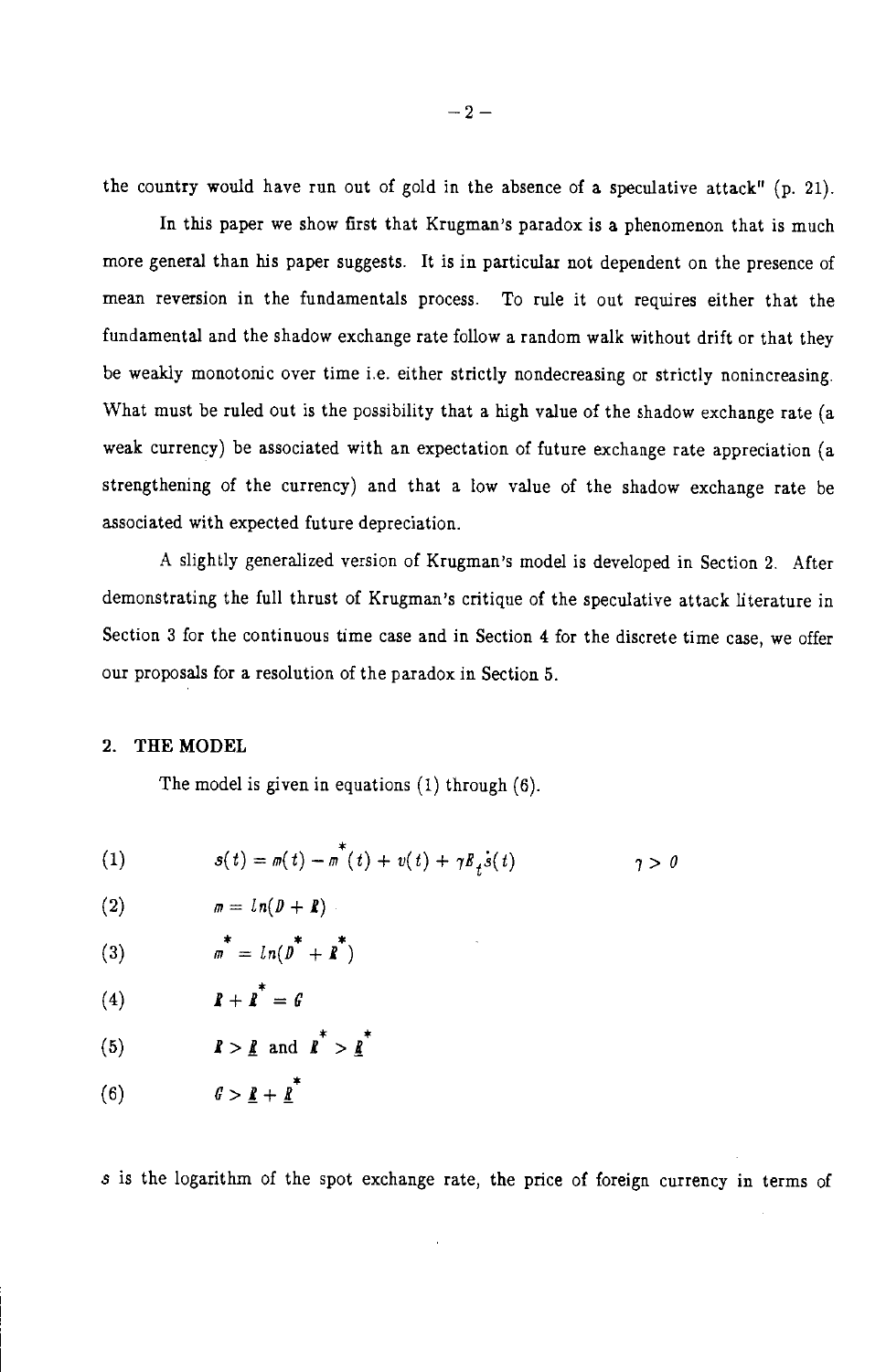domestic currency.  $m$  is the logarithm of the domestic nominal money stock and  $m^*$  the logarithm of the foreign nominal money stock.  $v(t)$  measures the logarithm of foreign money demand (at a given foreign price level) relative to domestic money demand (at a given domestic price level). In the continuous time model the sample paths of v will be assumed to be continuous functions of time.  $B_t$  is the expectation operator conditional on information at time  $t$ .  $\mathbf{D}$  is the stock of home country domestic credit, assumed to be exogenous and constant, and  $\overrightarrow{b}$  the exogenous and constant stock of foreign domestic credit.<sup>1</sup> *I* is the home country stock of reserves and  $\overrightarrow{I}$  the foreign stock of reserves.<sup>2</sup> The total world stock of reserves  $\theta$  is constant. Equation (5) define the values of  $\mathbf{r}$  and  $\mathbf{r}^*$  for which the fixed exchange rate regime is viable. Each country establishes a constant reserve floor ( $\underline{\mathbf{f}}$  for the home country and  $\underline{\mathbf{f}}^*$  for the foreign country). When reserves fall below these floors the fixed exchange rate regime collapses, and a permanent free float begins. Equation (6) states that global gold reserves are sufficient to satisfy the minimal requirements for reserves of both countries simultaneously. Without loss of generality we set  $\mathbf{I} = \mathbf{I}^* = 0$ , so (6) becomes

$$
(6') \hspace{1cm} 6 > 0.
$$

We shall consider two classes of structural models that yield equation (1). The first is a model with two monies, home and foreign, held by private agents, and gold which is held only by the two national monetary authorities. The second model adds two bonds—both of the fixed-price, single-period kind—one denominated in home currency and the other in foreign currency.

The two monies (and gold) model is given in equations (7) through (9). It is the familiar imperfect direct currency substitution model.

(7) 
$$
m(t) - p(t) = -\frac{1}{2}\gamma B_t \dot{s}(t) + ky(t) \qquad \gamma > 0, \ k > 0
$$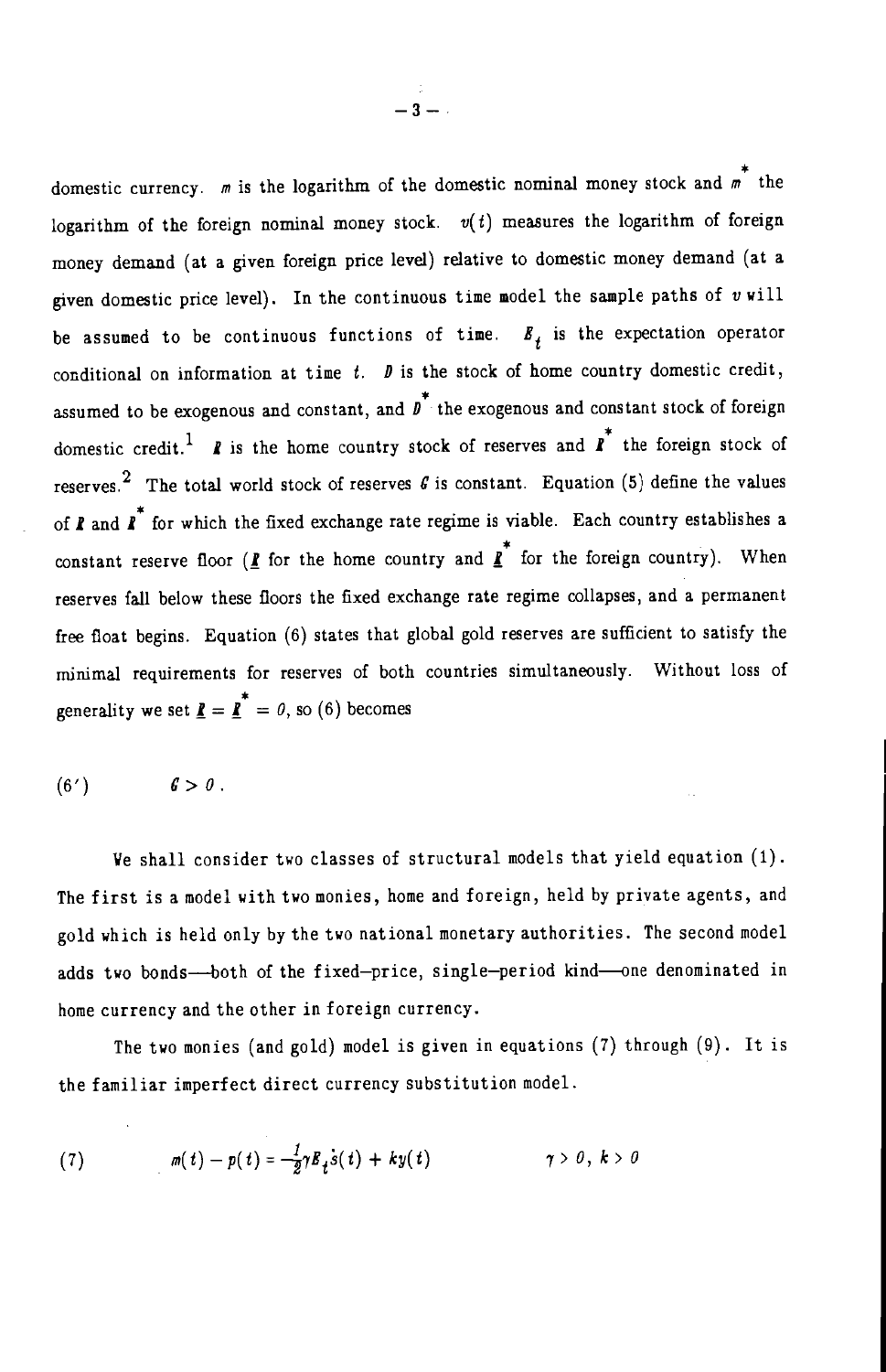(8) 
$$
\pi^{*}(t) - p^{*}(t) = \frac{1}{2}\gamma E_{t} \dot{s}(t) + k y^{*}(t)
$$

$$
(9) \hspace{1cm} p(t) = p^{\top}(t) + s(t)
$$

p and p<sup>\*</sup> are the logarithms of the domestic and foreign price levels respectively, and y and  $v^*$  domestic and foreign output. Equations (7) and (8) are the demand functions for domestic and foreign currency. Equation (9) is the condition for purchasing power parity (P.P.P.). Equations (7) to (9) yield (1) with  $v = k(y^* - y)$ .

The two monies, two bonds (and gold) model is given in equations (10) through  $(13)$ .

(10) 
$$
m(t) - p(t) = -\gamma i(t) + k y(t) \qquad \qquad \gamma > 0, k > 0
$$

(11) 
$$
\pi^{*}(t) - p^{*}(t) = -\gamma i^{*}(t) + k y^{*}(t)
$$

$$
(12) \qquad \qquad i(t) = i^*(t) + E_t \dot{s}(t)
$$

(13) 
$$
p(t) = p^{*}(t) + s(t)
$$

 $i$  and  $i^*$  are the domestic and foreign single-period riskless nominal interest rates. Equation  $(12)$  is the condition for uncovered interest parity  $(U,I.P)$ .

Solving equation (1) forward in time and choosing the unique continuously convergent solution we get

$$
s(t) = \frac{1}{\gamma} \int_{t}^{\infty} e^{-\frac{1}{\gamma}(s-t)} B_{t} [m(s) - m^{*}(s) + v(s)] ds.
$$

The shadow floating exchange rate at  $t$  that will describe the economy if the home country were to run out of reserves at time t,  $\hat{s}(t)$ , is defined by: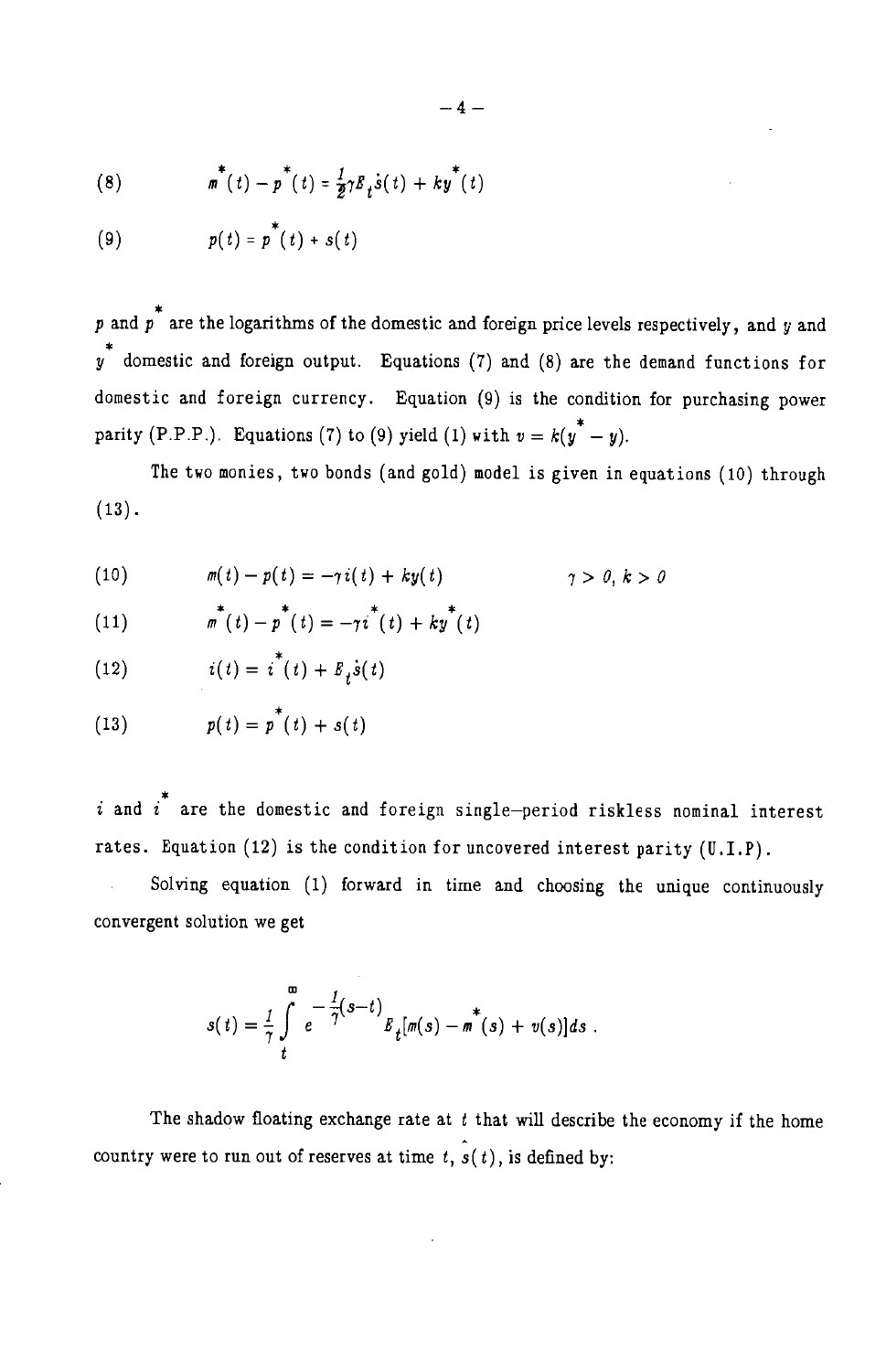(14a) 
$$
\hat{s}(t) = ln \theta - ln(\theta^* + \theta) + \frac{1}{\gamma} \int_{t}^{\infty} e^{-\frac{1}{\gamma}(s-t)} B_t v(s) ds.
$$

The shadow floating exchange rate at time  $t$  that will prevail if the foreign country were to run out of reserves at time  $t, \hat{s}(t)$ , is defined by:

(14b) 
$$
\hat{s}^*(t) = ln(D + G) - lnD^* + \frac{1}{7}\int_t^{\infty} e^{-\frac{1}{7}(s-t)}B_t v(s)ds.
$$

Note that

(15a) 
$$
\hat{s}^*(t) = \hat{s}(t) + I
$$

where

(15b) 
$$
I = ln(D + G) + ln(D^* + G) - lnD - lnD^* > 0.
$$

The world starts at  $t = 0$ . If at  $t = t<sub>j</sub> \ge 0$  a successful speculative attack is launched against the home country's currency, it must be true that

 $\mathcal{L}^{\text{max}}_{\text{max}}$  and  $\mathcal{L}^{\text{max}}_{\text{max}}$ 

(16a) 
$$
\hat{s}(t_1) = s_0,
$$

(16b) 
$$
s(t) < s_{0} \qquad \text{for all } t < t_{1}.
$$

If at  $t = t_g \geq 0$  a successful speculative attack is launched against the foreign currency, it must be true that

$$
(17a) \qquad \qquad \hat{s}^*(t_g) = s_g,
$$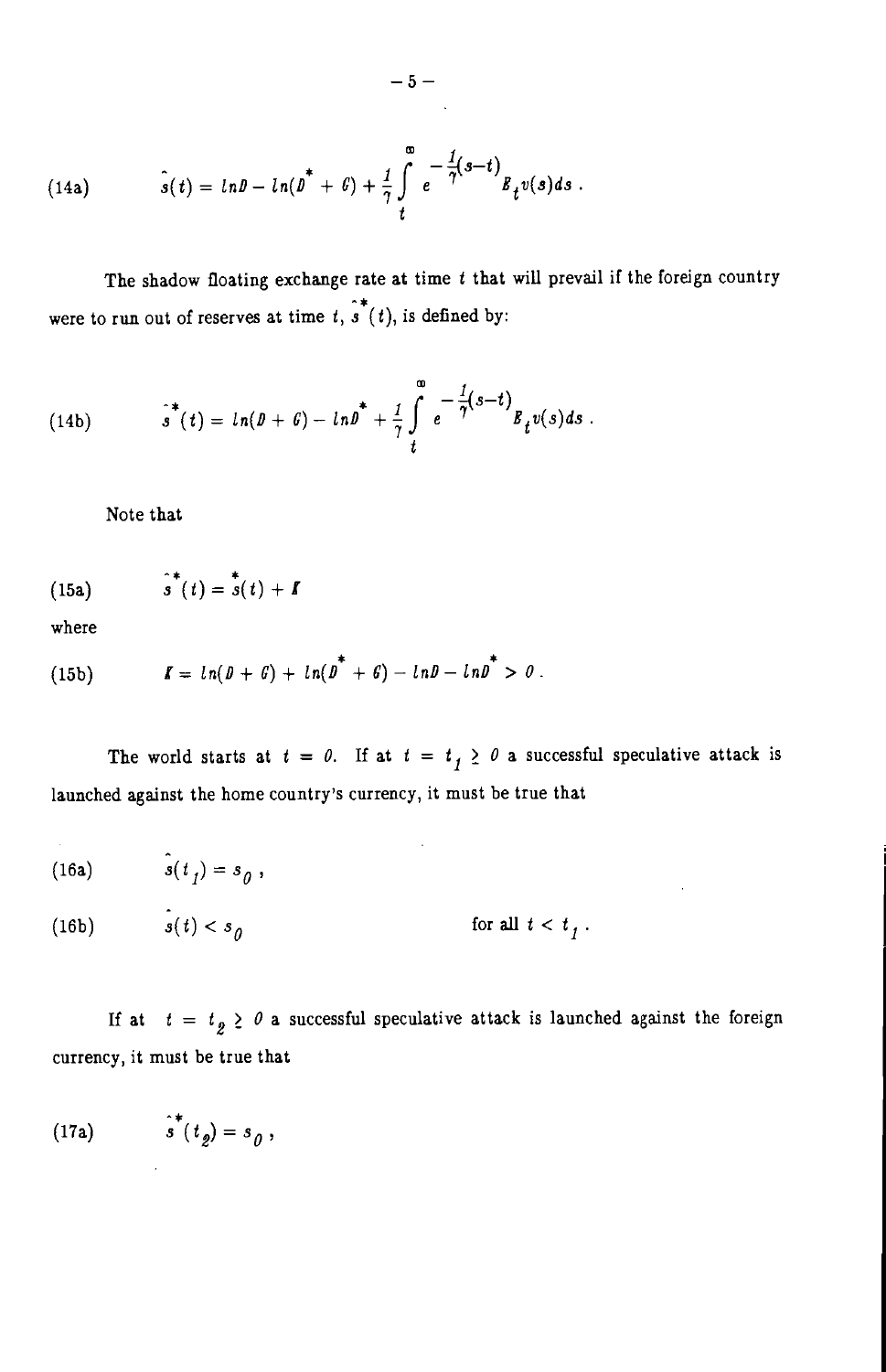(17b) 
$$
\int_{0}^{4} (t) > s_0
$$
 for all  $t < t_0$ 

The range of values of the shadow floating exchange rates for which there is no risk of speculative attack can be expressed as follows in terms of these two shadow floating exchange rates:

$$
(18a) \t\t s(t) < s_{\theta},
$$

(18b) 
$$
\hat{s}^*(t) = \hat{s}(t) + \mathbf{I} > s_0
$$

 $\alpha$ 

$$
s_{\hat{\theta}} - I < s(t) < s_{\hat{\theta}}.
$$

We call (18a, b) the condition for S-viability (i.e. for speculative viability).

Let  $\hat{v}$  denote that value of v for which  $\hat{s} = s_{\hat{y}}$ . Similarly let  $\hat{v}^*$  be the value of v for which  $\hat{s}(t) = s_{\theta}$ . Note that  $\hat{v}$  and  $\hat{v}^*$  will depend on the nature of the (stochastic) process governing  $v$ .

The criteria for S-viability given in (18a, b) can be written in terms of  $v$  (in "primal" form) as

$$
(19) \t\t v^* < v < v \t\t (S–viability)
$$

Myopic shadow floating exchange rates will be used to define the value of  $v$  at which a natural collapse will occur. If the exchange rate is expected to remain constant, the myopic shadow floating exchange rate at time  $t$ -if a natural collapse of the fixed exchange rate regime were to occur at that instant because the home country runs out of reserves—is denoted  $\overline{s}(t)$  i.e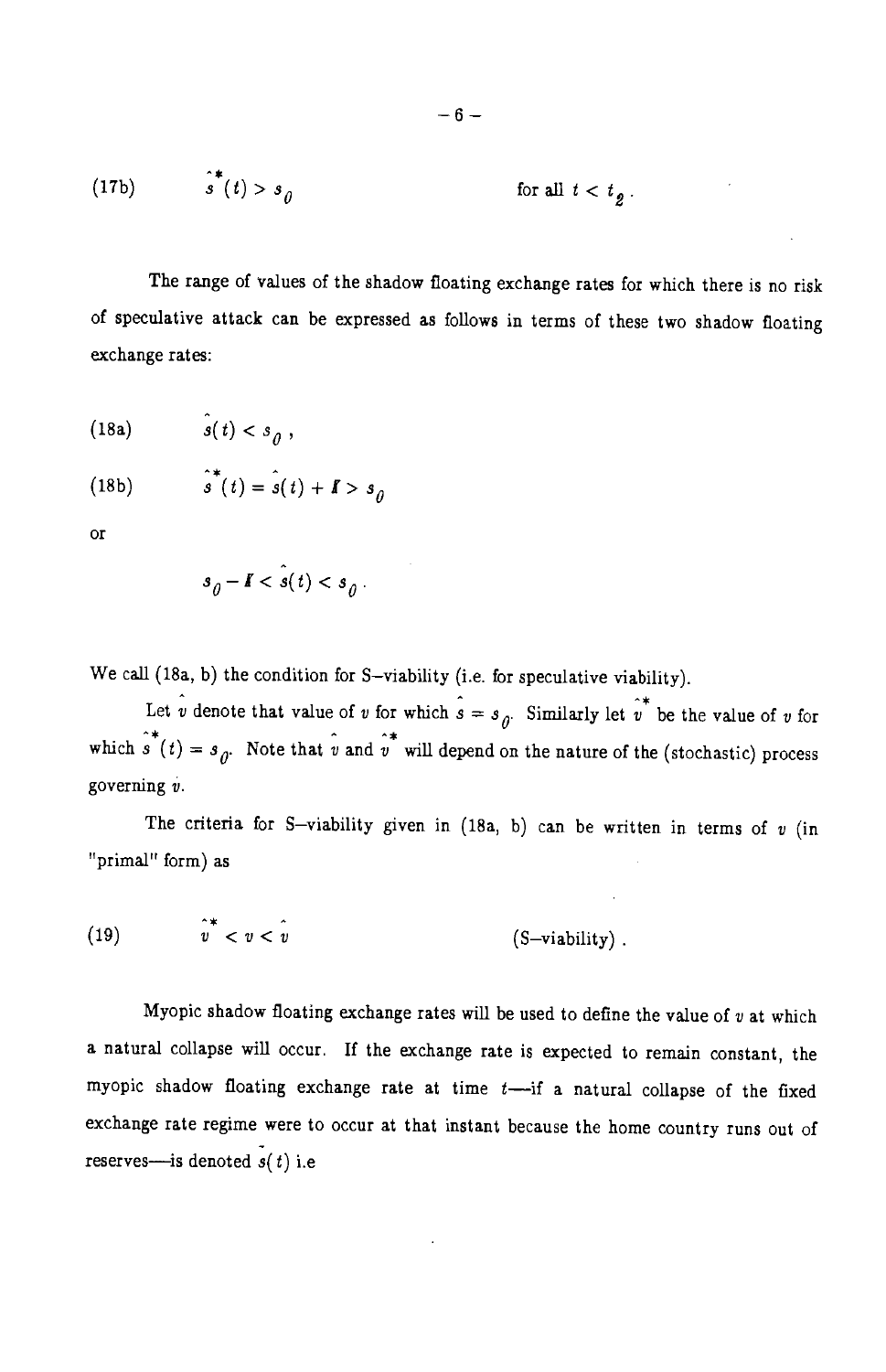(20a) 
$$
s(t) = ln \theta - ln(\theta^* + \theta) + v(t).
$$

The myopic floating exchange rate at time  $t$ , if a natural collapse occurs because the foreign country runs out of reserves, is denoted  $\overline{s}^*(t)$  i.e.

(20b) 
$$
s^*(t) = ln(D + \theta) - lnD^* + v(t).
$$

Note again that

$$
\stackrel{\bullet}{(21)} \qquad \qquad s^*(t) = s(t) + \mathbf{I} \; .
$$

Let v be the value of v for which  $s = s_0$  and v the value of v for which  $s^* = s_0$ . It is clear that whatever the  $v$  process,

(22a) 
$$
v = s_{\theta} - \left[ ln \theta - ln(\theta^* + \theta) \right]
$$

and

(22b) 
$$
v^* = s_{\theta} - \left[ ln(\theta + \theta) - ln \theta^* \right].
$$

The system will not suffer a natural collapse as long as the condition given in equation (23) (which we refer to as reserve viability or R-viability) holds

$$
(23) \t\t\t $\overline{v}$  <  $v < \overline{v}$  (R–viability)
$$

The combined criteria for the system not to suffer either speculative or natural attacks is therefore

(24) 
$$
\max(\overline{v}^*, \overline{v}^*) < v < \min(\overline{v}, \overline{v})
$$
 (S&R–viability).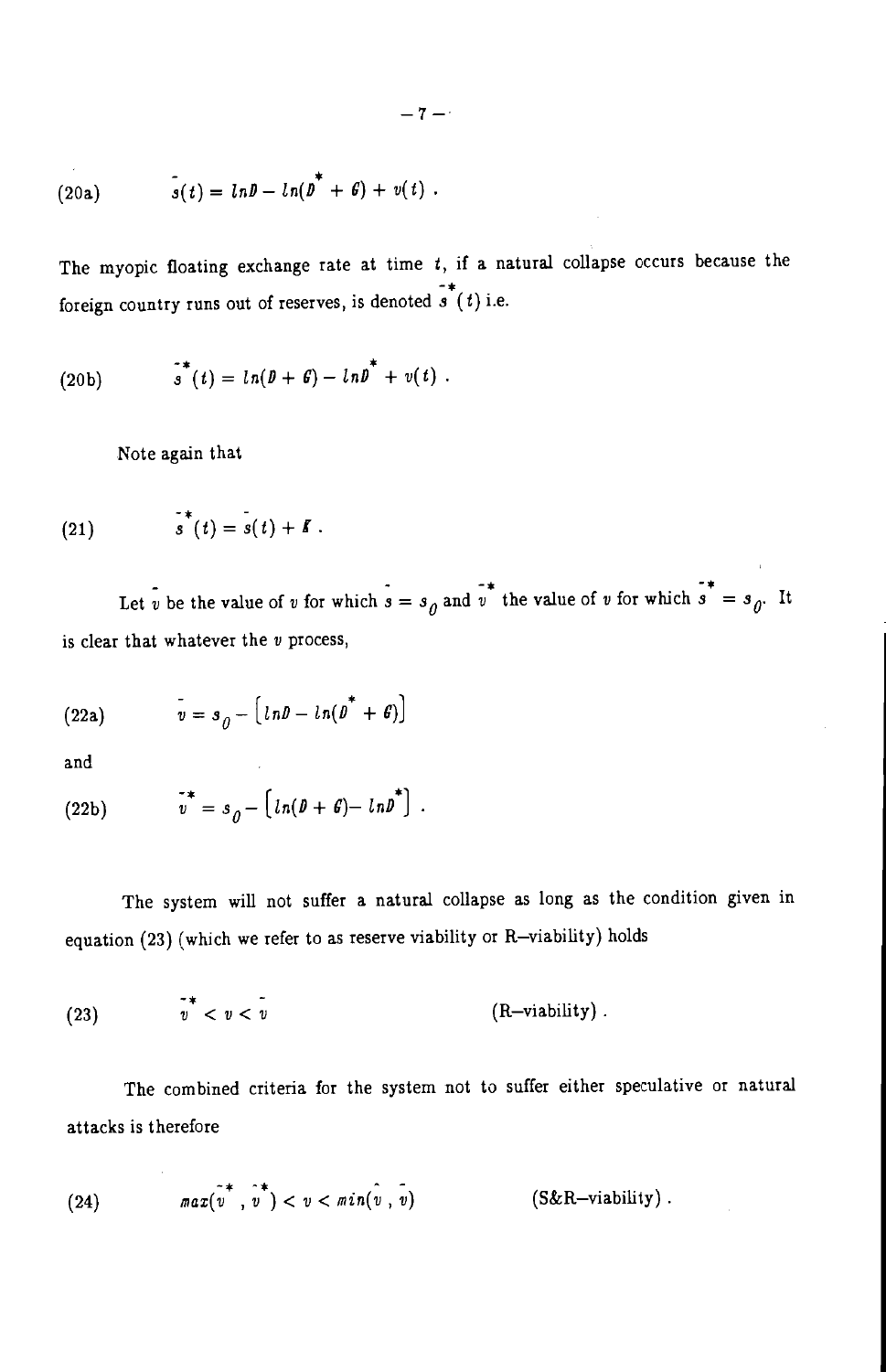While the fixed exchange rate regime endures, i.e. right up to the instant at which either a natural collapse occurs or a successful speculative attack occurs, the expected rate of exchange rate depreciation is zero. This is so because  $v$ , the exogenous forcing variable, was assumed to have continuous sample paths. If the stock of reserves exceeds by any amount, however small, the larger of zero and the value of the reserve stock that would be withdrawn in speculative stock-shift fashion in the case of a successful speculative attack, then the instantaneous probability of a collapse is zero, and the exchange rate is expected to remain constant this instant.

A "correct" speculative attack is a speculative attack in the right direction. A correct speculative attack against the home currency when  $s = s_a$  for the first time requires that the expected rate of depreciation of the exchange rate at the moment of the attack should increase from zero (which is the correct expectation while the fixed exchange rate regime prevails) to some positive value. Only then will there be the stock-shift reduction in the relative demand for home country money that, with  $\beta$  and  $\beta^*$  given, achieves the stock-shift reduction in home country reserves to its critical threshold (zero). If the (rationally) expected rate of depreciation remains zero after the collapse, there is no (stock-shift) speculative attack: natural and speculative attacks coincide.

Analogously a correct speculative attack against the foreign currency requires that at the moment of the attack and collapse the expected proportional rate of depreciation of the home currency falls from zero to some negative value. Again, if the (rationally) expected rate of depreciation remains at zero, there is no (stock-shift) speculative attack.

A moment's reflection will confirm that the speculative attack at the upper bound of the S&R viable range will be correct (i.e. involve a speculative run against the home currency which strips the home country monetary authorities of their remaining reserves) if and only if

 $(25a)$ 

 $\hat{v} \lt \tilde{v}$ 

(correct attack at upper boundary).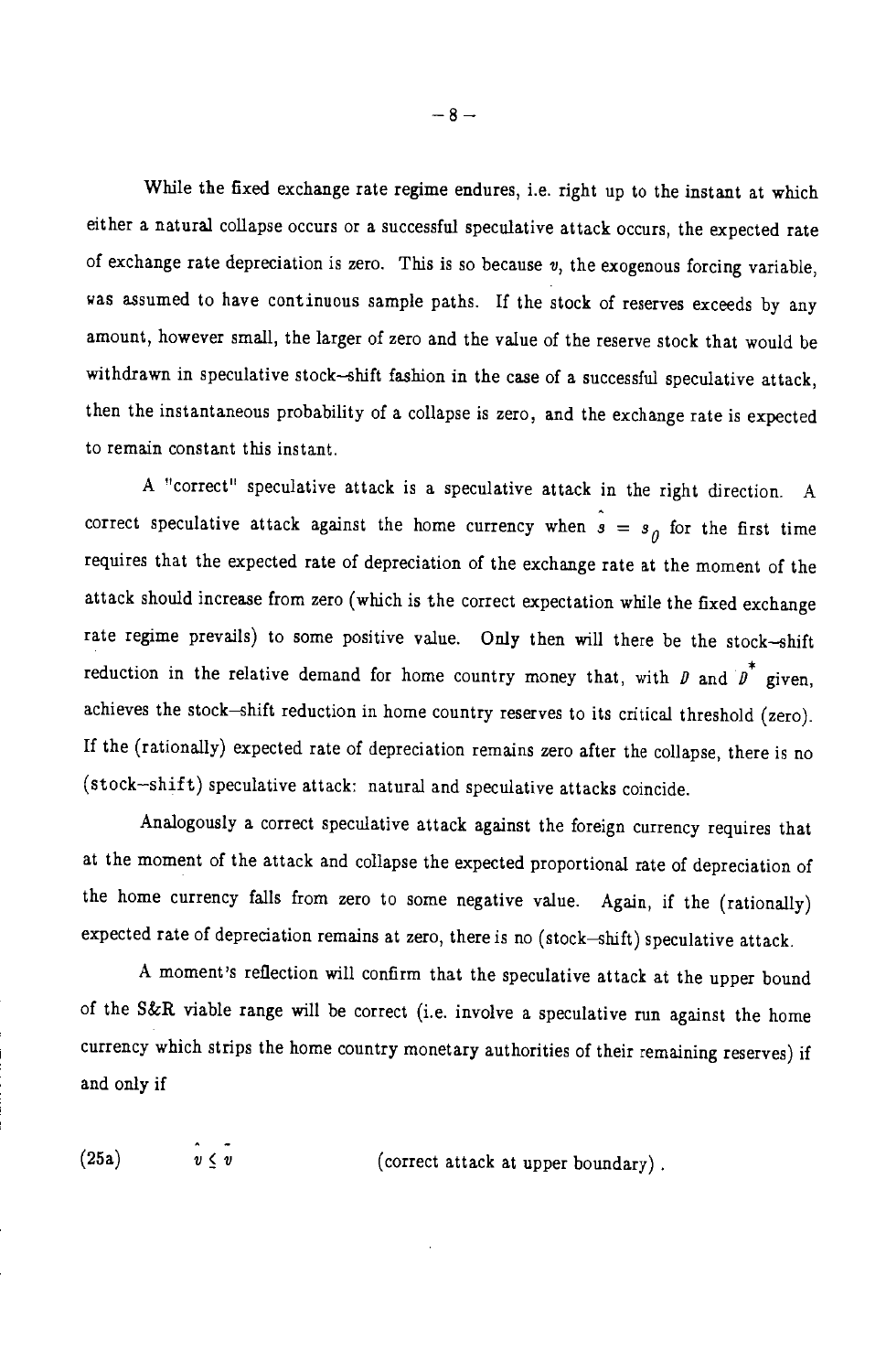The speculative attack at the upper boundary should occur at a value of  $v$  no greater than than the value of  $v$  at which a natural attack occurs. Loosely speaking this can be rephrased as "the speculative attack should occur before the natural attack."

Similarly the criteria for a correct speculative attack at the lower boundary (a speculative run stripping the foreign monetary authority of its reserves) is

(25b) 
$$
v \le v^*
$$
 (correct attack at upper boundary)

The relative money demand term  $v(t)$  is assumed to be governed by the following stochastic process:

(26) 
$$
dv = \mu dt - \rho (v - v_{\theta}) dt + \sigma dz \qquad \sigma \geq 0.
$$

 $z(t)$  is standardized Brownian motion i.e. the increments  $dz$  are identically, independently, and normally distributed with zero mean and unit variance. Equation (26) is a slight generalization of Krugman's equation because a drift or trend term  $\mu$  is included. Values of  $\rho > \theta$  indicate mean reversion in the autoregressive component of (26);  $\rho < \theta$  indicates nonstationary behavior of the autoregressive component of (26).

Given (7) and assuming  $1 + \gamma \rho > \theta$  which is required for convergence of the integrals in equations (14a) and (14b) when  $v$  is governed by (21), the four shadow floating exchange rates are given by:

(27a) 
$$
\overline{s} = ln\theta - ln(\theta^* + \theta) + \frac{7}{1 + \gamma\rho}(\rho v_0 + \mu) + \frac{1}{1 + \gamma\rho}v_t
$$

with

(27b) 
$$
B_t \hat{ds}(t) = \frac{1}{1 + \gamma \rho} \left[ \mu - \rho(v(t) - v_0) \right] dt,
$$

(28a) 
$$
s^* = ln(D + G) - lnD^* + \frac{\gamma}{1 + \gamma \rho} (\rho v_0 + \mu) + \frac{1}{1 + \gamma \rho} v_t
$$

with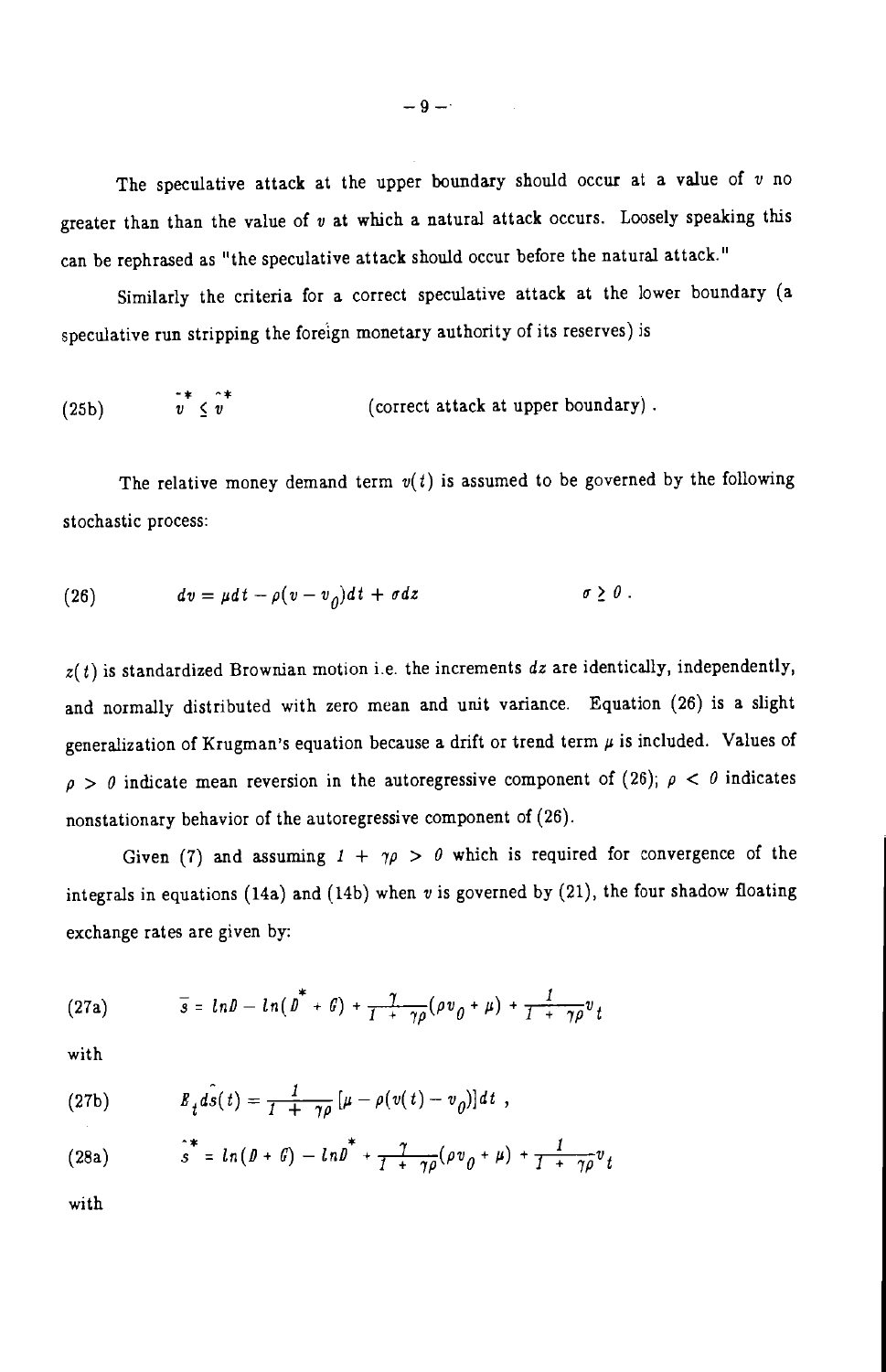(28b) 
$$
E_t \hat{ds}^*(t) = \frac{1}{1 + \gamma \rho} \left[ \mu - \rho(v(t) - v_0) \right] dt,
$$

(29a) 
$$
s(t) = ln D - ln(D^* + G) + v(t)
$$

(29b) 
$$
s^*(t) = ln(D + \theta) - lnD^* + v(t).
$$

We now have the information to determine  $\hat{v}$  and  $\hat{v}^*$ . ( $\hat{v}$  and  $\hat{v}^*$  are always given by  $(22a, b)$ .)

(30a) 
$$
\hat{v} = [I + \gamma \rho][s_{\rho} - (ln\theta - ln(\theta^* + \theta))] - \gamma \rho (v_{\rho} + \frac{\mu}{\rho})
$$

(30b) 
$$
\hat{v}^* = [1 + \gamma \rho][s_0 - (ln(D + \theta) - lnD^*)] - \gamma \rho (v_0 + \frac{\mu}{\rho})
$$

Note from  $(30a, b)$ ,  $(22a, b)$  and  $(15b)$  that

(31a) 
$$
\hat{v} = \hat{v}^* + [1 + \gamma \rho]I,
$$

 $v = v^* + I$ .  $(31b)$ 

Therefore we have, since  $[1 + \gamma \rho] > 0$  and  $I > 0$ ,

$$
\begin{array}{ccc}\n\hat{v} > \hat{v}^* \\
\hat{v} > v \\
\hat{v} > v\n\end{array},
$$

The criterion for a correct speculative attack at  $\hat{v}$ , the upper boundary of the S-viable range, can be restated for this particular  $v$  process as:

(32a) 
$$
B_t \dot{s}(\hat{v}) = (1 + \gamma \rho)^{-1} [\mu - \rho (\hat{v} - v_0)] \ge 0.
$$

The criterion for a correct speculative attack at  $\hat{v}$ , the lower boundary of the  $S$ -viable range can be restated as:

 $\overline{a}$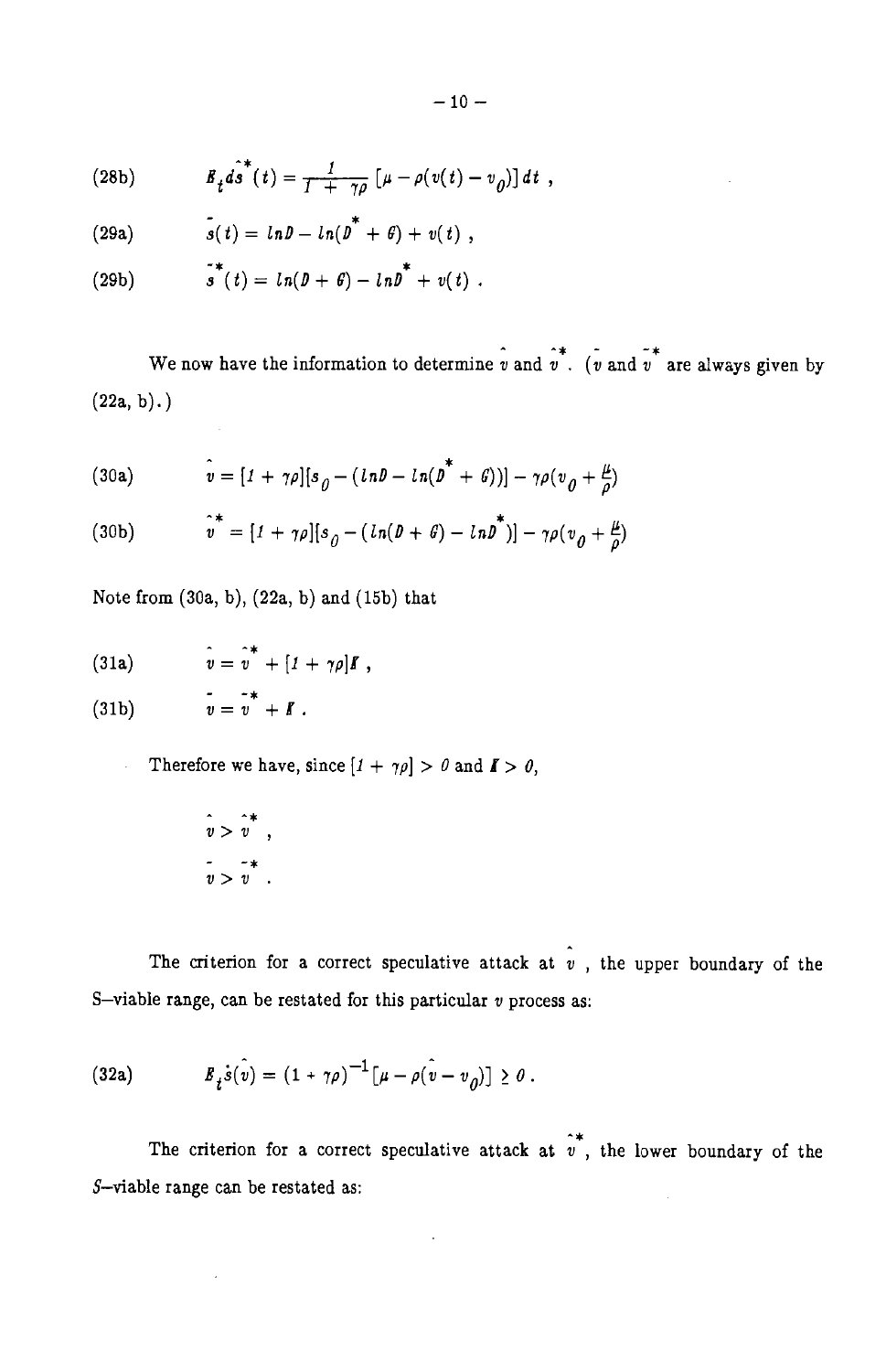(32b) 
$$
B_i \dot{s}(\hat{v}^*) = (1 + \gamma \rho)^{-1} [\mu - \rho (\hat{v}^* - v_0)] \leq 0.
$$

In Table 1 we summarize the various viability and correctness conditions. When an economy has a nonzero S&R viable range of  $v$  values and when the speculative attacks at the upper and lower bounds are in the correct direction, the economy has achieved perfection as defined in equation (33).

$$
(33) \qquad \qquad v^* \le v^* < v < v \le v
$$

### 3. THE PARADOX STATED AND ILLUSTRATED

# v is a random walk without drift

Consider the case when  $\mu = \rho = \theta$ . The shadow exchange rates too will be random valks vithout drift in this case:

(34) 
$$
s = s = ln D - ln(D^* + G) + v;
$$

(35) 
$$
s^* = s^* = ln(D + G) - lnD^* + v
$$

It follows immediately that

(36) 
$$
v = v = s_0 - (ln b - ln(b^* + \theta))
$$

and

(37) 
$$
v^* = v^* = s_0 - (ln(D + \theta) - lnD^*).
$$

Figure 1 shows the characterization of this economy when  $v$  follows a random walk without drift.  $\hat{s}$  and  $\hat{s}$  coincide as do  $\hat{s}$  and  $\hat{s}$ ,  $\hat{v}$  and  $\hat{v}$  as well as  $\hat{v}$  and  $\hat{v}$ . The S&R-viable range of v is between  $v^* (= v^*)$  and  $v (= v)$ . It has length *I* and is independent of  $s_{\theta}$ . As v is approached from below, the fixed exchange rate regime collapses as the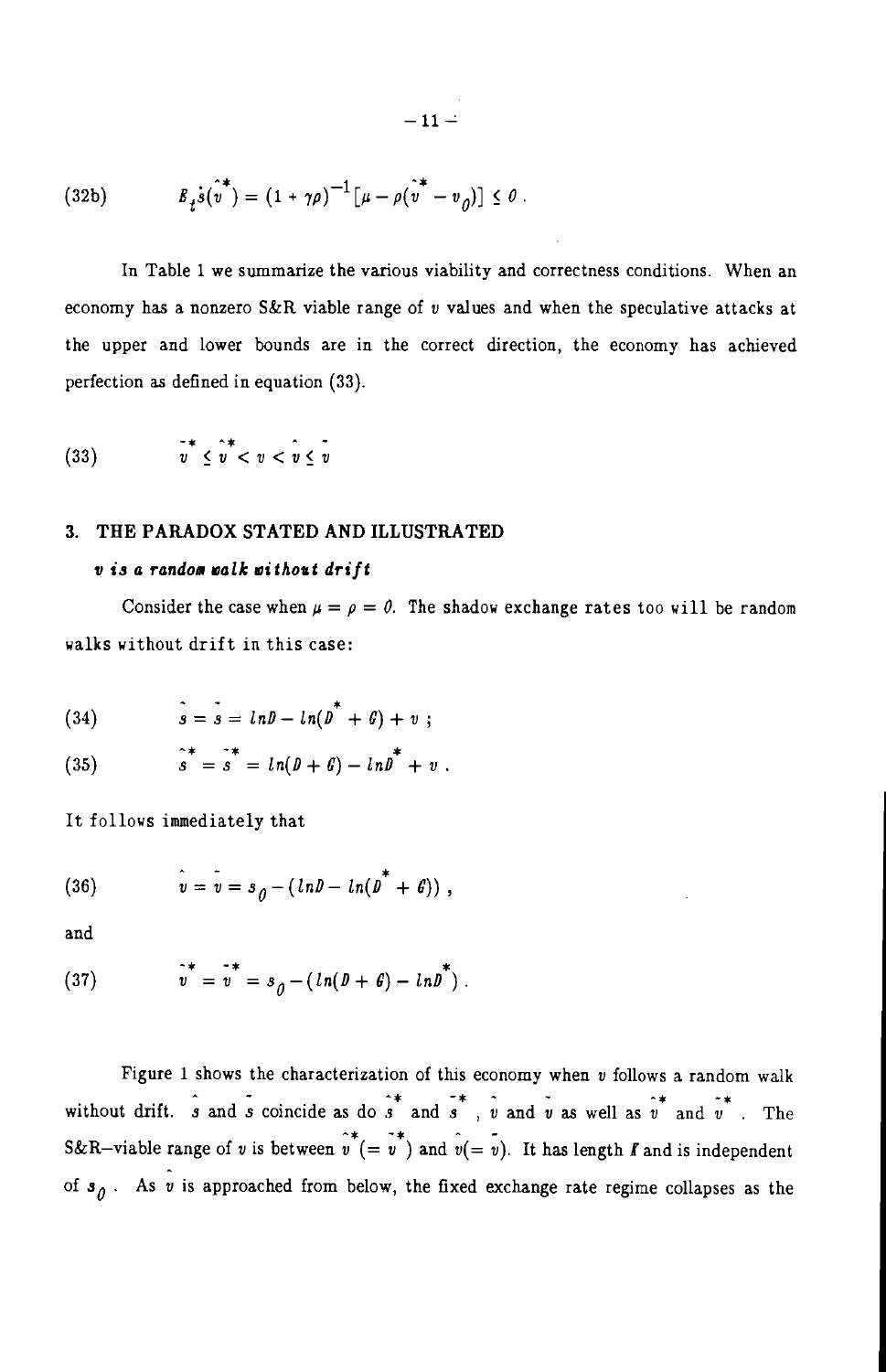home country runs out of reserves. Since the postcollapse expected rate of exchange rate depreciation is zero (see  $(32a)$ ), there is no stock-shift loss of reserves when the collapse occurs. Speculative and natural collapses coincide.

As  $\hat{v}^*$  is approached from above, the foreign country runs out of reserves, again without a stock-shift speculative attack. Note that the S&R-viability criterion is satisfied (equation (24)) as well as the two criteria for correct attacks at the upper and lower boundaries.

# v is a random walk with drift

Now consider the case where  $\rho = \theta$ , and  $\mu > \theta^3$  shown in Figure 2. In this case we have

(38) 
$$
s = ln D - ln(D^* + G) + v + \gamma \mu,
$$

(39) 
$$
s^* = ln(D + G) - lnD^* + v + \gamma \mu,
$$

 $E_x \dot{s}(\hat{v}^*) = \mu$ .  $(41)$ 

 $\tilde{s}$  and  $\tilde{s}$  are always as in (29a, b).

Note that the S-viable range of v between  $\hat{v}^*$  and v has length  $\hat{I}$ . The S&R viable range is between  $v^*$  and  $v$ , and has length  $I - \gamma \mu$ . Clearly  $\mu$  can be so large that  $I \leq \gamma \mu$ . In that case there is no S&R viable range since  $v > v$ . In what follows we assume  $f - \gamma u > 0$ . The criterion for a correct speculative attack at the upper boundary is satisfied:  $\hat{v} \lt v$  or  $E_{\mu} s(v) = \mu > 0$ . This speculative attack will involve a stock-shift loss of reserves for the home country. The criterion for a correct speculative attack at the lower boundary fails, however:  $v^* \sim v^*$  or  $B_t s(v^*) = \mu > 0$ . It does not make sense to launch a speculative attack against the foreign country currency through a stock-shift increase in relative demand for foreign money and consequently a stock-shift inflow of reserves into the foreign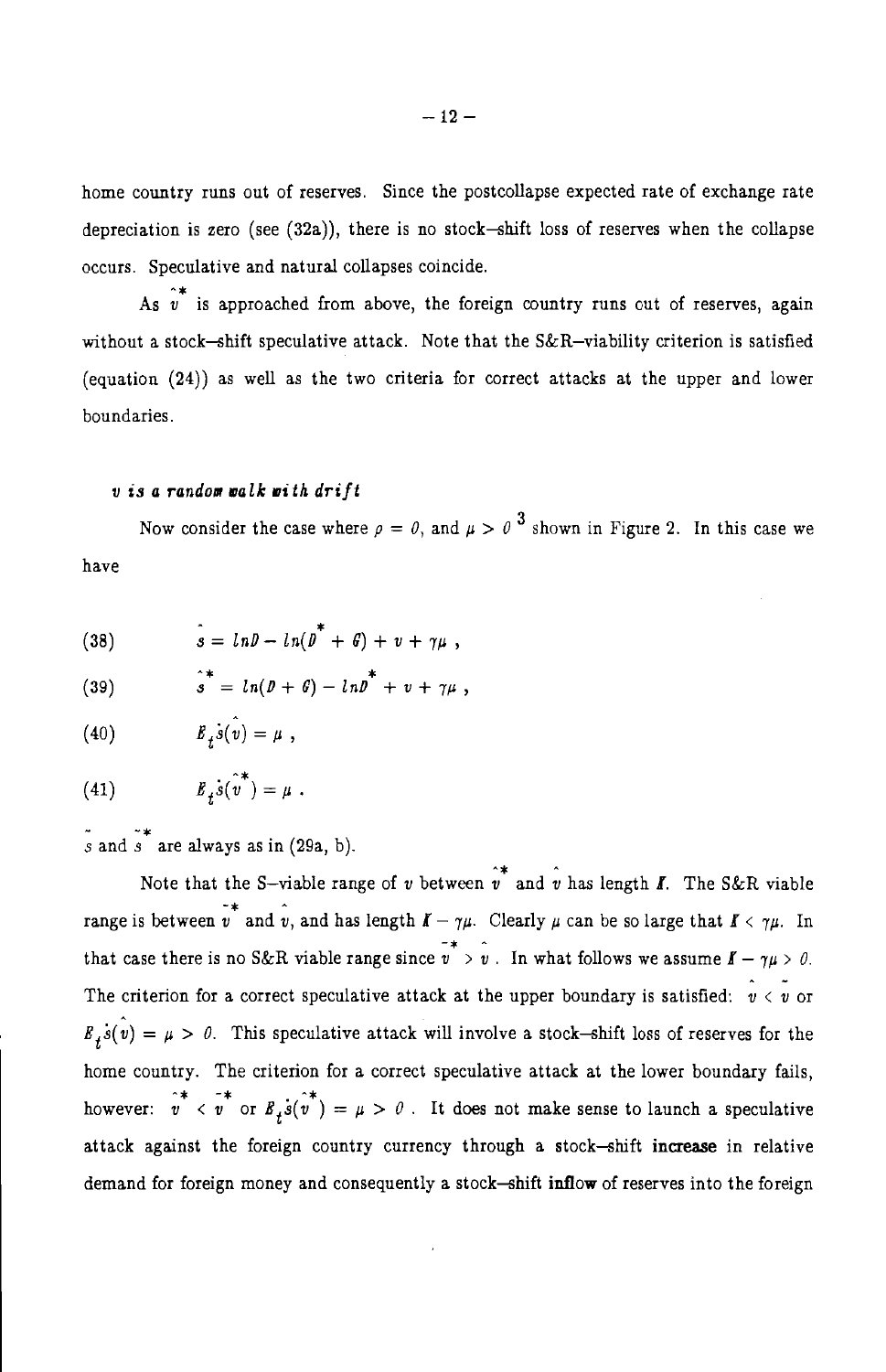country.

Note that the failure of the fixed exchange rate regime to make sense at the lower boundary has nothing to do with mean reversion. The relative money demand process is nonstationary in our example.

If the *v* process is deterministic ( $\sigma = \theta$ ), any *v* process starting above *v*<sup>\*</sup> (and below  $v$ ) would result in a finite life for the fixed exchange rate regime and a correct collapse at the upper boundary. If the  $v$  process had nonnegative increments, there also would be no risk of running into the incorrect attack problem at the lower boundary even if the increments were stochastic.

With  $\sigma > \theta$  however there is a positive probability that with v driven by Brownian motion (i.e. normal, identically distributed independent increments), any process starting off at  $v^* < v < v$  will reach  $v^*$  in finite time. (Note that since  $\mu > 0$  the probability that vwill reach any lower bound in finite time is strictly less than 1.)

What happens when *v* falls to  $\overrightarrow{v}$ ? If agents were truly myopic even after the natural collapse and continued to expect  $B_t \dot{s} = \theta$  even for  $v \le v$ , the economy would move along the myopic or static exchange rate expectations curve  $\overrightarrow{s}$  after v reaches  $\overrightarrow{v}$  for the first time. There is no speculative attack. Private agents are uninformed but satisfied with their money holdings.

Suppose instead that when v reaches  $\overrightarrow{v}$  from above, private agents correctly realize that following the collapse of the fixed exchange rate regime (for whatever reason) there will be a free float with a positive expected rate of depreciation of the home country's currency. In this case there will at  $v = v^*$  be a stock-shift increase in the demand for foreign money and a stock-shift reduction in the demand for home country money. There would be a stock-shift rush of reserves into the foreign country. Another way to look at this is to note that for  $v \leq v \leq v$  in Figure 2,  $s > s_0$ . The postnatural collapse exchange rate represents a finite jump depreciation of the home country's exchange rate. This makes foreign currency a great investment, so reserves rush into the foreign country. This "collapse scenario" therefore makes no sense. No equilibrium exists at  $\overline{v}$ .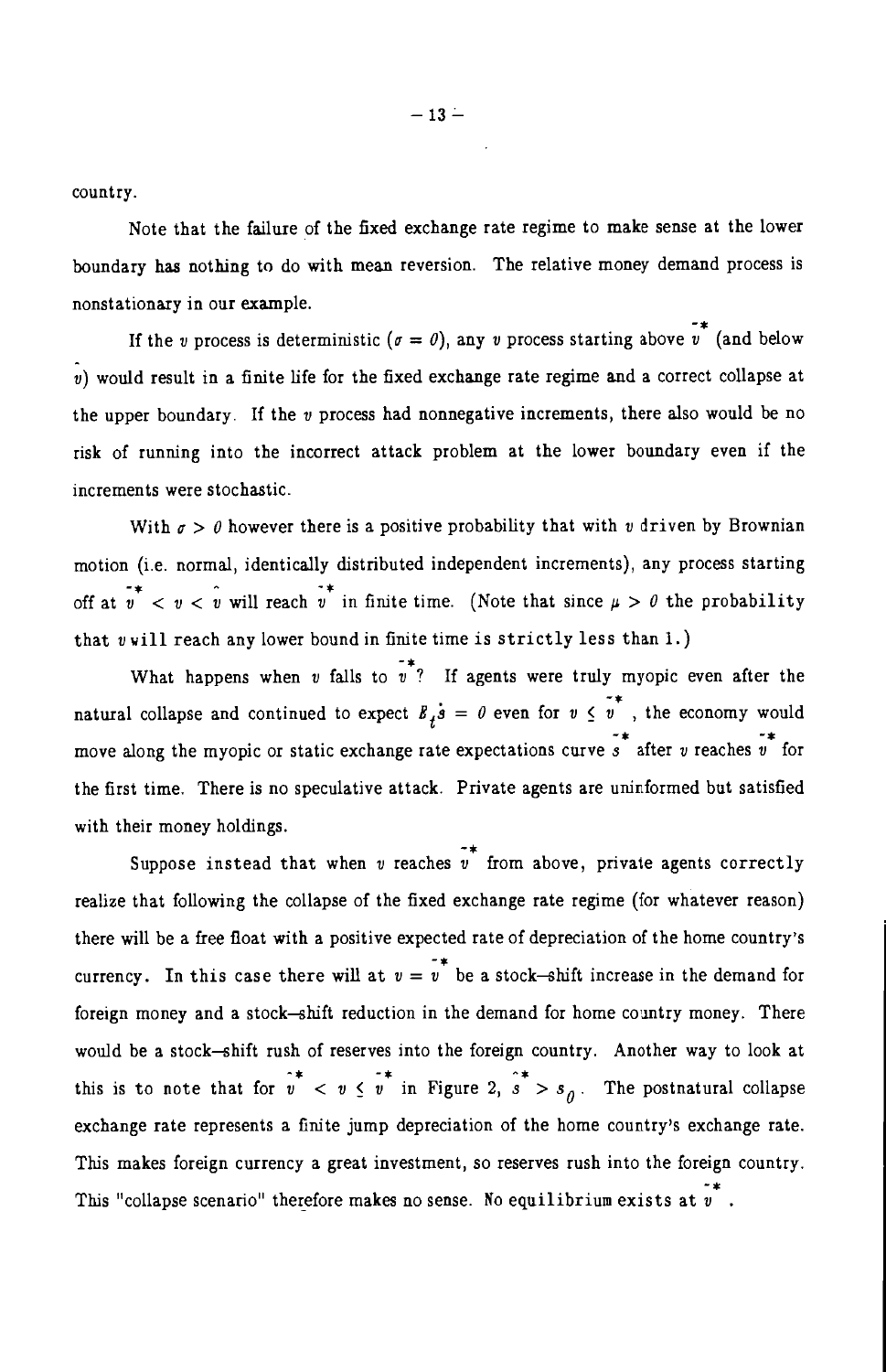# v is a nonstationary, first-order autoregressive process without drift

When  $\mu = 0$  but  $\rho \neq 0$ , v follows what is sometimes called the "Ornstein-Uhlenbeck (O.U.)" process. With  $\rho < \theta$ , the process is nonstationary. We have

(42) 
$$
\hat{s} = ln \theta - ln(\theta^* + \theta) + v_{\theta} + \frac{1}{1 + \gamma \rho} (v - v_{\theta}),
$$

(43) 
$$
B_t \dot{s}(\hat{v}) = \frac{-\rho}{1 + \gamma \rho} (\hat{v} - v_0)
$$

(44) 
$$
\hat{s}^* = ln(D + G) - lnD^* + v_0 + \frac{1}{T + \gamma \rho} (v - v_0),
$$

(45) 
$$
B_t \dot{s}(\hat{v}^*) = \frac{-\rho}{1 + \gamma \rho} (\hat{v}^* - v_0).
$$

s and s are given in  $(29a, b)$ .

With  $\rho < \theta$  but  $\frac{1}{1 + \gamma \theta} > \theta$ , the *s* schedule and *s*<sup>\*</sup> schedule have a common slope in v, s space  $\left[\frac{1}{1+\gamma\rho}\right]$  which exceeds the unitary slopes of the s and s<sup>\*</sup> curves. The s and s curves intersect at  $v = v_0$ . So too do the s<sup>\*</sup> and the s<sup>\*</sup> curves. As always, the s<sup>\*</sup> curve lies a vertical distance  $\vec{l}$  above the  $\hat{s}$  curve, and the  $\hat{s}$  curve lies a vertical distance  $\vec{l}$  above the s curve.

The configuration drawn in Figure 3 exhibits perfection. There is a finite S&R viable range  $(v^*, v)$ , and  $v^* < v^*$  while  $v < v$ .

While this case is in some ways rather like that of a random walk with positive drift, the difference here is that there is a correct speculative attack at the lower boundary. Since  $v_0 > v^*$ , at the lower boundary  $v^*$  the informed speculator, knowing that  $Bdv =$  $-\rho(v - v_0)$ , expects v to fall further (the model is unstable). The expected rate of change of s at  $\hat{i}$  is therefore negative, and a speculative attack is launched against the foreign currency at  $\hat{v}^*$ .

There are however many other configurations. They can be characterized graphically by moving the fixed exchange rate  $s_{\hat{\theta}}$  up or down. When  $s_{\hat{\theta}}$  is above  $\bar{s}$  (the value of s at which the s and s curves cross), we lose the correct speculative attack at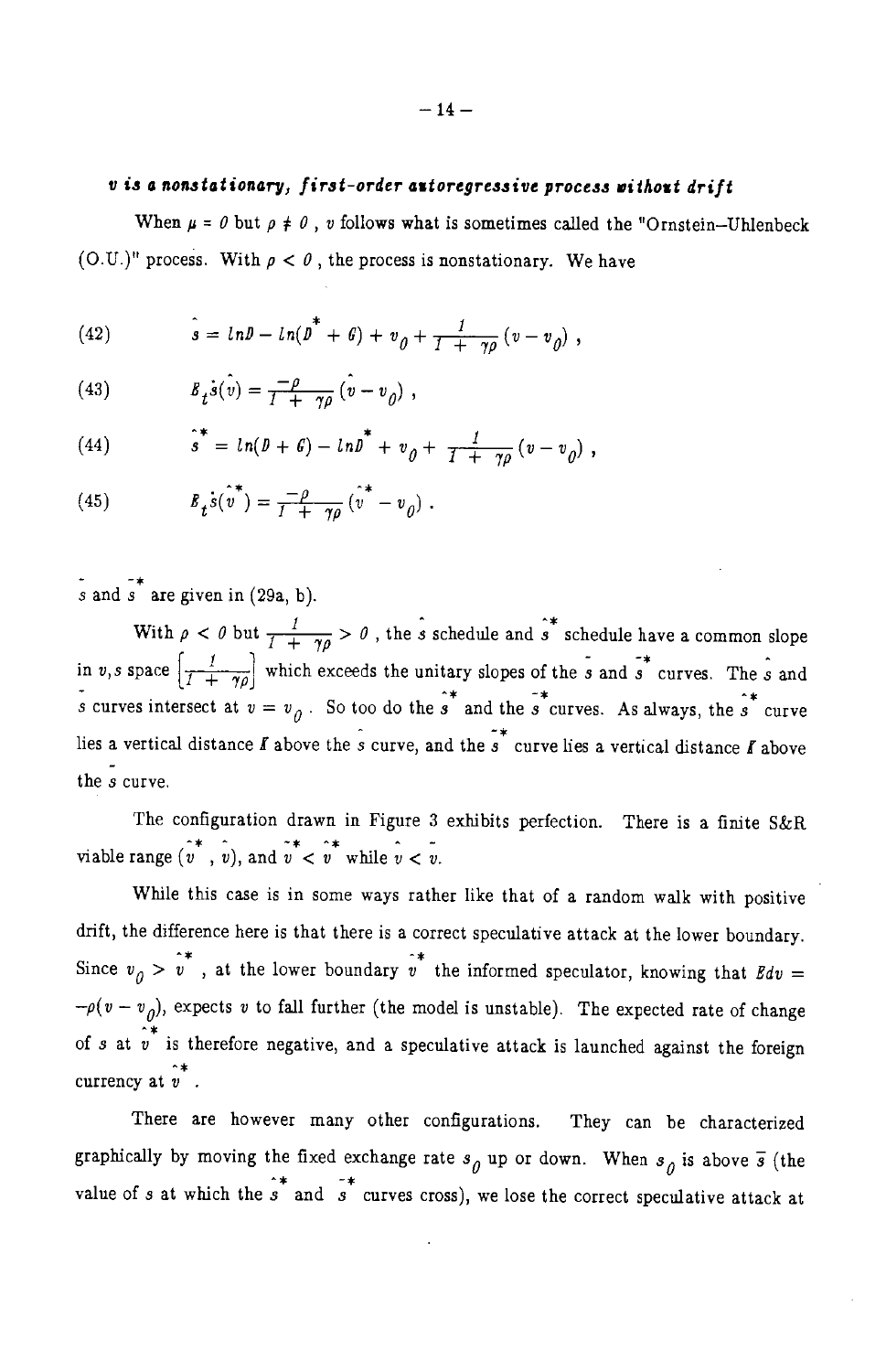the lower boundary:  $v^*$   $\sigma^*$ , and  $v_{\theta} < v^*$ . When  $s_{\theta}$  rises to or above  $\bar{3}$  (the value of s at which the  $\hat{s}$  and  $\hat{s}^*$  curves cross) the S&R viable range vanishes altogether.

When  $s_{\theta}$  is below  $\underline{s}$  (the value of s at which the s and s curves cross), we lose the correct speculative attack at the upper boundary. When  $s_{\theta}$  is at or below s (the value of s at which the  $\hat{s}^*$  and the s curves cross), the S&R viable range again vanishes altogether.

# v is a stationary, first-order autoregressive process without drift

The case  $\mu = 0$ ,  $\rho > 0$  is the stationary (or mean reverting) first-order Al process analyzed by Krugman. The equations for  $\hat{s}$ ,  $\hat{s}^*$ ,  $B_t \hat{s(v)}$  and  $B_t \hat{s(v^*)}$  are as in equations (42)-(45). With  $\rho > 0$ , the  $\hat{s}^*$  and  $\hat{s}$  curves have less than unitary slopes. The configuration analyzed by Krugman is shown in Figure 4. While there is a finite  $S\&R$ viable range  $(v^*, v)$  we have incorrect speculative attacks both at the upper and the lower boundaries:  $\hat{v} > \hat{v}$ , and  $\hat{v}^* < \hat{v}^*$ . With  $\hat{v}^* < \hat{v} < v_0 < \hat{v} < \hat{v}$ , the expected rate of change of s is negative at  $\hat{v}$  (and a fortiori at  $\hat{v}$ ) and positive at  $\hat{v}^*$  (and a fortiori at  $\hat{v}^*$ ). When v is large private agents expect it to decline towards  $v_a$ , and when s is high private agents expect it to fall. When v is low private agents expect it to rise towards  $v_{0}$ . And when  $s$  is low private agents expect it to rise.

Raising  $s_{\theta}$  above  $\overline{s}$ , the value of s at which the  $\overline{s}^*$  and  $\overline{s}^*$  curves cross, eliminates the incorrect attack at the lower boundary. We now have  $v_{\hat{\theta}} < v^* < v$ . Raising  $s_{\hat{\theta}}$  further above  $\overline{s}$ , the value of s at which the s<sup>\*</sup> and s curves cross, causes the S&R viable range to vanish.

Lowering  $s_{\theta}$  below *s*, the value of *s* at which the *s* and *s* curves cross, eliminates the incorrect attack at the upper boundary with  $v < v < v<sub>0</sub>$ . Reversion to  $v<sub>0</sub>$  now means that when v is large (but still less than  $v_{\Omega}$ ) private economic agents expect a further rise. When s is high private economic agents expect a further increase. The speculative attack at the upper bound of the S&R viable range  $\hat{v}$  is correct: a stock-shift loss of reserves for the home country.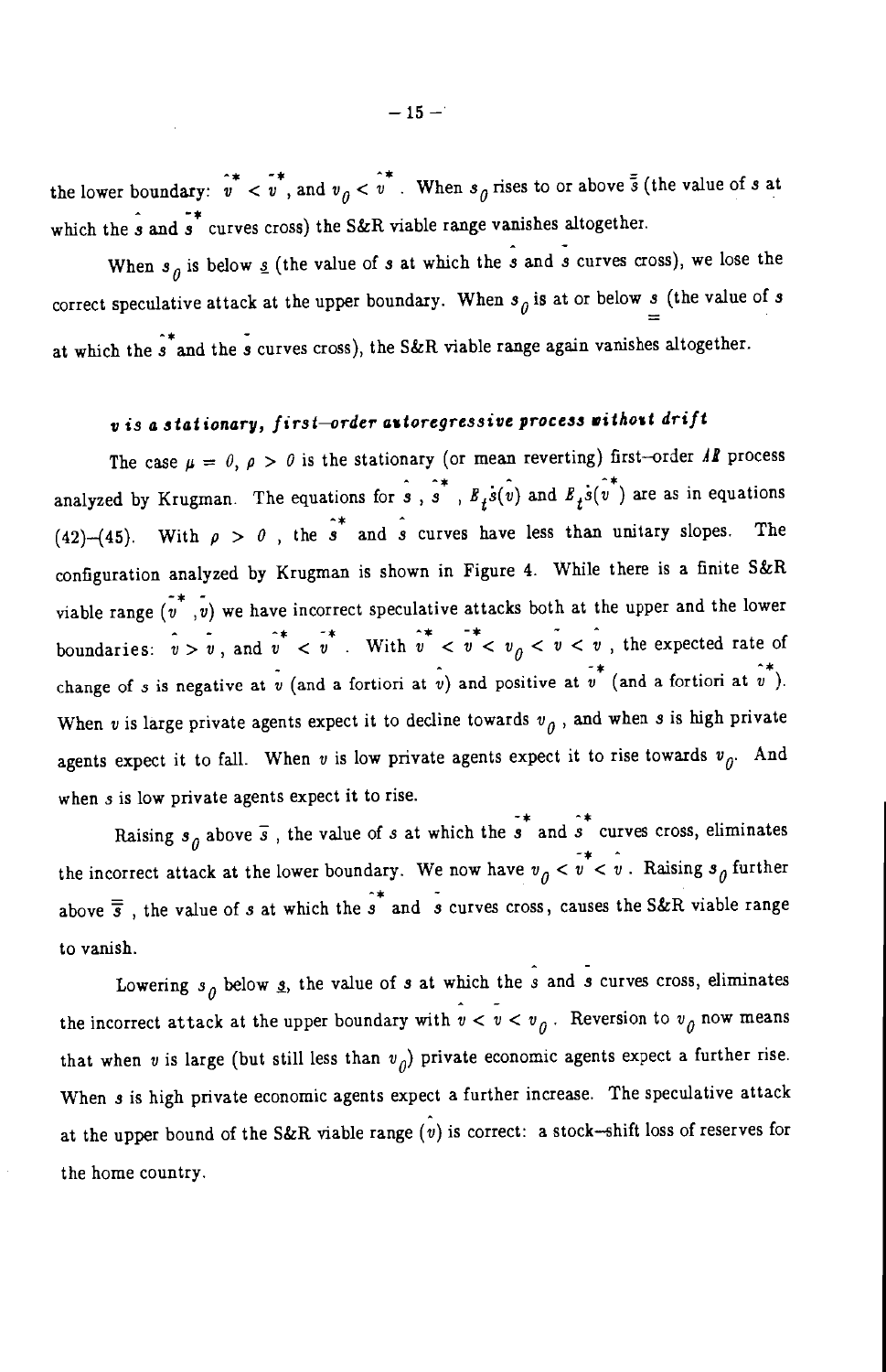When  $s_{\theta}$  is at or below  $\overline{3}$ , the value of s at which the s<sup>\*</sup> and s curves cross, the S&R viable range again vanishes. With  $\rho > 0$ , there is therefore no value of  $s_0$  for which perfection prevails.

# 4. THE GOLD STANDARD PARADOX IN A DISCRETE TIME MODEL

In order to ensure that the paradox is not an artifact of continuous time models driven by Brownian motion, we reformulate the model of equations (1) through (6) as a discrete time model. This will also facilitate the interpretation of our resolution of the paradox in Section 5.

(46) 
$$
s_t = m_t - m_t^* + v_t + \gamma B_t (s_{t+1} - s_t) \qquad \gamma > 0
$$

(47a) 
$$
v_t = \mu + \rho v_0 + (1 - \rho) v_{t-1} + z_t
$$

(47b) 
$$
Bz_{t} = 0; Bz_{t}z_{s} = 0 if t \neq s,
$$

$$
= \sigma^{2} \geq 0 if t = s
$$

$$
(48a) \t\t m_t = ln(D + R_t)
$$

(48b) 
$$
m_t^* = ln(D^* + P_t^*)
$$

$$
\mathbf{R}_t > 0 \text{ and } \mathbf{R}_t > 0
$$

The last two equations again define the conditions under which the fixed exchange rate regime will survive.

We define the following variables:

$$
\Delta = ln D - ln(D^* + G),
$$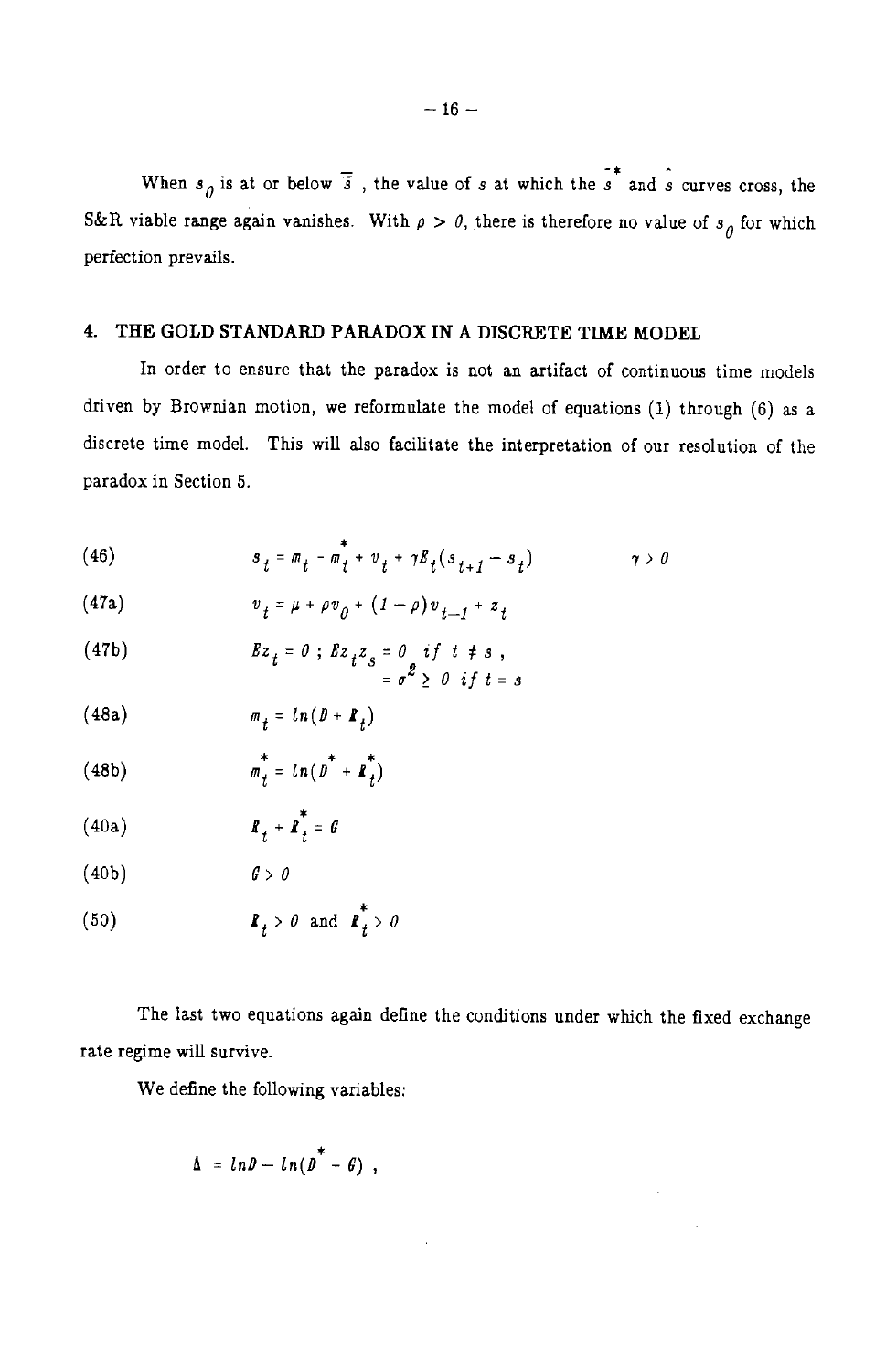$$
\Delta^* = ln(D + G) - lnD^*.
$$

Note that

$$
\boldsymbol{I} = \boldsymbol{\Delta}^* - \boldsymbol{\Delta} \ .
$$

The two shadow exchange rates  $\hat{s}$  and  $\hat{s}^*$  are given by

(51a) 
$$
\hat{s}_t = \Delta + \frac{\gamma}{1 + \gamma \rho} (\rho v_0 + \mu) + \frac{1}{1 + \gamma \rho} v_t,
$$

(51b) 
$$
\hat{s}_t^* = \Delta^* + \frac{\gamma}{1 + \gamma \rho} (\rho v_\theta + \mu) + \frac{1}{1 + \gamma \rho} v_t.
$$

 $s_t$  is the exchange rate that prevails in period t if the gold standard collapses that period because the home country runs out of reserves.  $\hat{s}^*$  is the exchange rate that prevails in period  $t$  if the gold standard collapses in that period because the foreign authority runs out of reserves. During a period in which a collapse occurs, reserves can be bought and sold at  $s_0$  and  $\hat{s}_t$  (or at  $s_0$  and  $\hat{s}_t$ ). Thus for a collapse to occur because the home country authority runs out of reserves, it is necessary and sufficient that  $\hat{s}_t \geq s_{\hat{d}}$ . Consider for simplicity a two monies and gold world i.e. a world without interest-bearing assets. Arbitrage here means direct currency arbitrage. If  $s_1 < s_0$  and the home authorities were running out of reserves, private agents pursuing pure arbitrage profits would sell reserves to the domestic authority in exchange for home currency at  $s_a$  and would instantaneously sell the home currency thus acquired at the postcollapse price of foreign exchange  $s_+$ . Any private agent with access to gold or foreign currency could engage in this profitable set of riskless transactions, say by buying gold from the foreign authority in exchange for foreign currency and presenting the gold thus obtained to the home authority in exchange for domestic currency at the fixed rate  $s_{\theta}$ . Note that private agents need only use gold as a means of trading between national monies. They need not hold any gold stocks, and the model indeed assumes they do not.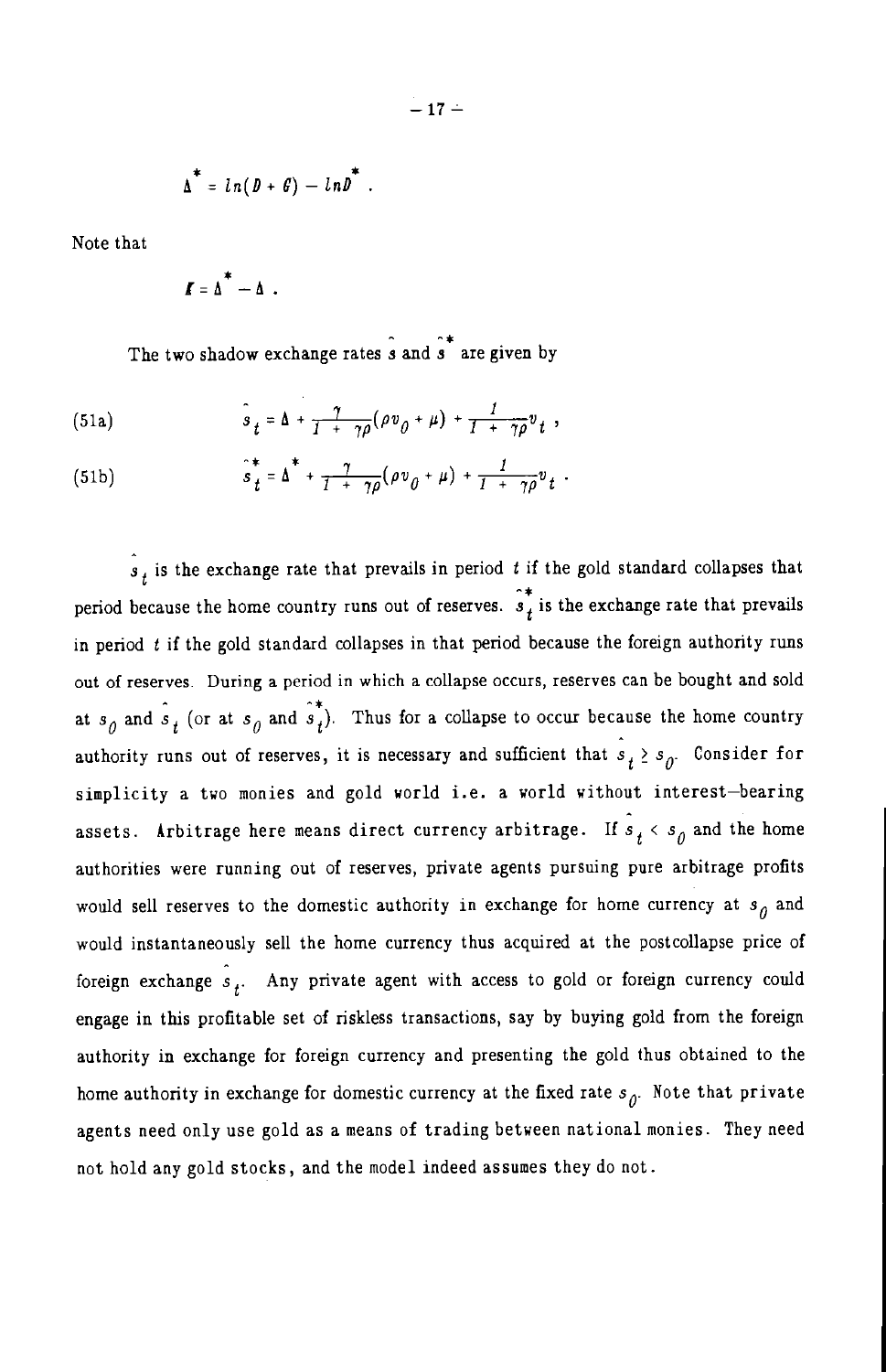Any incipient exhaustion of the home currency stock of reserves if  $s_1 < s_0$  would therefore be reversed by arbitrage-induced private portfolio transactions. Home country reserves would be replenished instantaneously, and the collapse would be avoided. The same holds mutatis mutandis for incipient reserve exhaustion in the foreign country when  $\hat{s}_j^* > s_{\hat{a}_j}$ 

In a world with two monies and two bonds, no arbitrageur with costless access to bonds would ever hold money if the nominal interest rates on the fixed price home currency bond and the fixed price foreign currency bond were positive. Arbitrage would involve sales and purchases of bonds denominated in different national currencies. We postpone the discussion of this case to Section 5.3.

As before we define  $\hat{v}$  as the minimal value of v consistent with  $\hat{s} \geq s_{\hat{U}}$ . Similarly,  $\hat{v}^*$  is defined as the maximal value of v consistent with  $\hat{s}^* \leq s_{\theta}$ . It is easily checked that

(52a) 
$$
\hat{v} = (1 + \gamma \rho) (s_0 - \Delta) - \gamma (\rho v_0 + \mu) ,
$$

(52b) 
$$
\hat{v}^* = (1 + \gamma \rho)(s_{\theta} - \Delta^*) - \gamma(\rho v_{\theta} + \mu).
$$

Note that

$$
\hat{s}^* = \hat{s} + \mathbf{I} \ ,
$$

and

$$
v = \hat{v}^* + (1 + \gamma \rho) \mathbf{I} .
$$

Assuming convergence we have  $1 + \gamma \rho > 0$ .

Speculative attack viability or S-viability again requires that

(53) 
$$
v^* < v < v \qquad (S-\text{viability}) .
$$

While the fixed exchange rate regime survives, the behavior of reserves is governed by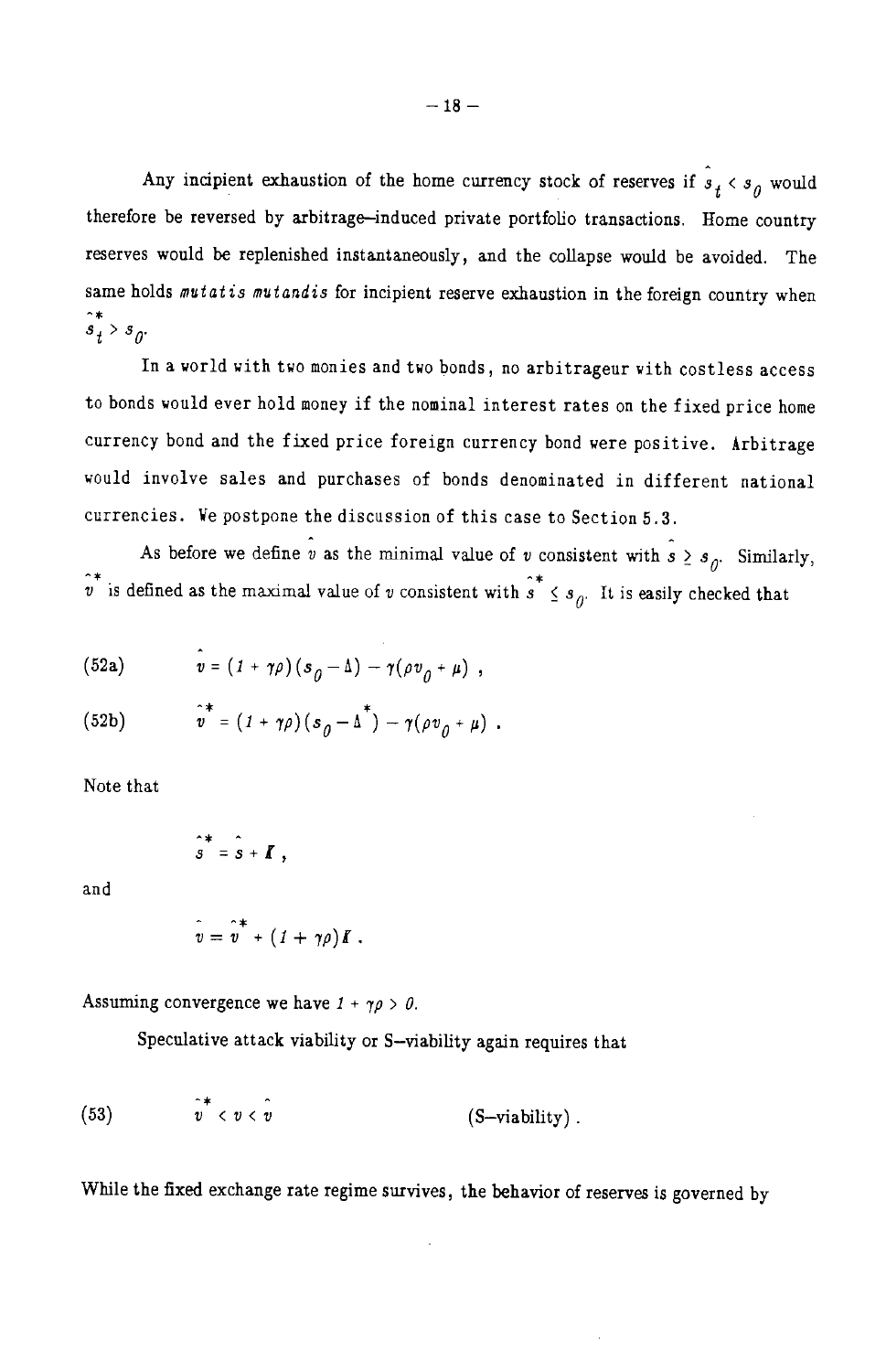$$
s_{\theta} = \ln(\theta + \mathbf{R}_t) - \ln(\theta^* + \theta - \mathbf{R}_t) + v_t + \gamma \mathbf{R}_t (s_{t+1} - s_{\theta}).
$$

In order to have  $\mathbf{I}_t > \theta$ , it is therefore necessary and sufficient that

$$
v_t \leftarrow \Delta + s_0 - \gamma B_t (s_{t+1} - s_0) \enspace .
$$

In order to have  $\overrightarrow{l}_{t}$  > 0, it is necessary and sufficient that

$$
v_t > -\Delta^* + s_0 - \gamma B_t (s_{t+1} - s_0)
$$
.

The minimal value of  $v_t$  for which  $I_t = 0$  is given by

(54a) 
$$
v_t = s_0 - \Delta - \gamma B_t (s_{t+1} - s_0)
$$
.

The maximal value of  $v_t$  for which  $\boldsymbol{I}_t^* = \theta$  is given by

(54b) 
$$
v_t^* = s_0 - \Delta^* - \gamma B_t (s_{t+1} - s_0).
$$

Reserve viability or R-viability therefore requires

(55) 
$$
\overline{v}^* < v < \overline{v}
$$
 (R–viability).

Note that as before

$$
v = v^* + I.
$$

Let

$$
r_t \equiv \text{probability}(s_{t+1} \ge s_0 \mid s_t < s_0);
$$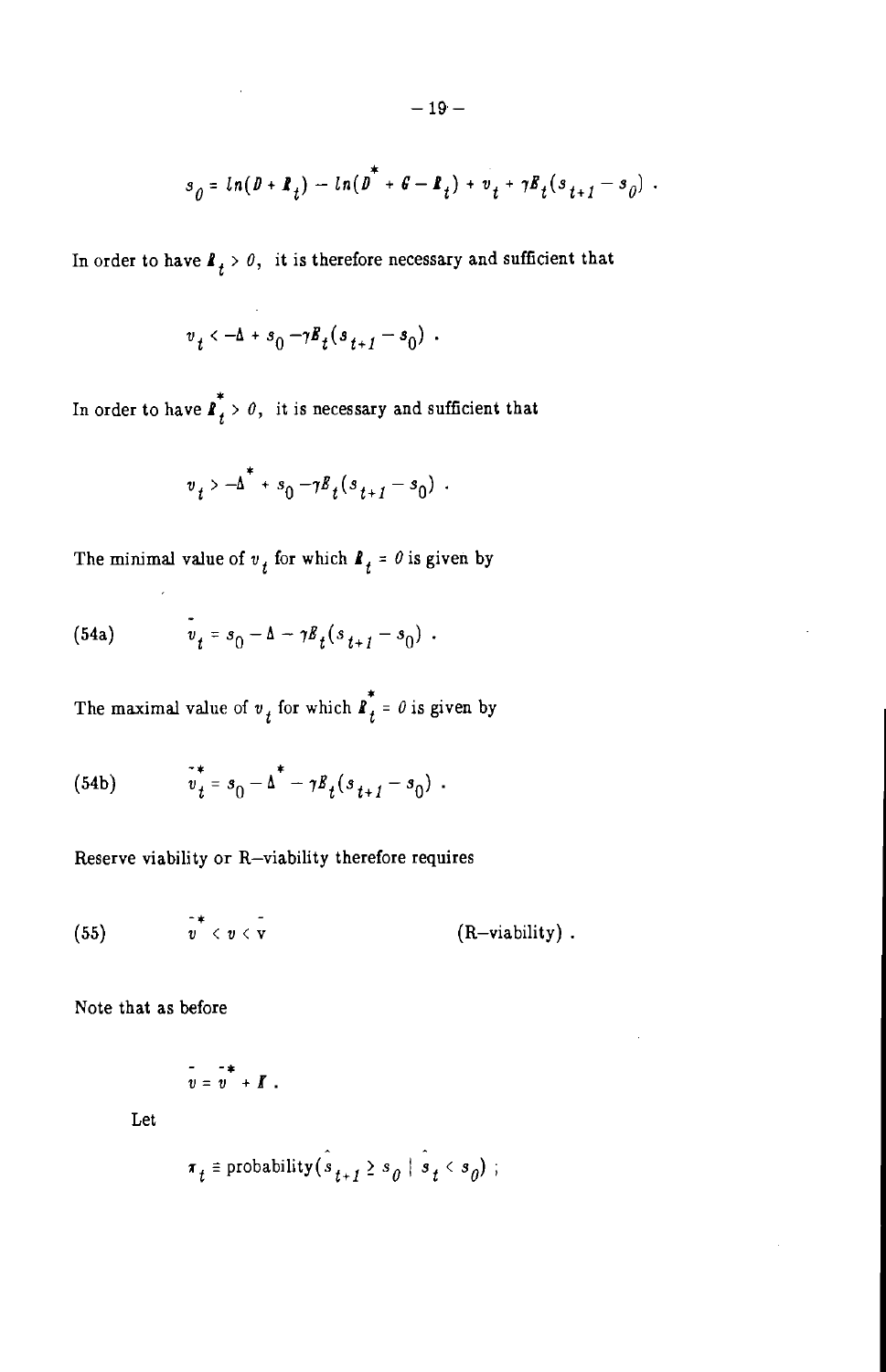$$
\pi_t^* \equiv \text{probability}(\hat{s}_{t+1}^* \le s_\theta \mid \hat{s}_t^* > s_\theta)
$$

$$
\mathbb{F}_t \hat{s}_{t+1} = \mathbb{E}_t(\hat{s}_{t+1} \mid \hat{s}_{t+1} \ge s_\theta, \hat{s}_t < s_\theta);
$$

and

$$
B_{t} \hat{\dot{s}}_{t+1}^{*} = B_{t} (\hat{\dot{s}}_{t+1}^{*} | \hat{\dot{s}}_{t+1}^{*} \leq s_{0}, \hat{\dot{s}}_{t}^{*} > s_{0}).
$$

It follows that the <u>unconditional</u> future expected exchange rate  $\boldsymbol{E}_t \boldsymbol{s}_{t+1}$  is given by

(56) 
$$
E_t s_{t+1} = \tau_t E_t \hat{s}_{t+1} + \tau_t^* E_t \hat{s}_{t+1}^* + (1 - \tau_t - \tau_t^*) s_{0}
$$

We now specialize the stochastic process  $z_t$  given in (47b) as follows.

(57) 
$$
z_{t+1} = \delta \text{ with probability } 0.5
$$

$$
= -\delta \text{ with probability } 0.5
$$

$$
\delta \ge 0
$$

The variance of z,  $\sigma^2$  in (47b), is  $\delta^2$  in this case. We define

(58a) 
$$
\eta_t = (1 + \gamma \rho) (s_0 - \Delta) - (1 + \gamma) (\rho v_0 + \mu) - (1 - \rho) v_t,
$$

 $\eta_{t}^{*} = (1 + \gamma \rho)(s_{0} - \Delta^{*}) - (1 + \gamma)(\rho v_{0} + \mu) - (1 - \rho)v_{t}$ .  $(58b)$ 

Note that

(59) 
$$
\eta = \eta^* + (1 + \gamma \rho) \boldsymbol{I} .
$$

By inspection of (51a), (47a) and (50a) (and of (51b), (47a) and (58b)) it follows that  $\tau_t$  = probability  $(z_{t+1} \geq \eta_t)$ , and  $\pi_t^*$  = probability  $(z_{t+1} \leq \eta_t^*)$ . We therefore can establish the following.

(60a)  $\boldsymbol{\pi}_t = \theta \quad \text{if } \eta_t > \delta$ 

(60b) 
$$
\pi_t = 0.5 \text{ if } -\delta < \eta_t \leq \delta
$$

 $\ddot{i}$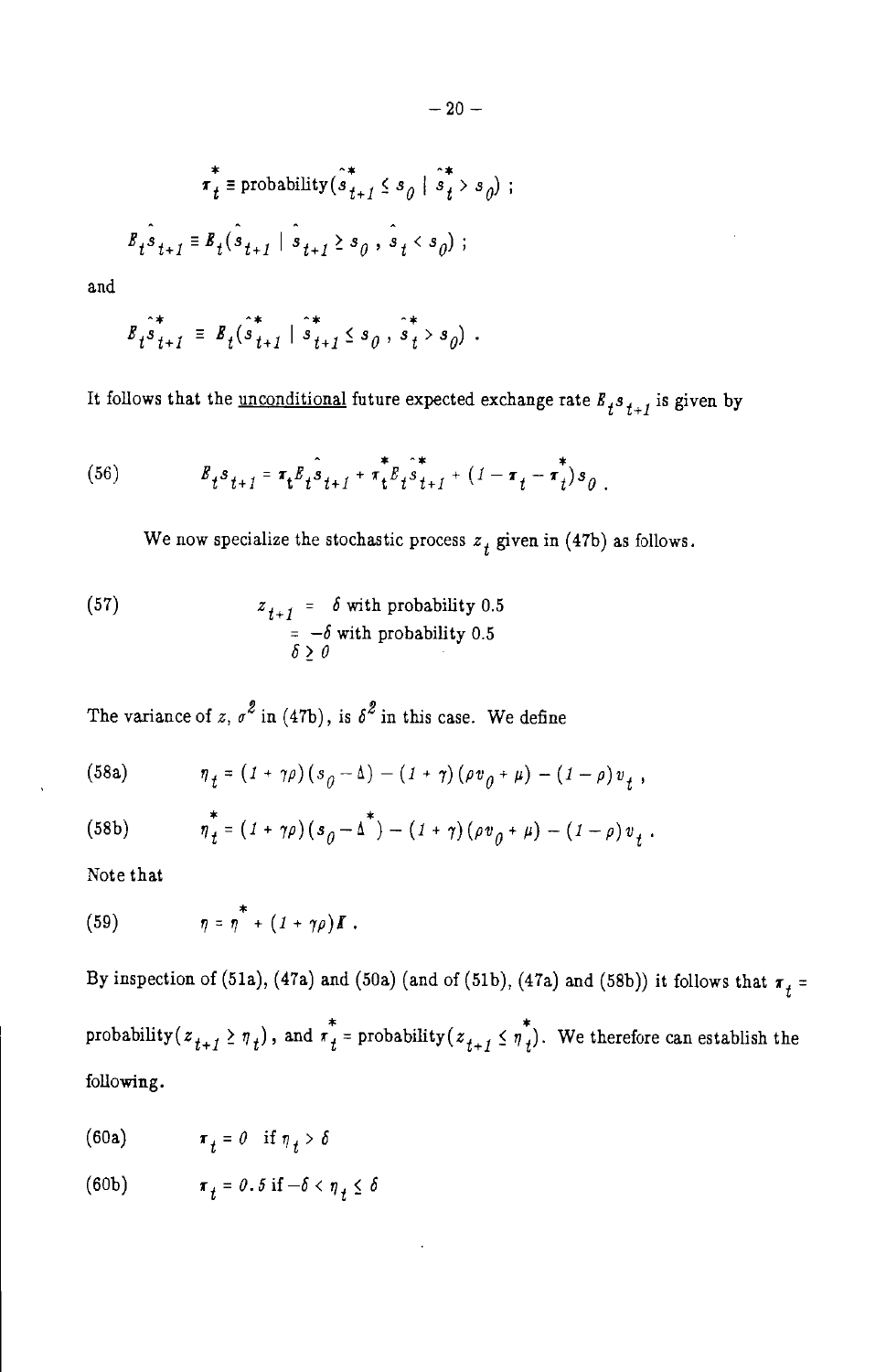$\tau_t = 1$  if  $\eta_t < -\delta$  $(60c)$ 

(60d) 
$$
\boldsymbol{\tau}_t^* = 0 \quad \text{if } \boldsymbol{\eta}_t < -\delta \text{ i.e. if } \boldsymbol{\eta}_t < -\delta + (1 + \gamma \rho) \boldsymbol{I}
$$

(60e) 
$$
\boldsymbol{\tau}_{t}^* = 0.5 \text{ if } -\delta \leq \eta_{t}^* < \delta \text{ i.e. if } -\delta + (1 + \gamma \rho) \boldsymbol{I} \leq \eta_{t} < \delta + (1 + \gamma \rho) \boldsymbol{I}
$$

(60f) 
$$
\tau_t^* = 1 \quad \text{if } \eta_t^* \ge \delta \text{ i.e. if } \eta_t \ge \delta + (1 + \gamma \rho)I
$$

If  $(1 + \gamma \rho)$   $I \leq 2\delta$ , we have:

| (60g) | $1 - \tau - \tau = 0.5$ if $-\delta < \eta < -\delta + (1 + \gamma \rho)I$ , |  |
|-------|------------------------------------------------------------------------------|--|

(60h) 
$$
1-\tau-\tau^*=0.5 \text{ if } \delta \leq \eta \leq \delta+(1+\gamma\rho)I,
$$

- $1-\tau-\tau^* = 0$  if  $-\delta + (1+\gamma \rho)K < \eta \leq \delta$ ,  $(60i)$
- $1-\tau-\tau^*=0$  if  $\eta<-\delta$ ,  $(60j)$

(60k) 
$$
1 - \tau - \tau^* = 0 \quad \text{if } \eta > \delta + (1 + \gamma \rho) \mathbf{I}.
$$

If  $(1 + \gamma \rho)I > 2\delta$ , we have:

 $1 - \tau - \tau^* = 1$  if  $\delta < \eta < -\delta + (1 + \gamma \rho)I$ ,  $(601)$ 

(60m) 
$$
1-\tau-\tau^*=0.5 \text{ if } -\delta < \eta < \delta,
$$

(60n) 
$$
1-\tau-\tau^* = 0.5 \text{ if } -\delta + (1+\gamma\rho)I < \eta < \delta + (1+\gamma\rho)I,
$$

$$
(60o) \t\t\t 1-\tau-\tau^* = 0 \t \text{if } \eta < -\delta ,
$$

(60p) 
$$
1-\tau-\tau^* = 0 \quad \text{if } \eta > \delta + (1+\gamma \rho)I.
$$

Figure 5 illustrates these probabilities. Note that there is no range of values of  $\eta_t$  for which the survival until the next period of the fixed exchange rate regime is certain if the world stock of reserves isn't large enough  $((1 + \gamma \rho)I \leq 2\delta)$ . This case is drawn in Figure 5a. Figure 5b has a range of  $\eta_t$  values  $(\delta < \eta_t < -\delta + (1 + \gamma \rho)I)$  for which the gold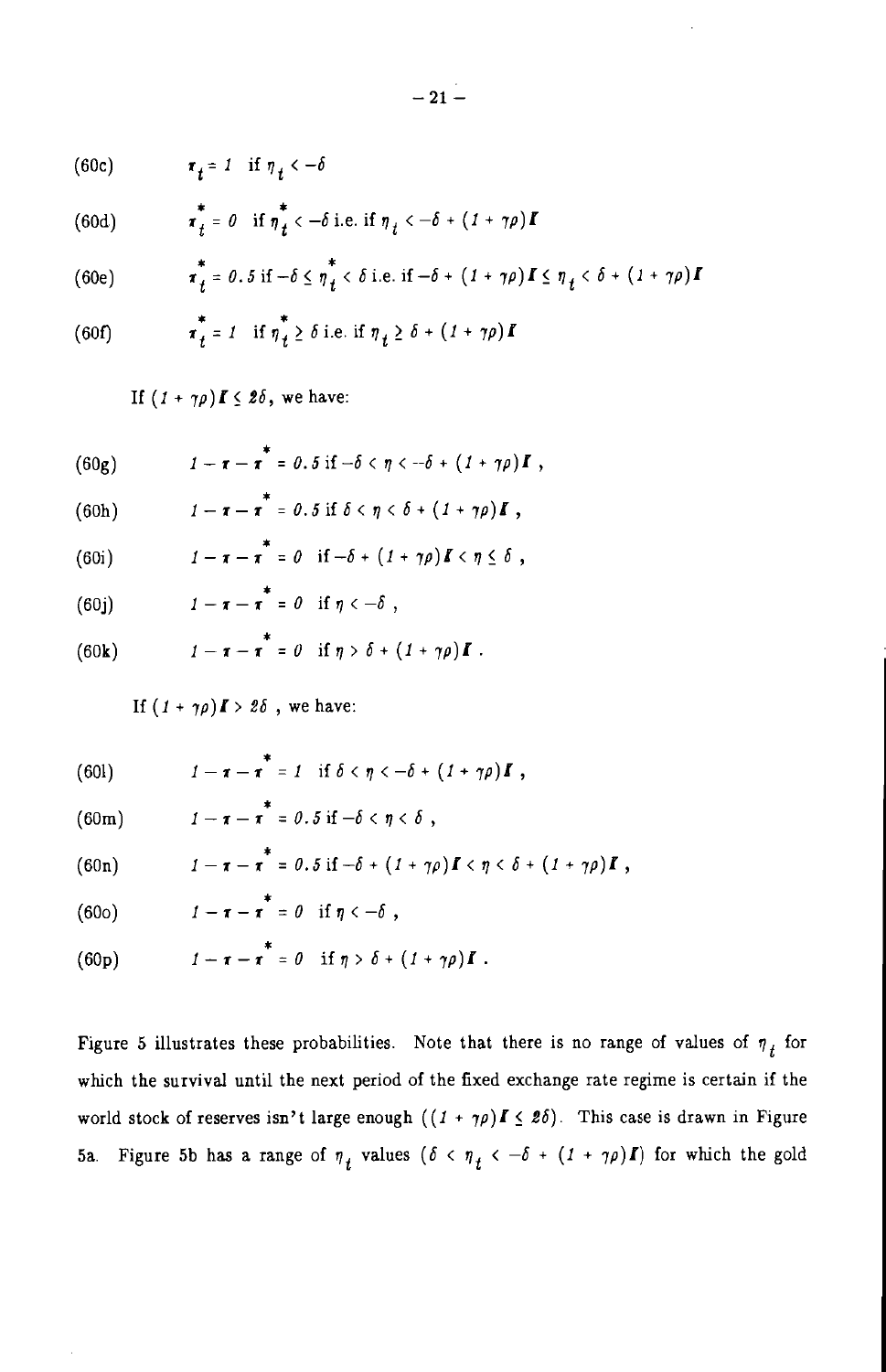standard is certain to survive until the next period. This requires  $(1 + \gamma \rho) \mathbf{I} > 2\delta$ .

It is possible that a negative realization of  $z_{t+1}$  (i.e.  $z_{t+1} = -\delta$ ) nevertheless pushes  $z_{t+1}$  above  $\eta_t$  for the first time. In that case a positive realization  $(z_{t+1} = \delta)$  would of course also have pushed  $z_{t+1}$  above  $\eta_t$ . In period t it would therefore have been certain that during the next period there was going to be a collapse with the home country authority running out of reserves. Formally the inequalities in (61a, b) can both hold.

$$
(61a) \t\t -\delta \geq \eta+,
$$

and

$$
\text{(61b)} \qquad \qquad \eta^*_{t-1} < z_t < \eta_{t-1} \; .
$$

Using  $(58a)$  and  $(47a)$  we can rewrite  $(61a, b)$  as

(61a') 
$$
-\delta \ge (1 + \gamma \rho) (s_0 - \Delta) - (1 + \gamma) (\rho v_0 + \mu) - (1 - \rho) v_{t-1} - z_t + \rho v_t - (\mu + \rho v_0)
$$

and

l

(61b') 
$$
(1 + \gamma \rho)(s_{\theta} - \Delta) - (1 + \gamma)(\rho v_{\theta} + \mu) - (1 - \rho)v_{t-1} < z_t < (1 + \gamma \rho)(s_{\theta} - \Delta) - (1 + \gamma)(\rho v_{\theta} + \mu) - (1 - \rho)v_{t-1}.
$$

If v is a random walk without drift,  $(\rho = \mu = 0)$ , equation (61a') and the second inequality in equation (61b') are inconsistent. If however  $\rho v_t - (\mu + \rho v_0)$ is a sufficiently negative number, a guaranteed one-sided collapse next period can occur. In this case the expected future shadow exchange rate conditional on the occurrence of a collapse is

(62a) 
$$
E_t \hat{S}_{t+1} = \Delta + (1 + \gamma \rho)^{-1} [(1 + \gamma) (\rho v_{0} + \mu) + (1 - \rho) v_{t}].
$$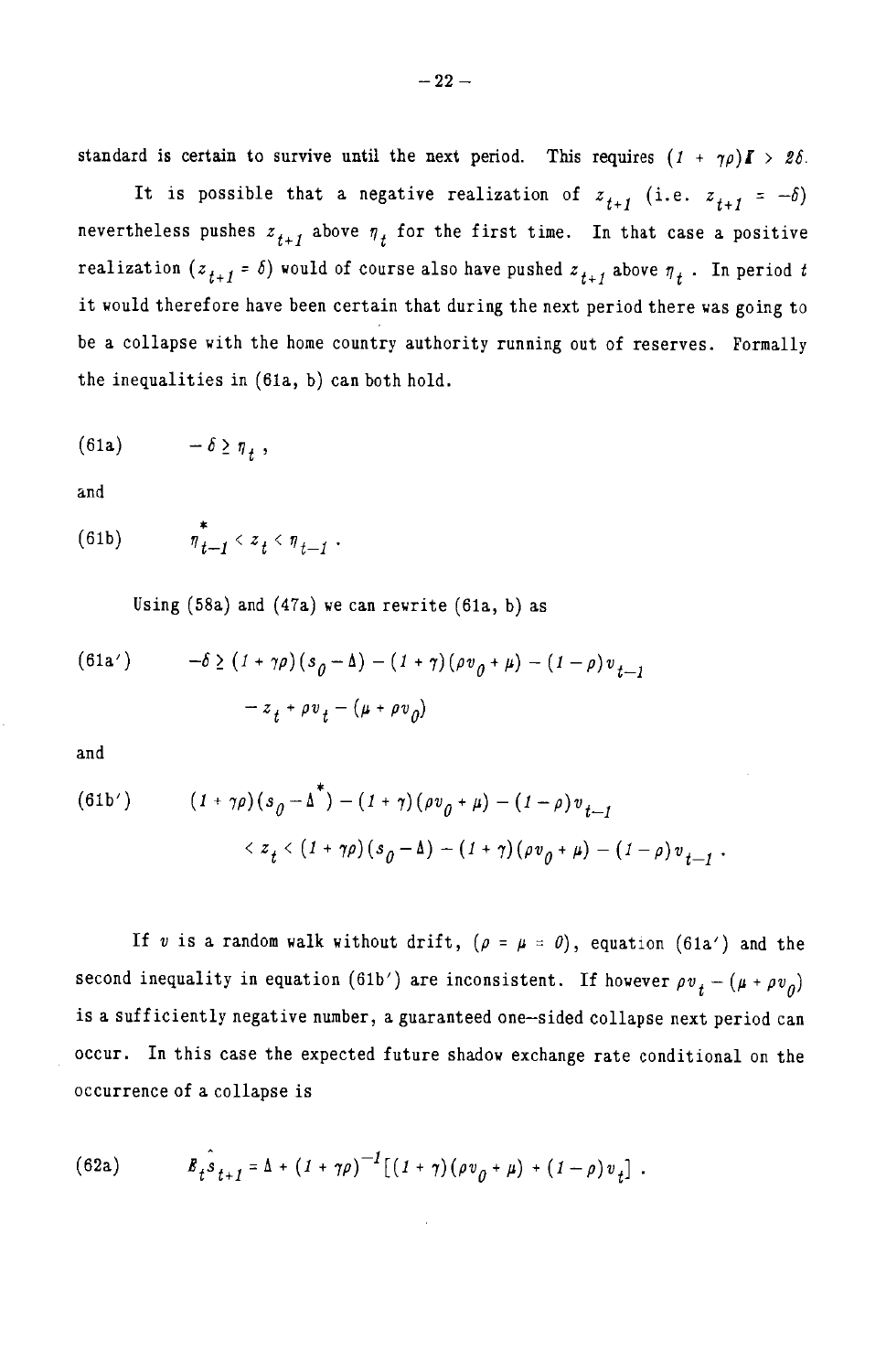In exactly the same way it is possible that a positive realization of  $z_{i+1}$ can push  $z_{t+1}$  below  $\eta_t^*$  for the first time. Then there will be certainty in period t that the foreign authority will be stripped of reserves in period  $t+1$ . The expected future shadow exchange rate, conditional on a collapse occurring, for this case is

(62b) 
$$
B_{t} \hat{S}_{t+1}^{*} = \Delta^{*} + (1 + \gamma \rho)^{-1} [(1 + \gamma) (\rho v_{0} + \mu) + (1 - \rho) v_{t}].
$$

In all other cases only a positive realization  $(+\delta)$  can push z beyond  $\eta$  for the first time, and only a negative  $(-\delta)$  realization can push z below  $\eta^*$  for the first time. We therefore have

(63a) 
$$
B_t \hat{s}_{t+1} = \Delta + (1 + \gamma \rho)^{-1} [(1 + \gamma) (\rho v_{0} + \mu) + (1 - \rho) v_t + \delta],
$$

and

(63b) 
$$
B_t \stackrel{\circ}{s}_{t+1}^* = \Delta^* + (1 + \gamma \rho)^{-1} [(1 + \gamma) (\rho v_{\rho} + \mu) + (1 - \rho) v_t - \delta].
$$

From (56), (60), (62a, b) and (63a, b) we finally obtain  $R_t s_{t+1}$ . First consider the case illustrated in Figure 5a where  $(1 + \gamma \rho) \mathbf{I} \leq 2\delta$ .

(64a) 
$$
B_t s_{t+1} = 0.5 s_0 + 0.5 [\Delta + (1 + \gamma \rho)^{-1} [(1 + \gamma) (\rho v_0 + \mu) + (1 - \rho) v_t + \delta]
$$

if  $-\delta < \eta_t < -\delta + (1 + \gamma \rho)I$ . In this case there is a fifty percent chance of a collapse of the home currency in the next period.

$$
(64b) \ \ B_{t} s_{t+1} = 0.5 s_{0} + 0.5\{\Delta^{*} + (1 + \gamma \rho)^{-1} [(1 + \gamma) (\rho v_{0} + \mu) + (1 - \rho) v_{t} - \delta] \}
$$

if  $\delta < \eta_{+} < \delta + (1 + \gamma \rho)I$ . In this case there is a fifty percent chance of a collapse of the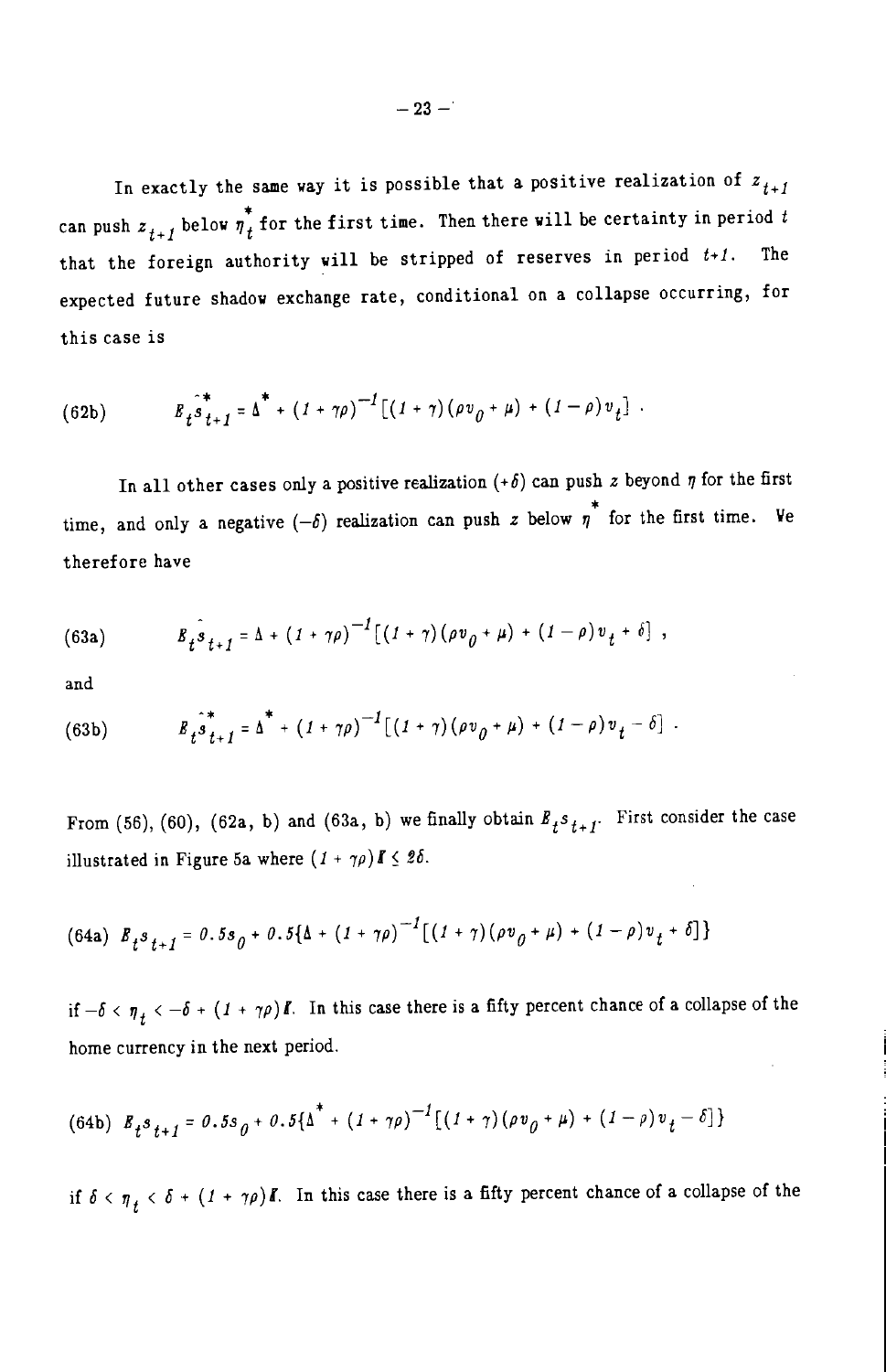foreign currency in the next period.

(64c) 
$$
E_t s_{t+1} = 0.5{\{\Delta + (1 + \gamma \rho)^{-1}\left[(1 + \gamma)(\rho v_{0} + \mu) + (1 - \rho)v_t + \delta\right]\}}
$$
  
+  $0.5{\{\Delta + (1 + \gamma \rho)^{-1}\left[(1 + \gamma)(\rho v_{0} + \mu) + (1 - \rho)v_t - \delta\right]\}}$ 

if  $-\delta + (1 + \gamma \rho) \mathbf{f} \le \eta_t \le \delta$ . In this case a collapse the next period is certain, and it is equally likely to be a collapse of the home currency as a collapse of the foreign currency. This implies  $2\delta > I(1 + \gamma \rho)$ , so the fixed exchange rate regime would only last for one period.

(64d) 
$$
E_t s_{t+1} = \Delta + (1 + \gamma \rho)^{-1} [(1 + \gamma) (\rho v_{\theta} + \mu) + (1 - \rho) v_t]
$$

if  $\eta_t$  < -6. In this case there is a certain collapse of the home country currency in the next period.

(64e) 
$$
E_t s_{t+1} = \Delta^* + (1 + \gamma \rho)^{-1} [(1 + \gamma) (\rho v_{0} + \mu) + (1 - \rho) v_t]
$$

if  $\eta_t > \delta + (1 + \gamma \rho)I$ . In this case there is a certain collapse next period of the foreign currency.

Next consider the case illustrated in Figure 5b where  $(1 + \gamma \rho) \mathbf{I} > 2\delta$ .

(65a)  $E_{t}s_{t+1} = s_0$ 

if  $\delta < \eta_t < -\delta + (1 + \gamma \rho)I$ . In this case the fixed exchange rate regime is certain to survive until the next period.

$$
(65b) \ \mathcal{B}_{t} s_{t+1} = 0.5 s_{0} + 0.5 \{\Delta + (1 + \gamma \rho)^{-1} [(1 + \gamma) (\rho v_{0} + \mu) + (1 - \rho) v_{t} + \delta] \}
$$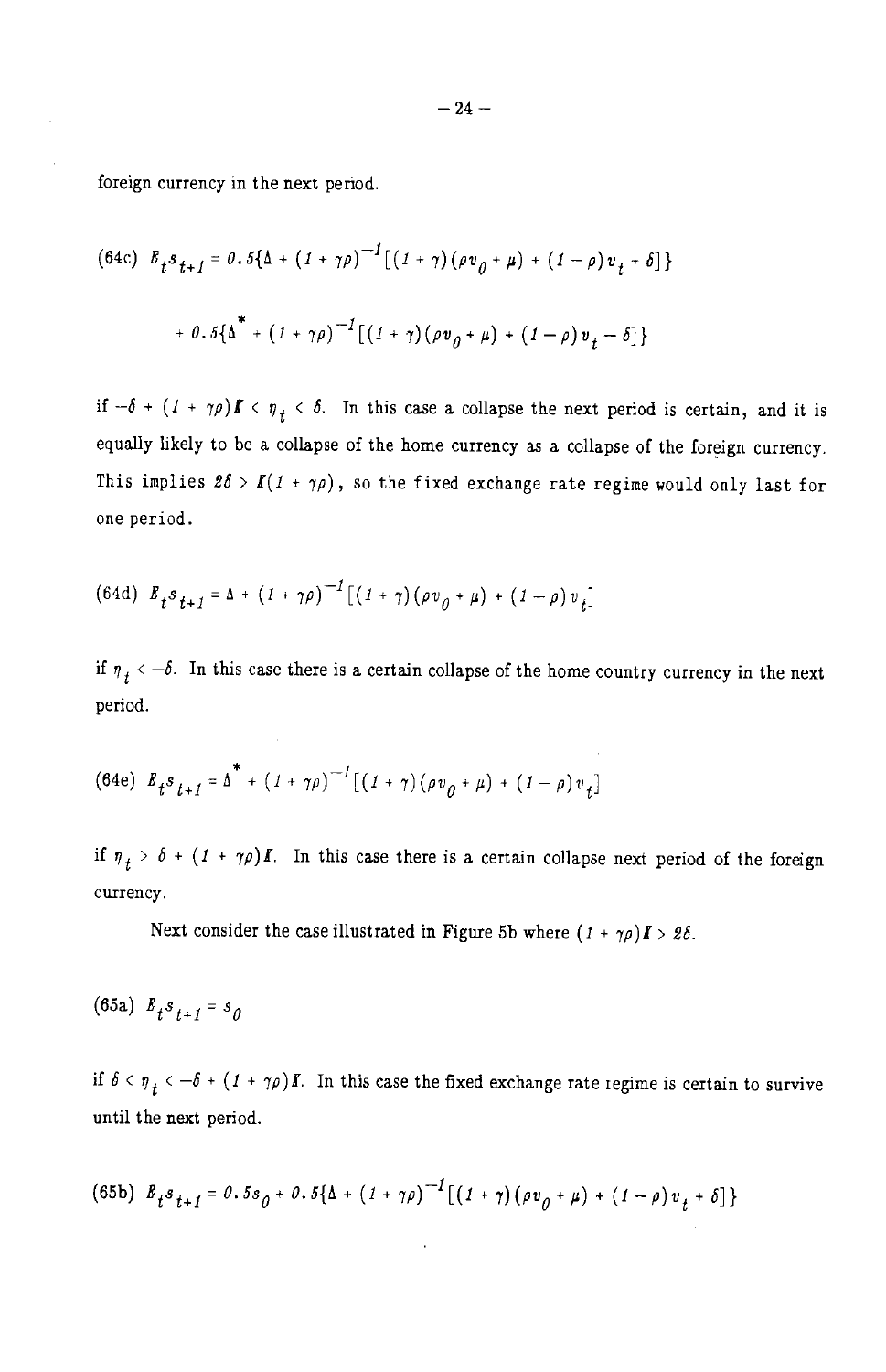if  $-\delta < \eta_t < \delta$ . There is a fifty percent chance of a collapse of the home currency during the next period.

(65c) 
$$
B_t s_{t+1} = 0.5 s_0 + 0.5 {\lambda^* + (1 + \gamma \rho)^{-1} [(1 + \gamma) (\rho v_0 + \mu) + (1 - \rho) v_t - \delta]}
$$

if  $-\delta + (1 + \gamma \rho)I \le \eta_t \le \delta + (1 + \gamma \rho)I$ . There is a fifty percent chance of a collapse of the foreign currency next period.

(65d) 
$$
B_t s_{t+1} = \Delta + (1 + \gamma \rho)^{-1} [(1 + \gamma) (\rho v_{0} + \mu) + (1 - \rho) v_t]
$$

if  $\eta_t < -\delta$ . There is a certain collapse of the home currency in the next period.

(65e) 
$$
E_t s_{t+1} = \Delta^* + (1 + \gamma \rho)^{-1} [ (1 + \gamma) (\rho v_{\theta} + \mu) + (1 - \rho) v_t ]
$$

if  $\eta_+ > \delta + (1 + \gamma \rho)I$ . There is a certain collapse of the foreign currency in the next period.

Now that we know  $B_{j}s_{j+1}$  from equations (64a-e) and (65a-e), we can calculate  $\overrightarrow{v}_t$  and  $\overrightarrow{v}_t$  from equations (54a, b). With  $\hat{v}$  and  $\hat{v}^*$  given in equations (52a,b) we can establish whether the gold standard paradox arises in this model. There is a paradox if  $\vec{v}$  <  $\hat{v}$  or if  $\hat{v}$   $> \hat{v}$ . In that case a country can run out of reserves without a speculative attack even though the economy possesses a speculative collapse point.<sup>4</sup> For brevity's sake we focus on  $v < v$ . The  $v \rightarrow v$  case is symmetric.

The easiest example proving that the paradox can occur is the special case of the discrete time model in which it replicates exactly the key features of the continuous time model of Section 3. This is the case where the survival of the gold standard into the next period is guaranteed i.e. the case with  $B_t s_{t+1} = s_0$  given in equation (65a). It requires (1+  $\tau(\rho)$   $I > 2\delta$  and  $\delta < \eta_{+} < -\delta + (1 + \gamma \rho)I$ . In this case  $v = s_0 - \Delta$ , and since we always have  $\hat{v} = (1 + \gamma \rho)(s_{\rho} - \Delta) - \gamma(\rho v_{\rho} + \mu)$  the analysis of Section 3 is directly transferable.

For instance, we have  $v < v$  if  $\rho = 0$  and  $\mu < 0$ . If v follows a random walk with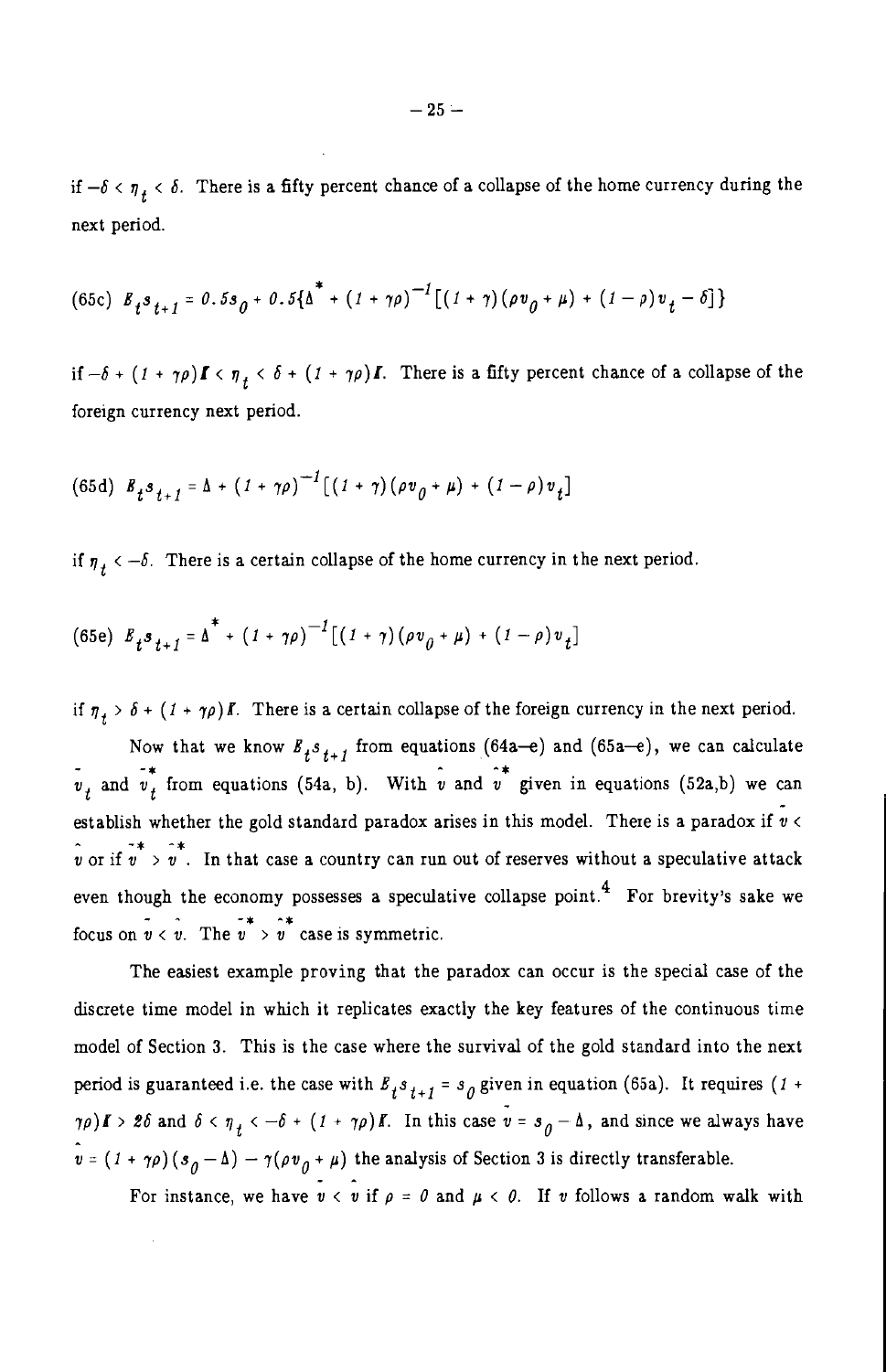negative drift, there will be a natural collapse at the upper boundary (the home country runs out of reserves) before a speculative attack occurs. Alternatively if  $\mu = \theta$  and  $\theta < 1 - \rho$ < 1 (v is a first-order stationary autoregression without drift), then  $v < v$  if  $s_0 > v_0 + \Delta$ .

The occurrence of the paradox is not dependent on the special feature of the previous two examples that  $B_t s_{t+1} = s_0$ . One further illustration should suffice to make this point. Consider the case where there is a fifty percent chance of a collapse of the foreign currency in the next period and no chance at all of a home currency collapse. We choose  $(I + \gamma \rho) I \le 2\delta$  so the relevant equation for  $B_t s_{t+1}$  is (64b) with  $\delta \le \eta_t \le \delta + (I +$  $\gamma \rho$ ) *I*. For simplicity consider the case where v follows a random walk with drift ( $\rho = 0$ ). In this case  $v = s_0 - \Delta - \gamma \mu$ , and v is solved from equations (64b) and (54a). This yields

$$
\bar{v} = s_{\theta} - (1 + 0.5\gamma)^{-1} \{\Delta + 0.5\gamma [\Delta^* + (1 + \gamma)\mu - \delta] \}.
$$

It follows that

$$
\hat{v}-\bar{v}=\theta.\,5\gamma\big(\textit{1}+\theta.\,5\gamma\big)^{-1}\big[\textit{I}-(\mu+\delta)\big]>\theta\,\,\text{if}\,\,\textit{I}\!\!I>\mu+\delta\ .
$$

There is a difference between the continuous time case with its continuous sample paths of  $v$  and the discrete time case where  $v$  makes discrete, discontinuous steps. First given the bounded support of our random shocks it is possible for a fixed exchange rate regime to survive forever. If  $v$  is governed by a stationary AR1 process without drift  $(|1 - \rho| < 1$  and  $\mu = \theta)$ , then a sufficiently small value of  $\delta$ relative to I ensures that if the stock of reserves starts off in the interior of the viable zone, it will stay there forever, barring regime switches (see Obstfeld  $[1986a]$ .

Second even if  $\tilde{v} < \hat{v}$ , it need not be the case that from a value of v less than v the economy would have to experience a natural collapse before it could reach the speculative attack point. A sufficiently large positive realization of  $z_{t+1}$  can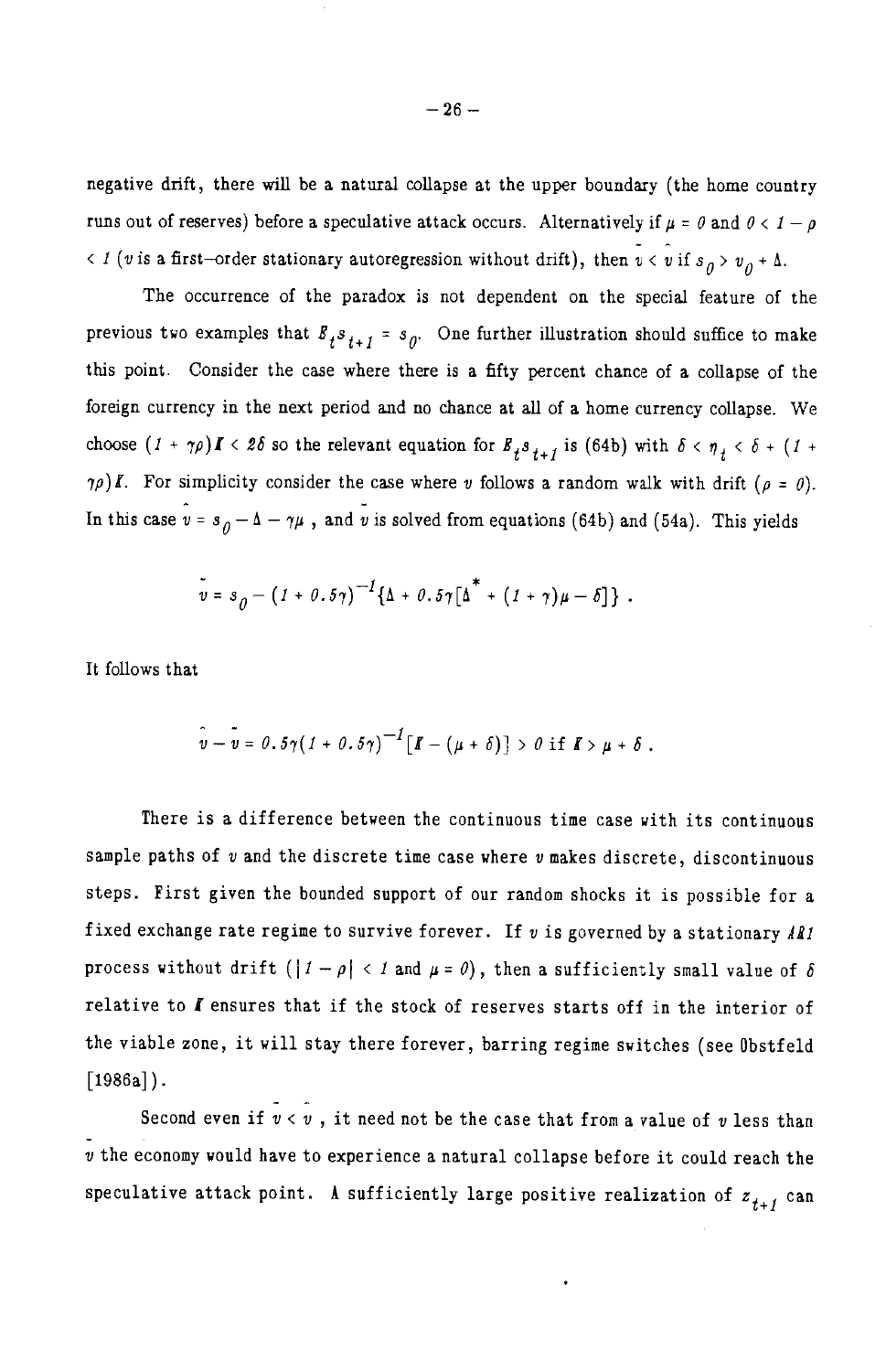put  $v_{i+1}$  above  $\hat{v}$  even though  $v_i$  is below  $\hat{v}$ . Such a large shock would "by-pass" the natural collapse point and give us  $\hat{s}_{t+1} = s_{t+1} > s_0$  i.e. a well-behaved speculative attack. (In the same manner a sufficiently large negative realization of  $z_{t+1}$  can put  $v_{t+1}$  below  $v^*$  even though  $v^* < v_+$   $\rightarrow$  The similarity to the case of continuous time and continuous sample paths of v is that for a given shock  $z_{++}$ there will be a range of initial values  $v_t$  such that if  $v_t < v < v$ , we have  $v \leq v_{t+1} < v$  $\hat{v}$  5

Apart from demonstrating the analytical advantages of working with continuous time models, Section 4 proves that the gold standard paradox is not an artifact of the special class of continuous time processes studied by Krugman, and in Sections 2 and 3 of this paper. It also supplies the convenience of a finite length unit period which may facilitate the interpretation of our resolution of the paradox in Section 5.

#### THE PARADOX RESOLVED 5.

### 5.1 The Scope of the Paradox

The reason for the occurrence of the paradox should by now be clear: if a low value of the currency is associated with expectations of appreciation (a higher value of  $s(t)$  is associated with a negative value of  $E_t \dot{s}(t)$  following a collapse in the continuous time model and with a negative value of  $B_t(s_{t+1} - s_t)$  in the discrete time model), there will not be a correct speculative attack at the upper boundary of the S&R viable zone. If a high value of the currency is associated with expectations of depreciation (a lower value of  $s(t)$  is associated with a positive value of  $B_t \dot{s}(t)$  following a collapse or a positive value of  $B_t(s_{t+1} - s_t)$ , there will not be a correct speculative attack at the lower boundary of the S&R viable zone. This means there will never be any trouble when the shadow exchange rates are weakly monotonic over time. In that case the movement of the actual shadow exchange rate is always in the same direction as the change in the expected rate of change of the exchange rate at the moment a collapse occurs: if the actual and expected shadow exchange rates always rise or remain constant (fall or remain constant),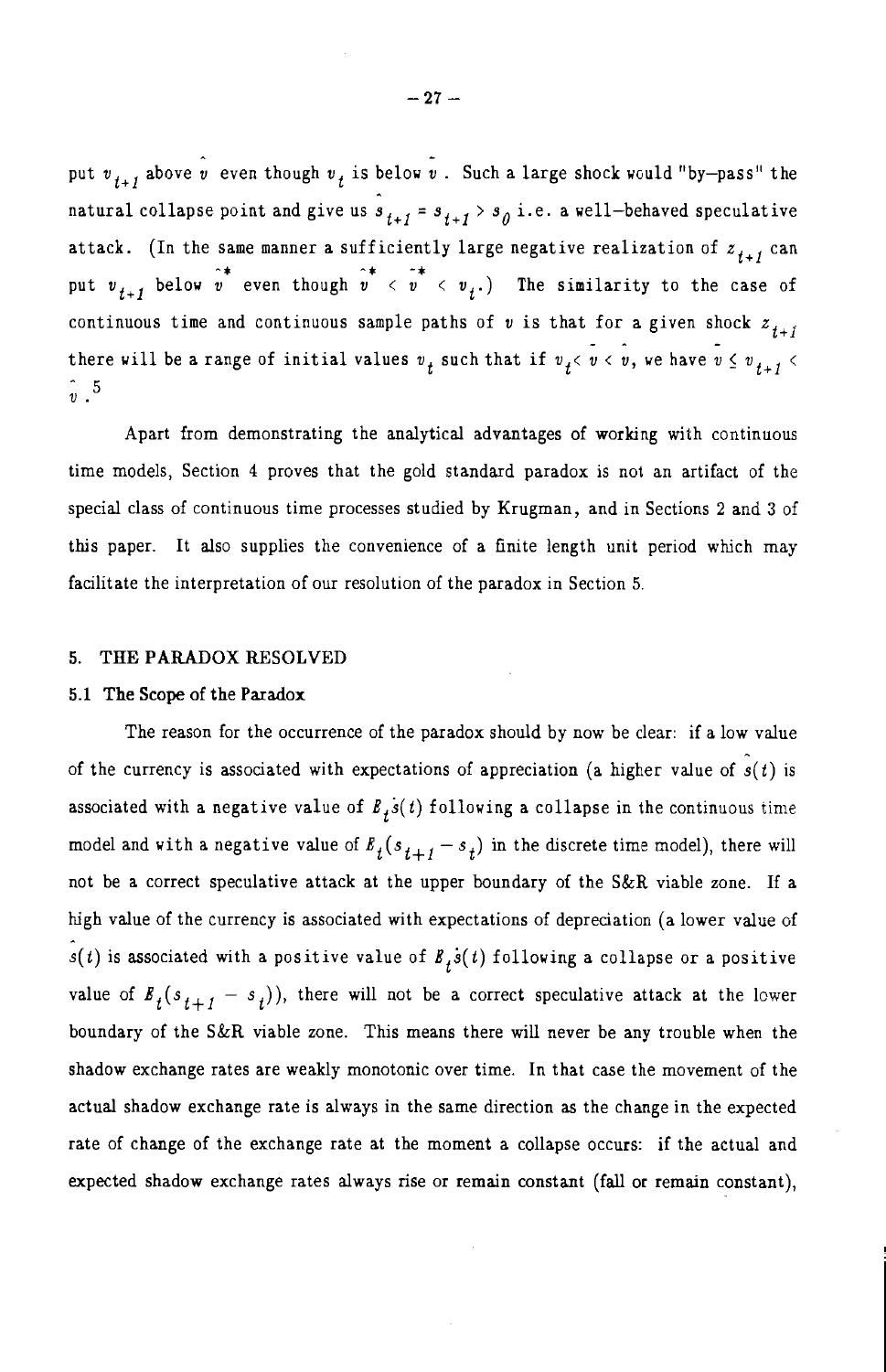there will always be a correct speculative attack at the upper (lower) boundary of the S&R viable zone. If we start above (below) the lower (upper) boundary, the system will never descend (rise) towards it.

Deterministic models with a constant rate of change of the fundamental ( $\rho = 0$ ,  $\sigma =$  $\theta$ ) therefore never present any problems. If the drift is zero ( $\mu = \theta$ ), the fixed exchange rate regime will survive forever provided the initial value of  $v$  is in the interior of the S&R viable zone. Positive drift ( $\mu > 0$ ) means a certain collapse at the upper boundary (a selling attack against the home country currency). Negative drift means a certain collapse at the lower boundary (a selling attack against the foreign currency). Such models were considered in Krugman [1979], Flood and Garber [1984], and Buiter [1987].

Stochastic models in which the increment of  $v$  is always nonnegative (say because they are drawings from an exponential distribution) will also display a monotonically nondecreasing shadow exchange rate over time. The only possible collapse is a correct collapse at the upper boundary. Such models were considered by Flood and Garber [1984], and Buiter[1987].

The random walk without drift ( $\mu = \rho = 0$ ) is trouble free not because its actual movement over time is monotonic but because for every value of  $v(t)$ ,  $E_t dv(t) = 0$ , and for every value of  $s(t)$ ,  $B_t ds(t) = 0$ . There are never any (stock-shift) speculative attacks in that model.

For all other models in the class of  $v$  processes given in  $(26)$  there are parameter configurations with incorrect attacks at the lower boundary and/or at the upper boundary. Examples are Grilli [1986], Obstfeld [1986b] and Buiter [1989]. An S&R viable range may also fail to exist when  $\mu \neq 0$  and/or  $\rho \neq 0$ , but that poses no paradox. The paradox is the existence of an S&R feasible range with perverse attacks at one or both boundaries.<sup>6</sup> In other words, the paradox is the failure of a well-defined equilibrium to exist for some range of values of the fundamentals.

Krugman conjectures that there can be no nonparadoxical fixed exchange rate regime or gold standard. He abandons the assumption of a fixed exchange rate regime and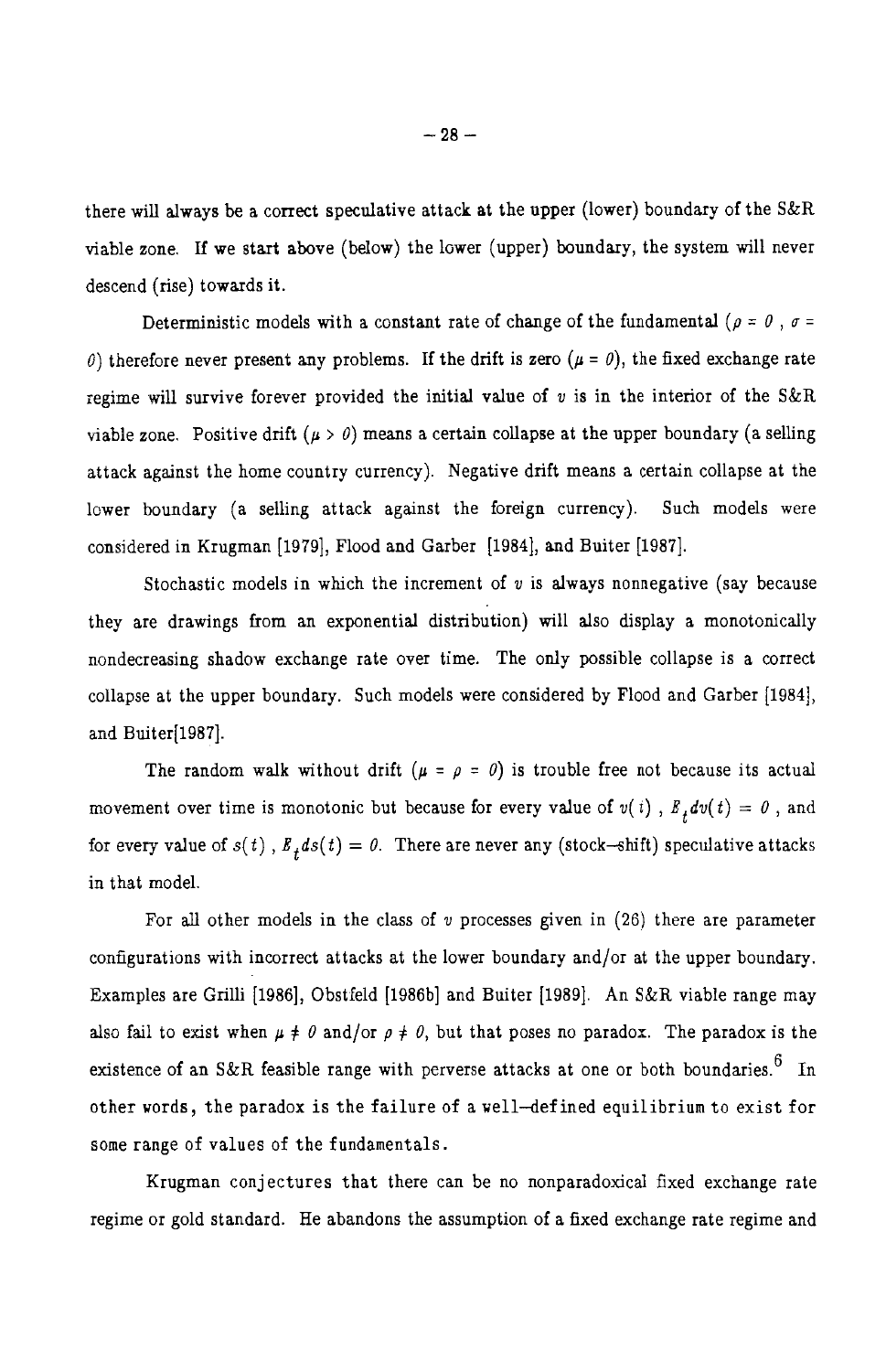replaces it with an exchange rate "target zone" with hard boundaries as long as reserve thresholds are not broken.

Within such a target zone where the exchange rate floats freely between the boundaries, expectations of depreciation can and will in general be nonzero. Appropriate monetary interventions prevent the exchange rate from breaking through the upper or lower limits of the target zone as long as reserves last. Equilibrium is well-defined in these types of models. There is now a vast literature on this subject. (See e.g. Dixit [1988], Krugman [1987, 1988, 1989], Miller and Weller [1988(a, b), 1989], Flood and Garber [1989], Froot and Obstfeld [1989(a, b)], and Dumas [1989].)

The "smooth pasting" and related techniques used to solve for the behavior of the exchange rate between the bounds permit the proper implications to be drawn from assumptions about efficient intertemporal speculation. No "target zone paradox" to match the gold standard paradox has as yet been identified.

While the transformation of the gold standard into a band system delivers a proper equilibrium, to write off the fixed exchange rate regime in this way as a figment of the mathematician's imagination is to throw out the baby with the bath water. The argument that even the historical gold standard was not a truly fixed exchange rate regime because of the existence of the "gold points" misses the point. The gold points wedge reflected the real cost of shipping gold (mainly between the U.S. and Britain). These transportation and transactions costs are surely negligible today. Charles de Gaulle may have insisted on physical shipment of gold from Fort Knox to Paris, but efficient business practice today means the (virtually costless) exchange of paper ownership claims to gold rather than physical transshipment. Most foreign exchange reserves today are paper claims rather than heavy physical objects anyway. Reserve gains and losses are bookkeeping entries that can be effected virtually instantaneously and at negligible cost.

Clearly a truly fixed exchange rate regime is an abstraction that very closely approximates some historical international monetary arrangements as well as some prospective future arrangements (e.g. those that are emerging for the European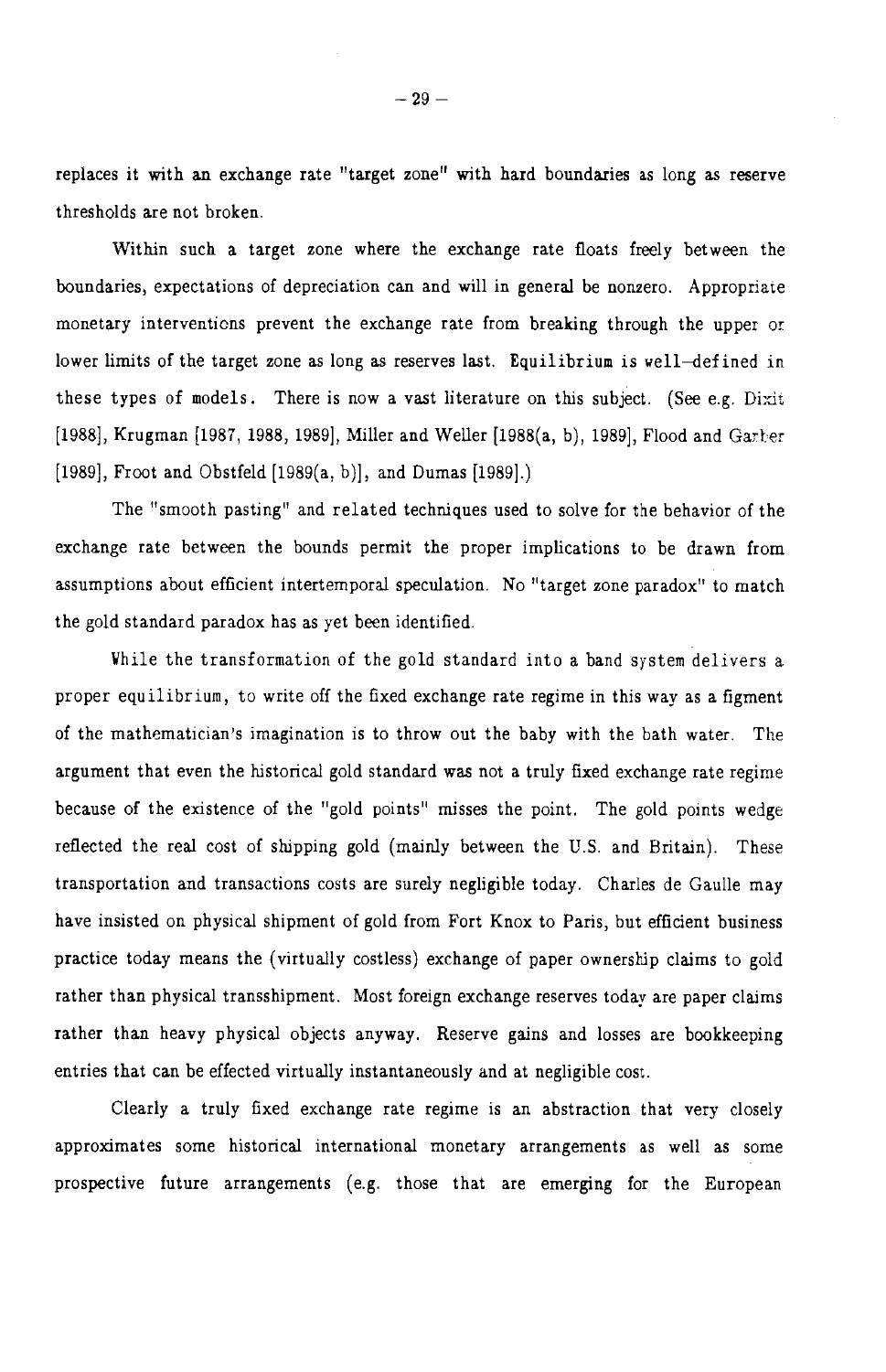Community). In the next two subsections we present two alternative ways of guaranteeing the existence of an equilibrium without abandoning the assumption of fixed exchange rates.

# 5.2 The Missing Equation and the Missing Money Holdings of Arbitrageurs

# In the Two-Monies-and-Gold Model

Unlike the exposition of the gold standard paradox in the previous two Sections, its resolution is a brief affair. It is implicit in our discussion at the beginning of Section 4 of what happens during a period in which a country runs out of official reserves and a floating exchange rate is adopted. During that period, currencies (and, in models with interest bearing assets, bonds denominated in different currencies) can be sold in exchange for reserves and repurchased instantaneously at potentially distinct prices:  $s_0$  and  $\hat{s}$  in the case of a collapse of the home currency;  $s_n$  and  $\hat{s}^*$  in the case of a collapse of the foreign currency. This possibility of risk free arbitrage profits, or rather the market response that eliminates this possibility, is not part of the formal structure of either the continuous time model (equations (1) through (6)) or the discrete time model (equations (46) through  $(50)$ ). Inclusion of the missing "no arbitrage profits" condition (given as equation (68a, b) below) and inclusion of the missing economic agents (currency arbitrageurs) dissolves the paradox and confirms the validity of the key conclusions of the conventional approach.

Without loss of generality we focus in what follows on a threatening home currency collapse in period t with  $v < v$ . If  $v < v$ , it follows that when  $v_+ = v$ , we have  $s_+ < s_0$ . We also restrict our discussion here to the direct currency substitution model of equations  $(7)-(9)$ . The case of bond arbitrage is discussed in Section 5.3

The money demand functions represented in equations (1) and (46) only represent the demands for home and foreign currency excluding any demand reflecting international currency arbitrage. Let  $m$  and  $m$ <sup>\*</sup> denote, as before, the stocks of home and foreign currency. Money holdings of international currency arbitrageurs are denoted  $\pi^*$ <sup>4</sup> and  $\pi^*$ <sup>4</sup>. The monetary equilibrium condition including the money holdings of arbitrageurs is, in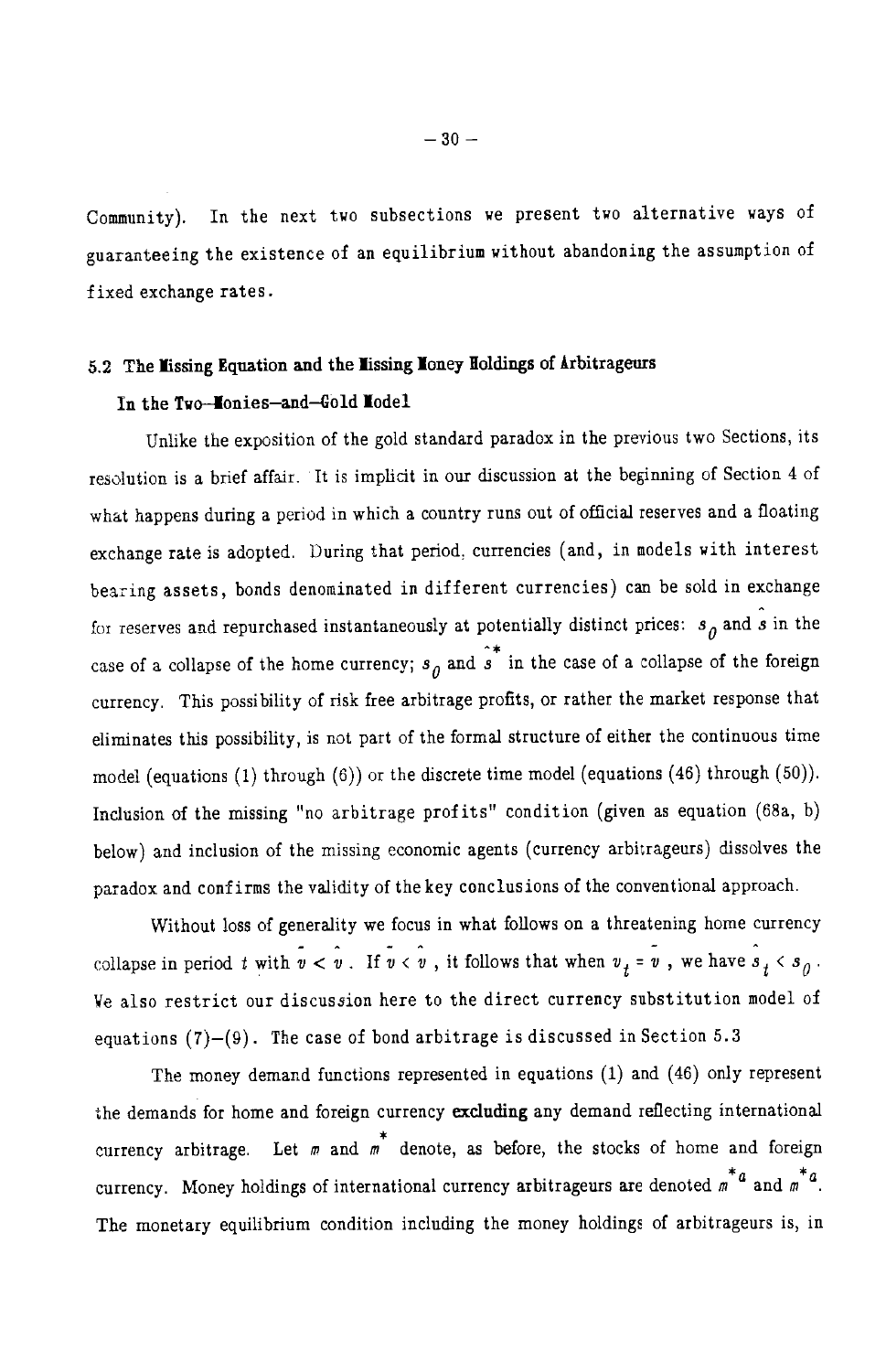continuous time

(67a) 
$$
s_t = m_t - m_t^* - (m_t^a - m_t^{*a}) + v_t + \gamma B_t \dot{s}(t) .
$$

The nonarbitrage demand for home currency (relative to foreign currency),  $m^{n} - m^{*n}$ is of course given by

(67b) 
$$
m_t^n - m_t^{*n} - s_t = -v_t - \gamma B_t \dot{s}(t) .
$$

The presence of efficient arbitrageurs ready to avail themselves of opportunities for riskless profit means that we can impose the no arbitrage profits assumption given in equations  $(68a, b)$ .

## Assumption 1: No Arbitrage Profits

$$
(68a)
$$

$$
s_t - s_0 \ge 0
$$
 i.f.f.  $\mathbf{R}_t = 0$ 

and

 $\hat{s}_t^* - s_{\theta} \leq \theta$  i.f.f.  $\hat{\boldsymbol{k}_t^*} = \theta$  .  $(68b)$ 

To remove a major indeterminacy from the model we assume that if there are no pure arbitrage profits to be earned, arbitrageurs will reduce to zero  $m^2 - m^*$  their relative holdings of home currency to foreign currency (henceforth to be referred to as relative currency holdings).

# **Assumption 2: Minimal Efficient Size Arbitrage Portfolios**

(69) If 
$$
m_t^a - m_t^* a = 0
$$
 implies  $\mathbf{R}(t) > 0$  and  $\mathbf{R}^*(t) > 0$ , then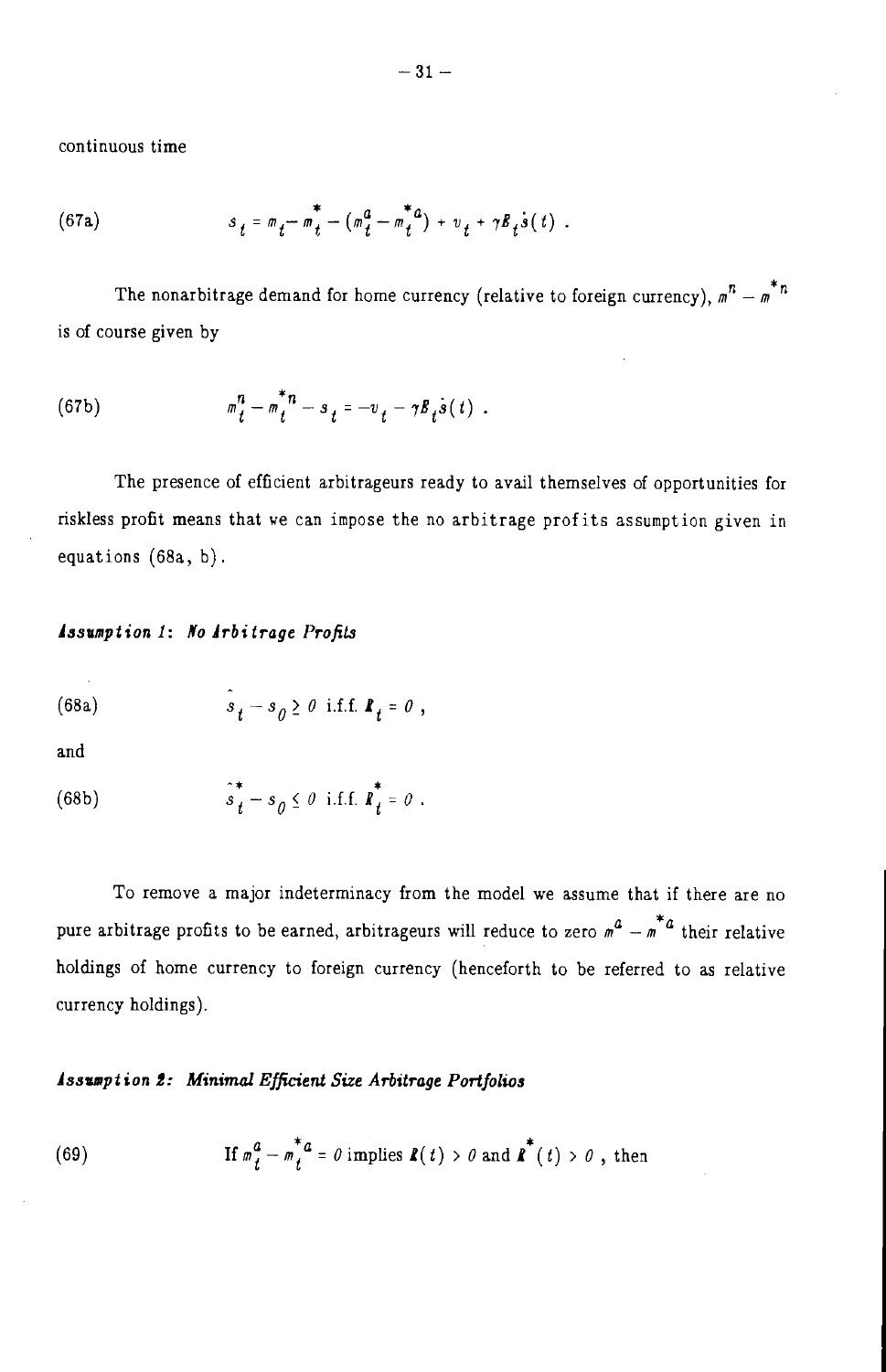$$
m_t^a - m_t^* a = 0.
$$
  
If  $\mathbf{R}_t = 0$  and  $\hat{s}_t \ge s_0$ , then  $m_t^a - m_t^* a = 0$ .  
If  $\mathbf{R}_t^* = 0$  and  $\hat{s}_t^* \le s_0$ , then  $m_t^a - m_t^* a = 0$ .

Second-order costs of managing any portfolio other than  $m^2 - m^* a = 0$  could be used to  $(69).$ rationalize

While it would be interesting to consider a model in which arbitrageurs hold gold as well as home and foreign currency, we wish to modify the model used by Krugman in as few ways as possible. We therefore assume that gold is only used by arbitrageurs to switch between home and foreign currency, and that their gold holdings are zero. Equations (4) and (49a) are therefore maintained.

There will be pure arbitrage profit opportunities whenever  $\mathbf{I}_t = \theta$  (the home country abandons the fixed exchange rate standard) and  $\hat{s}_t < s_{\theta}$ . By using reserves to purchase home currency at  $s_{\theta}$  and instantaneously reselling that home currency at  $\hat{s}$ , arbitrageurs can earn riskless positive profits. The same holds when the foreign country abandons the fixed exchange rate regime ( $\mathbf{l}^{*}_{t} = \theta$ ) and  $\hat{s}^{*}_{t} > s_{\theta}$ .

When  $\mathbf{R}_{+} = \theta$  and  $\mathbf{S}_{+} < \mathbf{S}_{0}$  the opportunity cost variable governing nonarbitrage relative money demands  $m_t^n - m_t^{*n} - s_t$  is still the intertemporal relative price  $-B_t ds(t)$  (or  $-E_t(s_{t+1} - s_t) = -E_t(s_{t+1} - s_0)$  in the discrete time case). The relevant opportunity cost variable governing relative arbitrage demand for money  $m^2 - m^* a$  is  $-(\hat{s}_t - s_\eta)$ , and the sensitivity of relative arbitrage demand for money to this opportunity cost variable is infinite. Since the market cannot eliminate this pure arbitrage profit opportunity once the contingency triggering it has occurred (i.e. once  $\mathbf{R}_t = \theta$  and the home country abandons the fixed exchange rate regime with  $(s_t = s_t)$ , the market instead prevents the contingency that triggers the pure arbitrage opportunity from occurring: it removes the threat of a home country collapse with  $s < s_0$  by ensuring that home country official reserves stay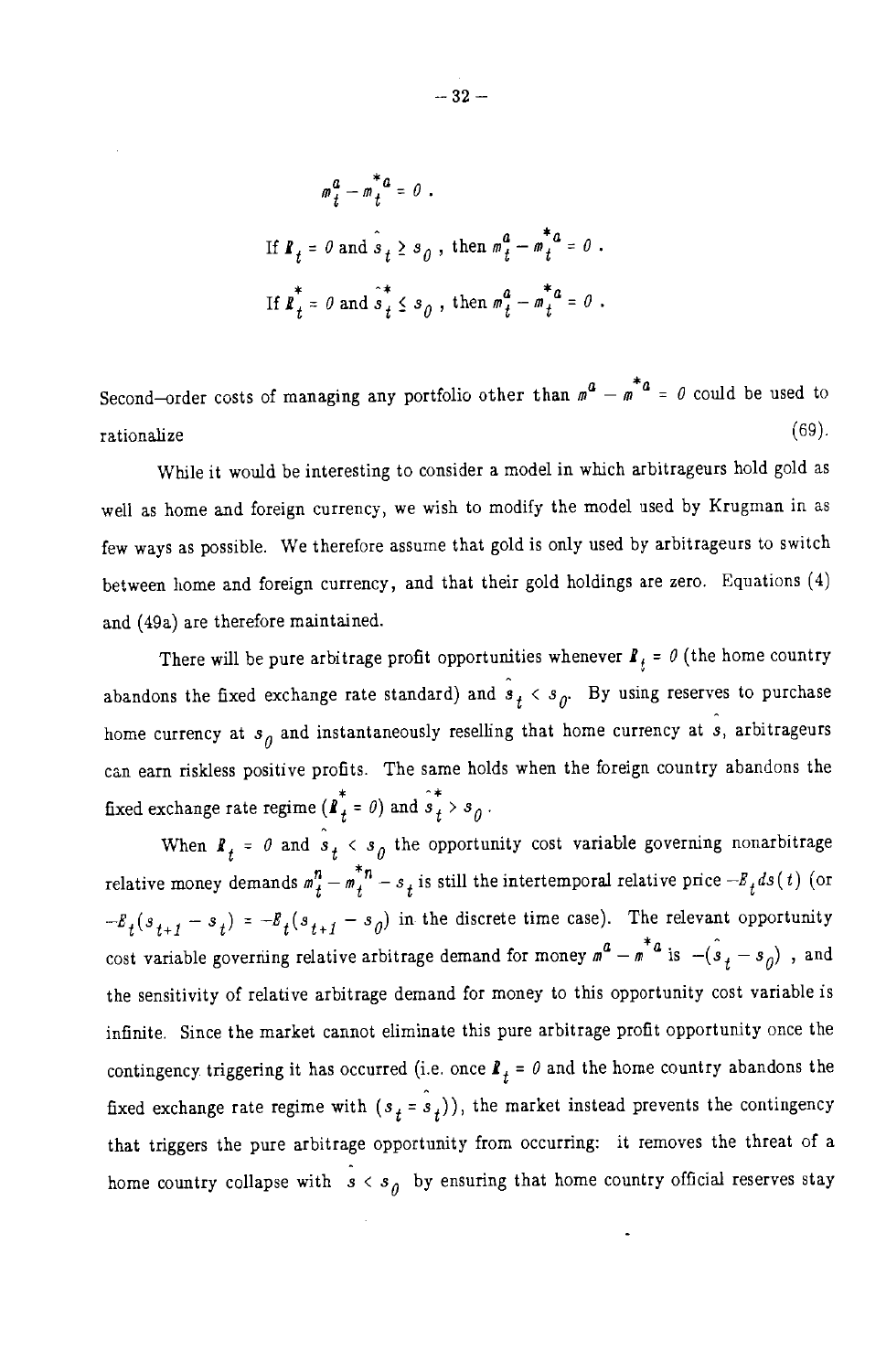above the critical threshold level of zero as long as  $\hat{s} < s_a$ . The mechanism that brings this about is that arbitrageurs replenish home country official reserves when  $v \ge v$  (and  $v <$ v), or equivalently that for  $v \le v < v$ , changes in v are absorbed into equivalent changes in relative money holdings of arbitrageurs.

What this means is that when  $v \le v < v$ , the stock of international reserves R is no longer governed by  $v$ . Reserves are kept just above the minimal threshold level by the missing actors in Krugman's account of the paradox, the international currency arbitrageurs.

It is important to note that the arbitrageurs' reverse flow of gold to the home country authorities (their absorption of relative home currency) is never more nor less that the amount required to restore reserves to a positive level. That it is never less follows from equations (68a, b). That it is never more follows from equation (69). In the continuous time case where  $dz$  is an infinitesimal, the arbitrageurs' response at each instant will have the same infinitesimal magnitude. As soon as  $\mathbf{R}(t) > 0$ , the arbitrageurs' incentive to sell reserves in exchange for home country currency vanishes as the probability of an immediate collapse with  $s < s_0$  disappears. If however equation (69) did not hold, then arbitrageurs—indifferent between holding home and foreign currency when  $\mathbf{f} > \theta$  and  $\overrightarrow{\mathbf{l}}$  > 0—could arbitrarily set reserves at any level by choosing arbitrary values of  $m^2 - m^* a$ .

Recapitulating if  $\mathbf{R}_t = \theta$  and  $\hat{s}_t < s_{\theta}$ , arbitrageurs would buy up the entire domestic money stock at  $s_{\theta}$  in order to get rid of it again that same instant (in the same period) at  $\hat{s}$ . The fact that if  $s_t < s_0$  a large (stock-shift) inflow of reserves driven by arbitrage would take place bounds  $\ell_t$  away from (above) zero. This will occur for as long as  $\hat{s} < s_{\rho}$ . For values of v such that  $v \le v < v$  arbitrageurs will increase or reduce their relative money holdings according to  $d(m^a - m^* a) = dv$ .<sup>7</sup> This will preserve money market equilibrium at the fixed exchange rate, since with  $s = s_0$  and  $B_t ds(t) = 0$  (in the continuous time case—the discrete time case is slightly more complex) we have  $d(m^n - m^{*n}) = -dv$ .

Thus in Figure 4 when  $\overline{v} \le v \le v$ , as v increases from  $\overline{v}$  we move horizontally to the right along the  $s_0$  schedule from  $\mathfrak{a}_1$  to  $\mathfrak{a}_2$ . At  $\mathfrak{a}_3$  there is a collapse of the home currency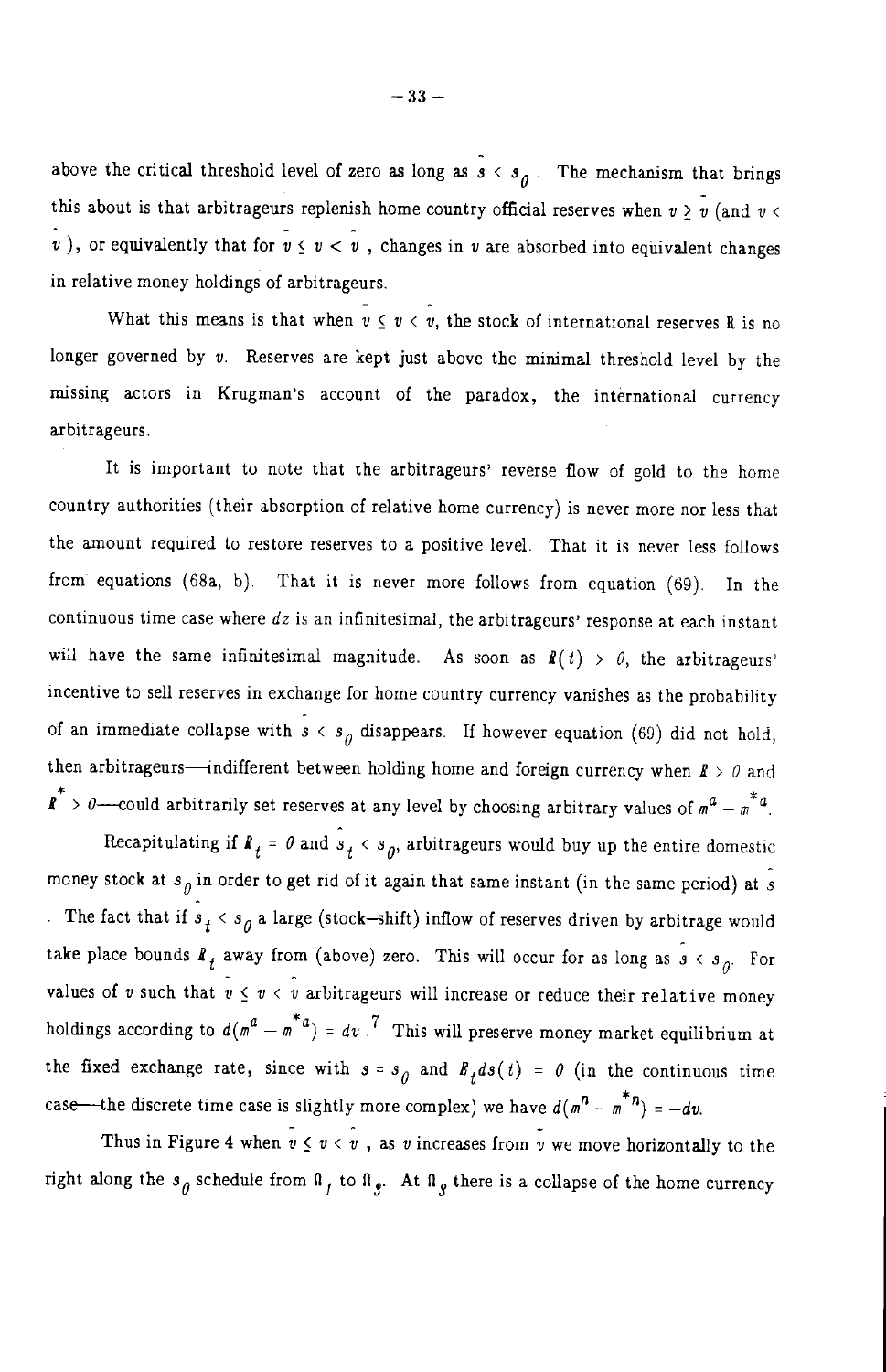with  $\mathbf{k} = \theta$ , but since  $s_{\theta} = \hat{s}$  this creates no problem for the conventional analysis. As the fixed exchange rate regime collapses at  $\mathbf{a}_{g}$  because  $\mathbf{k} = \theta$ , the expected rate of depreciation becomes negative after being equal to zero (in the continuous time model). There is a stock-shift increase in the relative nonarbitrage demand for home currency.

Where does the money come from that satisfies the increased (relative) nonarbitrage demand for home currency when the expected rate of depreciation falls from zero to  $B_t ds(\hat{v}) < \theta$ ? Not out of domestic credit—by assumption  $\theta$  and  $\hat{\theta}^*$  are constant. Not out of the official reserves of the home country-which are given at zero. It comes out of money balances released by arbitrageurs who, since  $s_{\theta} = \hat{s}$ , now reduce their relative money demand to zero. The (relative) home country currency accumulated by arbitrageurs at  $\hat{v}$  (at  $\hat{n}$ ) in Figure 4 is  $m^2 - m^* = \hat{v} - \hat{v}$ . This is also equal to the stock-shift increase in the relative demand for home currency by nonarbitrageurs at  $\hat{v}$ .

In the continuous time model, for any v satisfying  $\tilde{v} \le v \le \tilde{v}$ , the relative demand for home currency by nonarbitrageurs is given by

$$
(70a) \t\t\t mn - m* n = s0 - v.
$$

For the same range of values of  $v$ , the relative holdings of home currency by arbitrageurs are given by

$$
(70b) \qquad \qquad m^a - m^* a = v - v
$$

When  $v = v$  the relative demand for home currency by arbitrageurs falls to zero i.e is reduced by  $\hat{v} - \hat{v}$ . The relative demand for home currency by nonarbitrageurs increases by  $-\gamma B_t ds(v)$ . From equations (30a), (22a) and (27a) it follows that

(71) 
$$
\hat{v} - \overline{v} = -\gamma B_t \hat{s}(\hat{v}) = \gamma \rho \left[ s_0 - (\ln \theta - \ln(\overline{\theta}^* + \theta)) - (\nu_0 + \frac{\mu}{\rho}) \right].^8
$$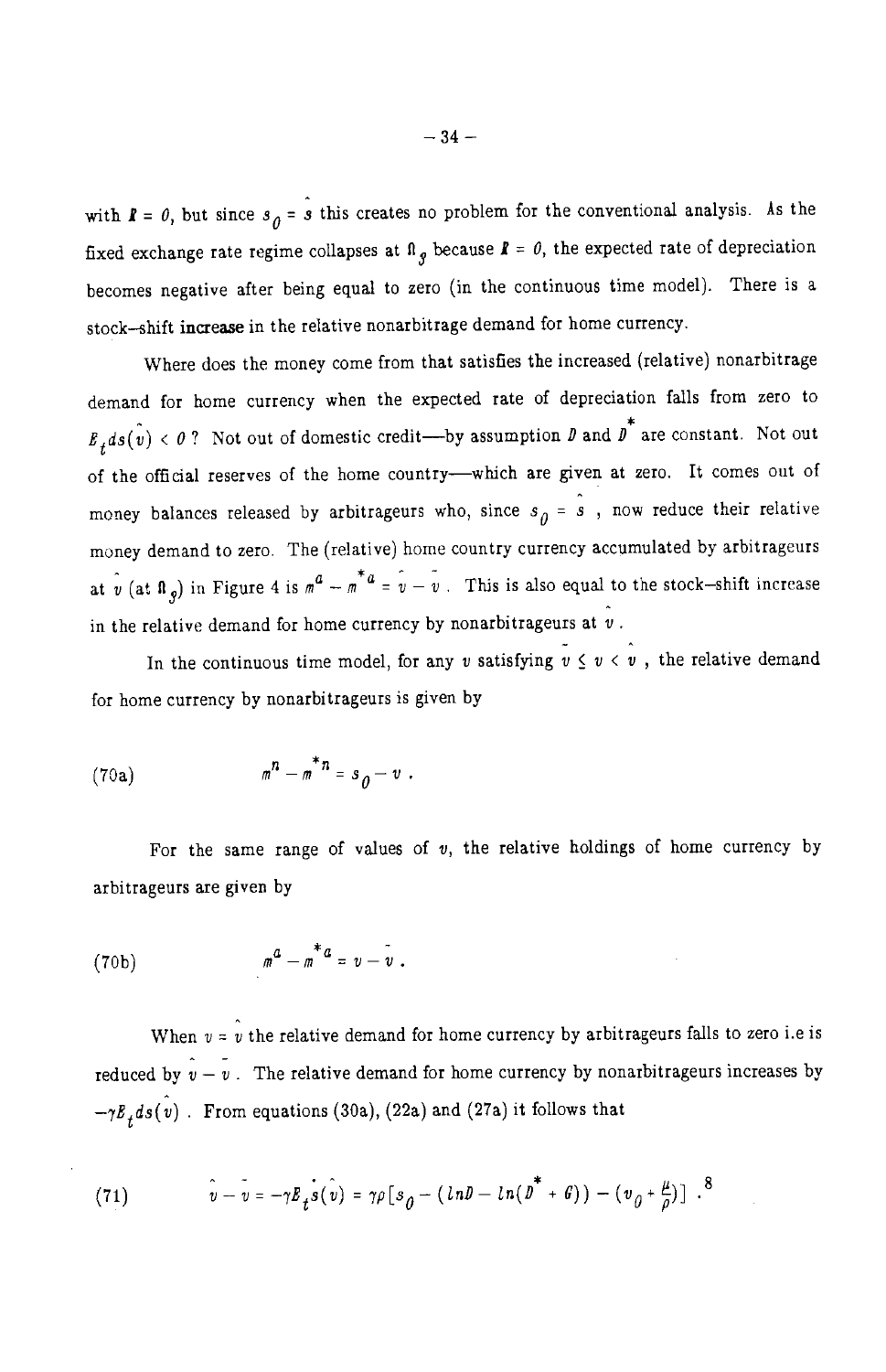Thus the increase in the relative demand for home country currency by nonarbitrageurs at  $\hat{v}$  can be met and is met exactly out of the money holdings released by arbitrageurs who have no longer any riskless profit motive for holding on to home currency.

The gold standard therefore collapses in Figure 4 at  $\mathfrak{a}_{\ell}$  as the traditional analysis asserted. Unlike what was suggested by the traditional analysis however there is no speculative attack on the remaining home country reserves at  $\mathfrak{a}_{\mathfrak{e}}$ . Instead the increased nonarbitrage demand for relative home country currency associated with the fall in the expected depreciation rate at  $\mathbb{R}_{q}$  is met out of the accumulated money balances of arbitrageurs who maintained the gold standard between  $\beta$ , and  $\beta$ <sub>g</sub>.

In a similar manner in Figure 4 to the left of  $\hat{u}$  (for  $\hat{v}^* < v \leq v^*$ ), arbitrageurs will be building up relative holdings of foreign currency thus preventing foreign reserves  $\overrightarrow{R}$ from falling to zero. At  $\theta$ , where  $v = \hat{v}^*$  there is a collapse of the gold standard as  $\hat{I}^*$  falls to zero (after being infinitesimally above zero for all v between  $v^*$  and  $v^*$ ). There is a stock-shift increase in the relative nonarbitrage demand for foreign currency at  $\hat{v}^*$  which is associated with the increase in the expected rate of depreciation of the home currency from zero to  $E_t ds(\tilde{v}^*) > 0$ . This increase in the relative nonarbitrage demand for foreign currency is met out of the now redundant holdings of relative foreign currency by arbitrageurs. From  $\ln_{g}$  to  $\ln_{4}$  the exchange rate stays at  $s_{0}$ . Once  $\ln_{4}$  is reached,  $\hat{s}^{*}$  takes over. Exactly the same can be said about the behavior of the economy between  $\mathbb{I}_g$  and  $\mathbb{I}_f$ in Figure 2.

# 5.3 The Resolution of the Paradox when Bond Arbitrage Occurs

In the case where arbitrage is conducted proximately through interest-bearing bonds denominated in different currencies, the argument of Section 5.2 is applicable only if it can be shown that this bond arbitrage spills over into the monetary equilibrium condition. That is it must affect either relative money demands or relative stocks of domestic credit. This case can be made under the following sets of conditions.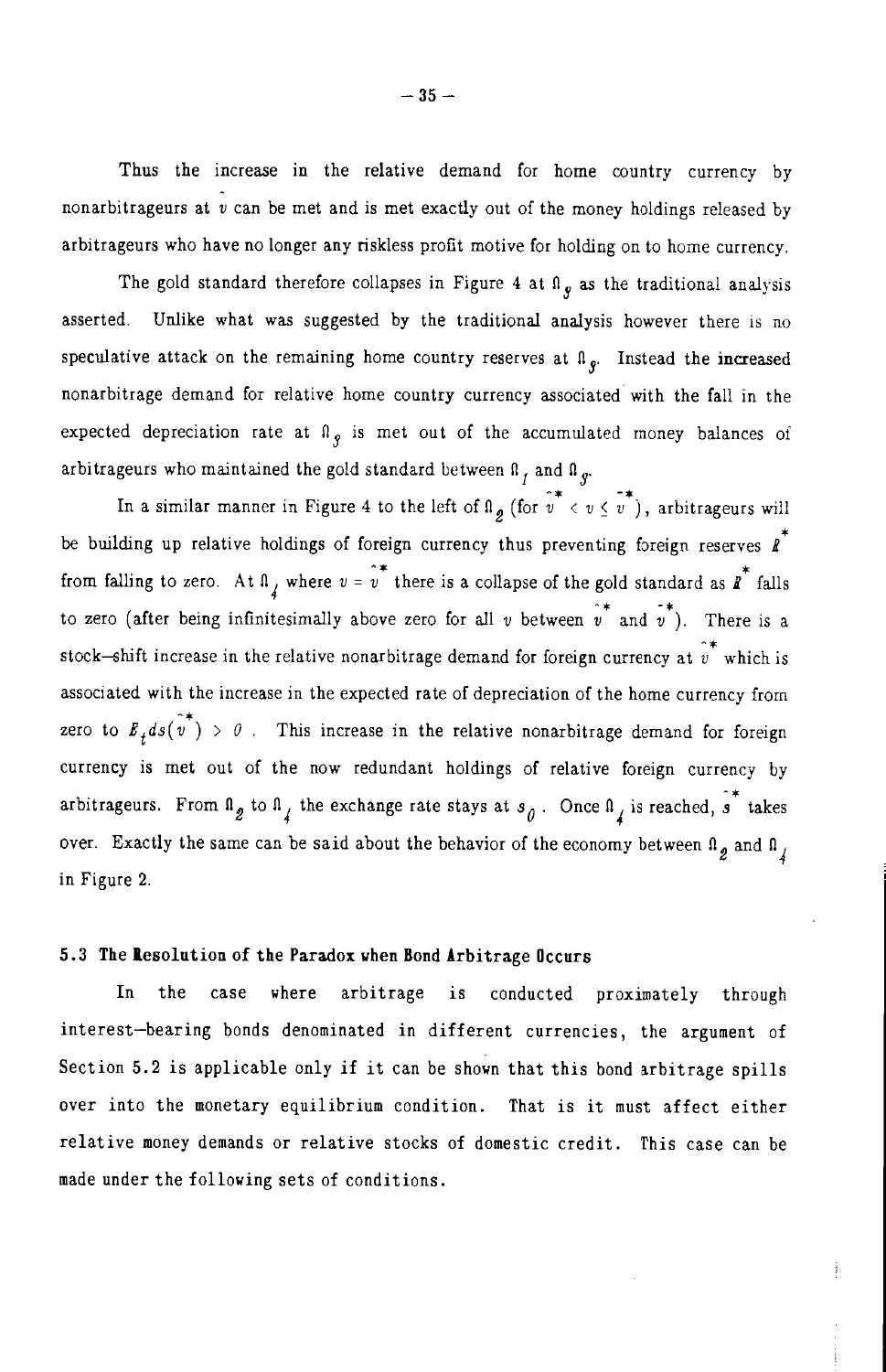#### There is no equilibrium with interest-bearing assets.  $1.$

In two-period overlapping generations (OLG) models with each generation consisting of identical individuals and without firms whose "life span" exceeds that of individuals, there can be no private lending or borrowing. If in addition there is no interest-bearing public debt outstanding and no real assets but there are noninterest-bearing "outside" national money stocks, we have reconstructed the model of Section 5.2. There are no equilibria with debt of any kind. Further restrictions on the international uses of national currencies would have to be imposed to obtain limited substitutability between currencies and a determinate exchange rate (see Kareken and Wallace [1981]).

#### Interest is paid on currency.  $\mathfrak{D}$

If interest is paid on currency and if the currency interest rates mimic the bond interest rates, we again could have direct currency arbitrage. This amounts to assuming the problem away.

#### Noney demand and bond demand are segmented. 3.

A certain subset of agents may be constrained not to hold bonds but can hold the two currencies. The single-country version of such a model can be found in Sargent and Wallace's "Unpleasant Monetarist Arithmetic" OLG model (Sargent and Vallace [1981]). Small bills-type arguments and the assumption that the poor cannot pool resources to invest in interest-bearing assets that can be acquired only in large denominations leads to an equilibrium in which the poor hold only money and (if the nominal interest rate is positive) the rich hold only bonds. An obvious two-country extension results in one set of agents (the poor) holding only the two currencies while the rich hold the two bonds. The poor would supply the direct currency arbitrage that would make the argument of the previous subsection applicable.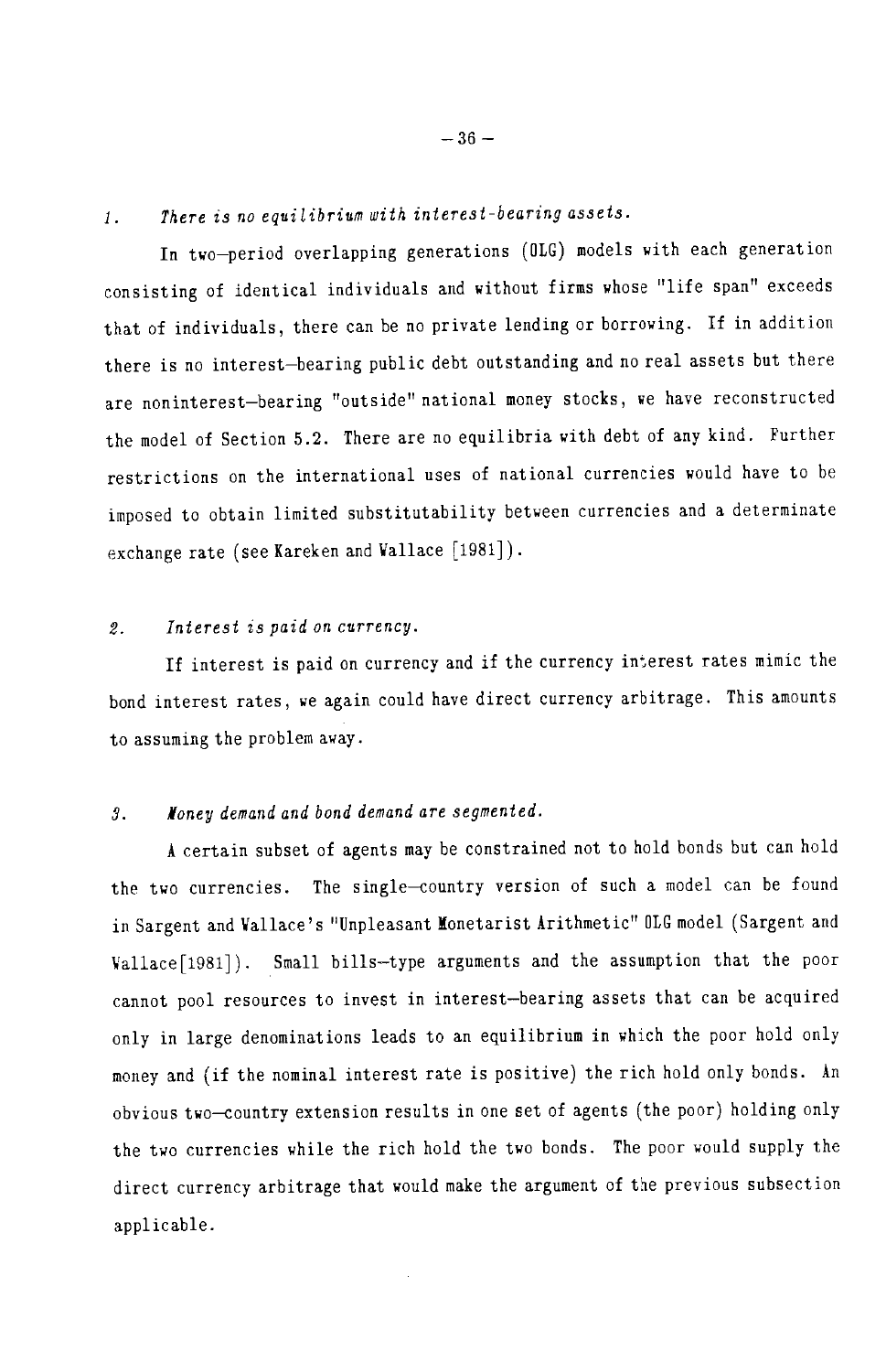There is a zero nominal interest rate equilibrium.  $\frac{1}{4}$ .

Can it happen that for values of v satisfying  $v \le v \le v$  we have  $i = i^* = 0$ , even if  $i > \theta$  and  $i^* > \theta$  for  $v < v$  and  $v > v$ ? It is true that the equilibrium conditions of the model given in equations (1) through  $(6)$  (after substituting equation  $(67a)$ for equation (1)) have nothing to say about the levels of the nominal interest rates. The model of equations (10)-(13) that generates equation (1) and (*mutatis* mutandis) equation (67a) does however seem to rule out a sudden decrease of i and  $i^*$ at v (or an increase at v). With both y and y' given at a point in time, with  $p = p^* +$  $s_0$ ,  $m = ln(D + R)$  and  $m^* = ln(D^* + R)$ , a common fall in i and i requires a discontinuous fall in  $p$  and  $p^*$  to provide the higher level of real money balances demanded at the lower nominal interest rates. Even if direct currency arbitrageurs existed, they could not supply an increase in the nominal stocks of both currencies to satisfy the increased nonarbitrage demand for money at given price levels as this cannot be achieved through a profitable zero net worth transaction.

A discontinuous fall in  $p$  and  $p^*$  which would be fully anticipated is inconsistent with an optimizing intertemporal equilibrium unless there are no means of intertemporal transformation of real resources. If the single global good were perishable, then discontinuous anticipated changes in  $p$  and  $p$  would be consistent with intertemporal efficiency (see Drazen and Helpman [1985]).

Assuming this to be the case, a quasidynamic argument can be made that the attempts by bond arbitrageurs at  $v$  to unload foreign bonds and acquire home bonds would end up driving the bond arbitrageurs and their transactions into the currency markets. At  $\bar{v}$  no private agent wishes to purchase foreign currency denominated bonds. Arbitrageurs will be unable to borrow privately in the foreign bond market in order to invest in home currency bonds. With  $D$  and  $D^*$  given, the two governments also do not purchase foreign bonds or sell home bonds.

If a discontinuous drop in  $p$  and  $p^*$  (by the same amount) is consistent with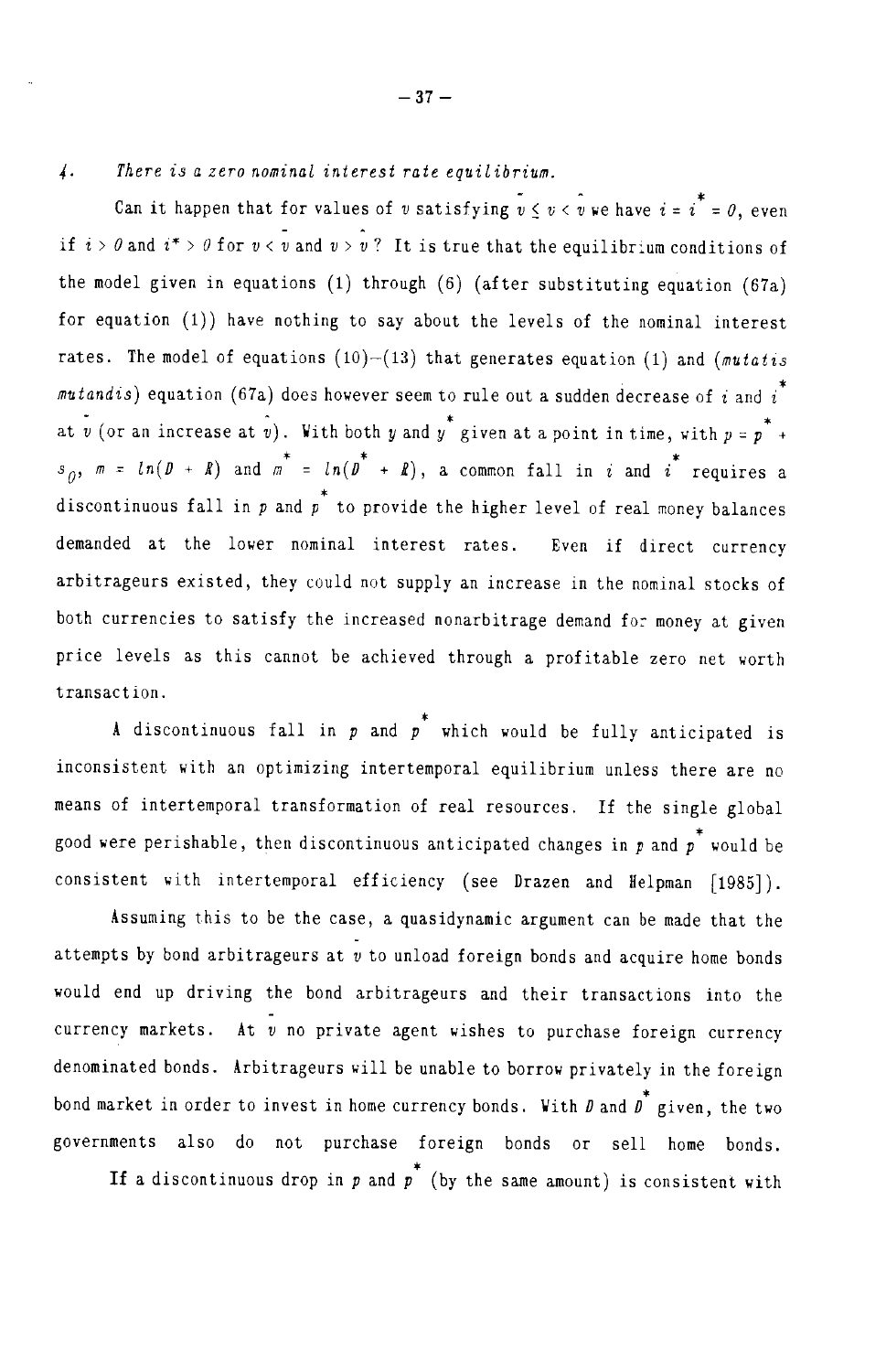intertemporal equilibrium, a zero nominal interest rate equilibrium would satisfy the remaining equilibrium conditions and send us back to the scenario of Section 5.2. Bond arbitrageurs now are happy to become currency arbitrageurs, and because *R* is endogenous they can build up  $m^a$  and reduce  $m^*a$  simultaneously.

The stability of this equilibrium seems a bit suspect: one can see how the attempt to increase home bond holdings by all arbitrageurs as long as  $i > 0$  could drive i to zero. Why the other half of the attempted bond reshuffle-the attempt to sell foreign bonds or even to go short in them-should result in a zero foreign interest rate rather than an infinite one (as the foreign bond price collapses) is not obvious. Given the assumptions made here and in Section 5.2,  $i = i^* = 0$  would be an equilibrium: no private agent would have an incentive to change his behavior. How to get there from  $v < v$  is another matter.

#### Saving the bond market.  $5<sub>1</sub>$

Where the previous three arguments had the bond arbitrageurs' demand spill over into the relative demands for currency, our final argument assumes an impact stocks of domestic credit, D and  $\theta$ . the of bond arbitrage on

Assume that a sudden decline in i and  $\tilde{i}$  at  $\tilde{v}$  to zero is not consistent with an optimizing intertemporal equilibrium say because there are sufficiently rich opportunities for the intertemporal transformation of real goods. In that case there would, with  $\beta$  and  $\overline{\beta}^*$  constant, be a collapse of the market for foreign currency bonds: every private arbitrageur would try to sell foreign currency denominated debt (and indeed go short in it) and buy home currency denominated debt.

If the authorities responded to this threatened collapse of the foreign bond market by undertaking the minimal open-market operations required to prevent a bond market collapse, they would choose  $dD$  and  $dD^*$  such that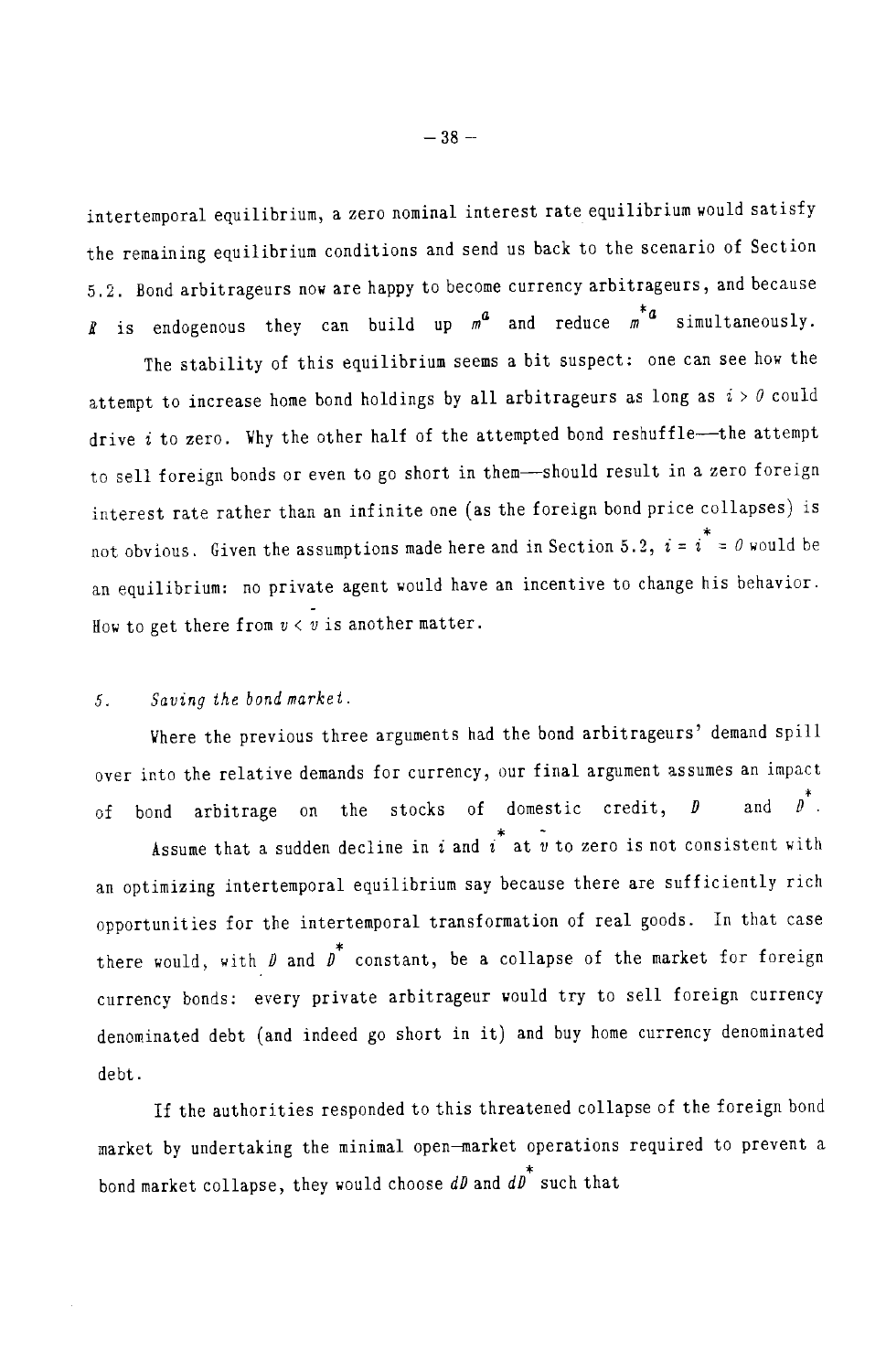(72) 
$$
\int_{D}^{1} \frac{1}{f} dD = dv.
$$

If  $dv > 0$ , this could involve the foreign country government switching from borrowing from the private sector to borrowing from its central bank. In addition the home government could move in the opposite direction and engage in an open-market sale. If the assumption of exogenous domestic credit were replaced by equation (72) when  $v \le v \le v$ , the two governments would effectively take over from the private currency arbitrageurs described in the previous subsection. The prevention of a collapse of the fixed exchange rate regime would be a by-product of policies aimed at preventing a bond market collapse. At v there would be a stock-shift reversal of the cumulative flow open-market operations that brought the economy from  $v$  to  $v$ . There would be an open-market purchase by the home government and/or an open-market sale by the foreign government to provide private agents with the relatively larger stocks of home money demanded at the negative postcollapse expected rate  $\alpha$ f exchange rate depreciation.

It is hardly surprising that (relative) domestic credit expansion policies can be used to stabilize reserves in the face of exogenous relative money demand shifts. It is nevertheless interesting that such a policy can be rationalized as a response to a threatened bond market collapse. If government debt is denominated in the national currency, a forward looking foreign government may well have a strong incentive to prevent a collapse in the market for its debt.

This last approach implies a change in the structure of the model which is comparable to Krugman's proposal for remodeling the gold standard as a band system. In both cases the policies pursued by the government have been altered in order to achieve an equilibrium. Our solution however has the advantage of showing that the management of a gold standard or a fixed exchange rate regime is feasible. Moreover, historical evidence exists that is consistent with our interpretation -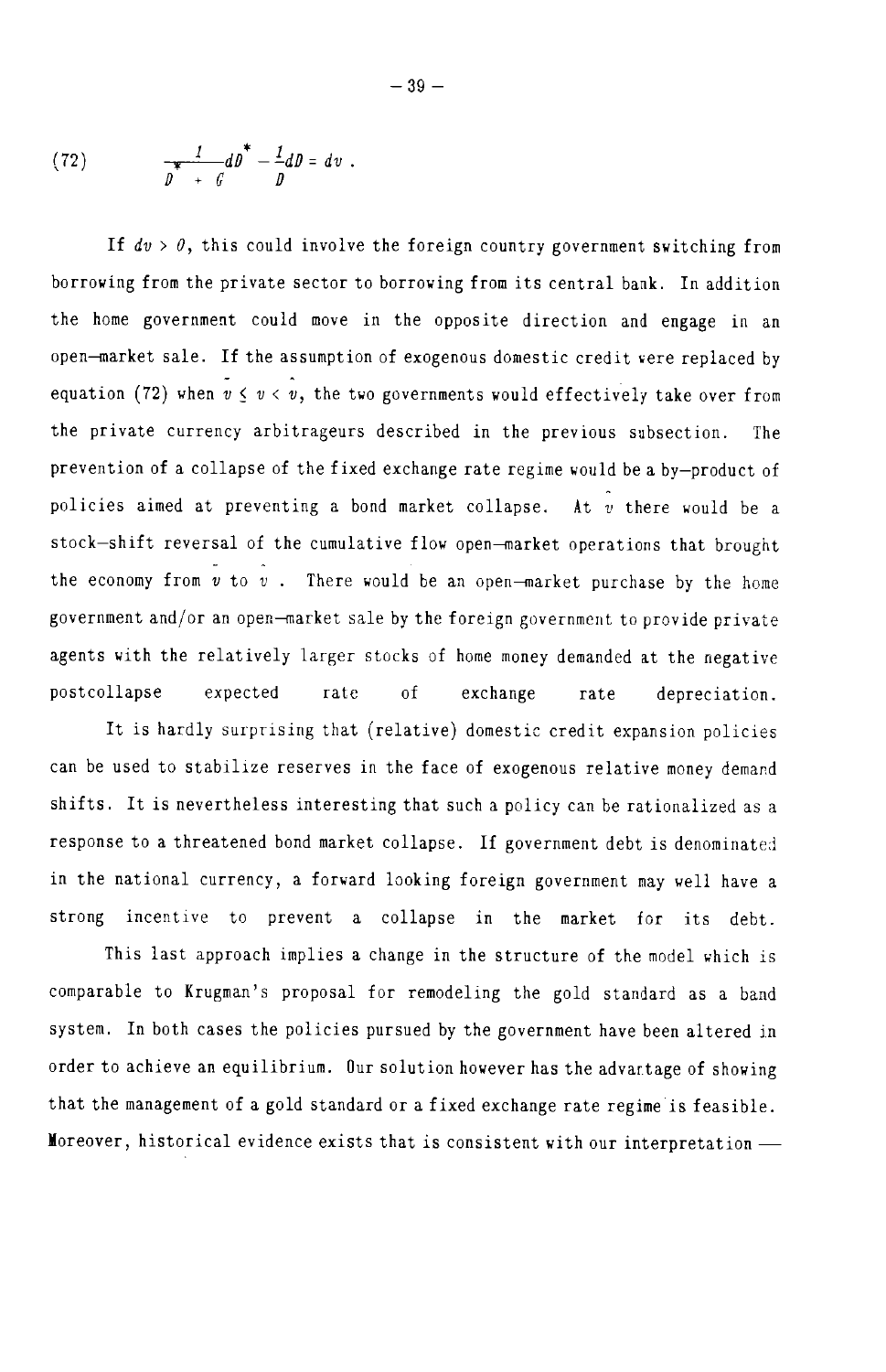for example the gold standard crisis during the 1890s. As analyzed in Grilli [1989], between 1983 and 1896 there was a widespread fear that the U.S. Treasury would run out of gold reserves and that the gold standard would have to be abandoned. During this period the financial markets were very unstable, and this instability reached a peak with the panic of 1893. To ensure the viability of the gold standard, on four occasions the U.S. Treasury issued bonds. These operations were exactly of the kind illustrated above: a swap of gold for domestic bonds. In one instance (the issue of February 1895), in addition to issuing bonds the Treasury also "subsidized" speculators (the Belmont-Morgan syndicate) in order for them to hold domestic currency. In this way they transformed money into an interest-bearing asset-a measure which would also provide a remedy to the crisis-as illustrated in Section 5.3.2 above.<sup>9</sup>

### Other approaches to direct currency arbitrage in the presence of debt with  $6.$ positive nominal interest rates.

In Section 5 and especially in Section 5.3 the importance has become apparent of the detailed specification of the choice problem that generates the demands for the dominated assets home and foreign currency. Without explicit microfoundations of the demands for the two national currencies, the case for and against direct currency arbitrage in the presence of rate of return dominating assets cannot be resolved conclusively. We hope to compare various alternative approaches (e.g. cash-in-advance, Allais-Baumol-Tobin and precautionary demand for money models) in future work. It seems likely however that it will be possible to generate plausible conditions under which private agents who hold various national currencies for transactions or precautionary reasons can be induced to depart from their normal cash holdings in response to opportunities for pure arbitrage profits.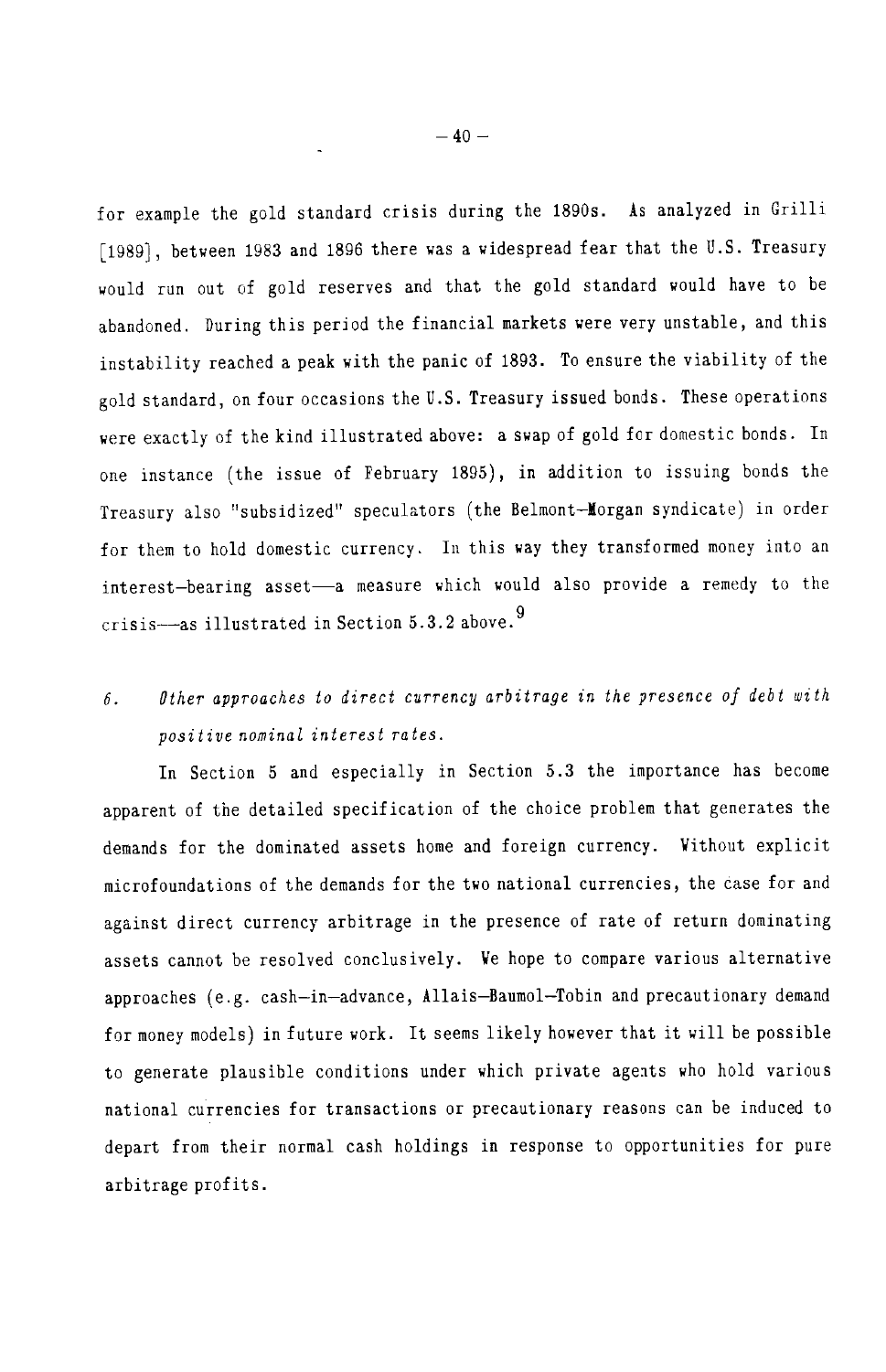### 6. CONCLUSION

The gold standard paradox turns out not to be a gold standard contradiction or inconsistency. Krugman's critical probing of the speculative attack literature has brought out serious weaknesses in the way in which these models were interpreted and described, but not in the formal analyses of when and under what circumstances fixed exchange rate regimes collapse or of how the postcollapse exchange rate behaves.

The explicit recognition in speculative attack models of the role of arbitrageurs faced with the prospect of an imminent collapse of the fixed exchange rate regime and the associated possibility of riskless profits permits us to rule out the possibility of a natural collapse occurring before the speculative attack takes place. Speculative collapses occur where and when the traditional literature says they will.

The (stock-shift) changes in nonarbitrage money demand associated with collapses are however in the paradoxical cases identified by Krugman not accommodated by (stock-shift) changes in official international reserves but instead come out of the accumulated money balances of arbitrageurs who release them when a conventional collapse (which eliminates their opportunity for riskless profits) occurs. When nominal riskless debt instruments with positive interest rates can be held in addition to money, one has to work quite hard to generate direct currency arbitrage rather than (or in addition to) bond arbitrage. This is of course a general problem in monetary offer economics. and ve cannot  $\mathbf{a}$ fully satisfactory solution.

Between a paradoxical natural collapse point and the proper speculative collapse point private arbitrageurs keep the government whose reserves are about to be exhausted supplied with the minimal amount of reserves required for the survival of the fixed exchange rate regime. If the fundamentals drive the shadow exchange rate to the conventional speculative attack point, the arbitrageurs release the money holdings they accumulated while keeping the threatened government supplied with reserves and thus satisfy the increased nonarbitrage demand for money. A conventional transition to a free float (or to some other postcollapse regime not analyzed in this paper) then takes place.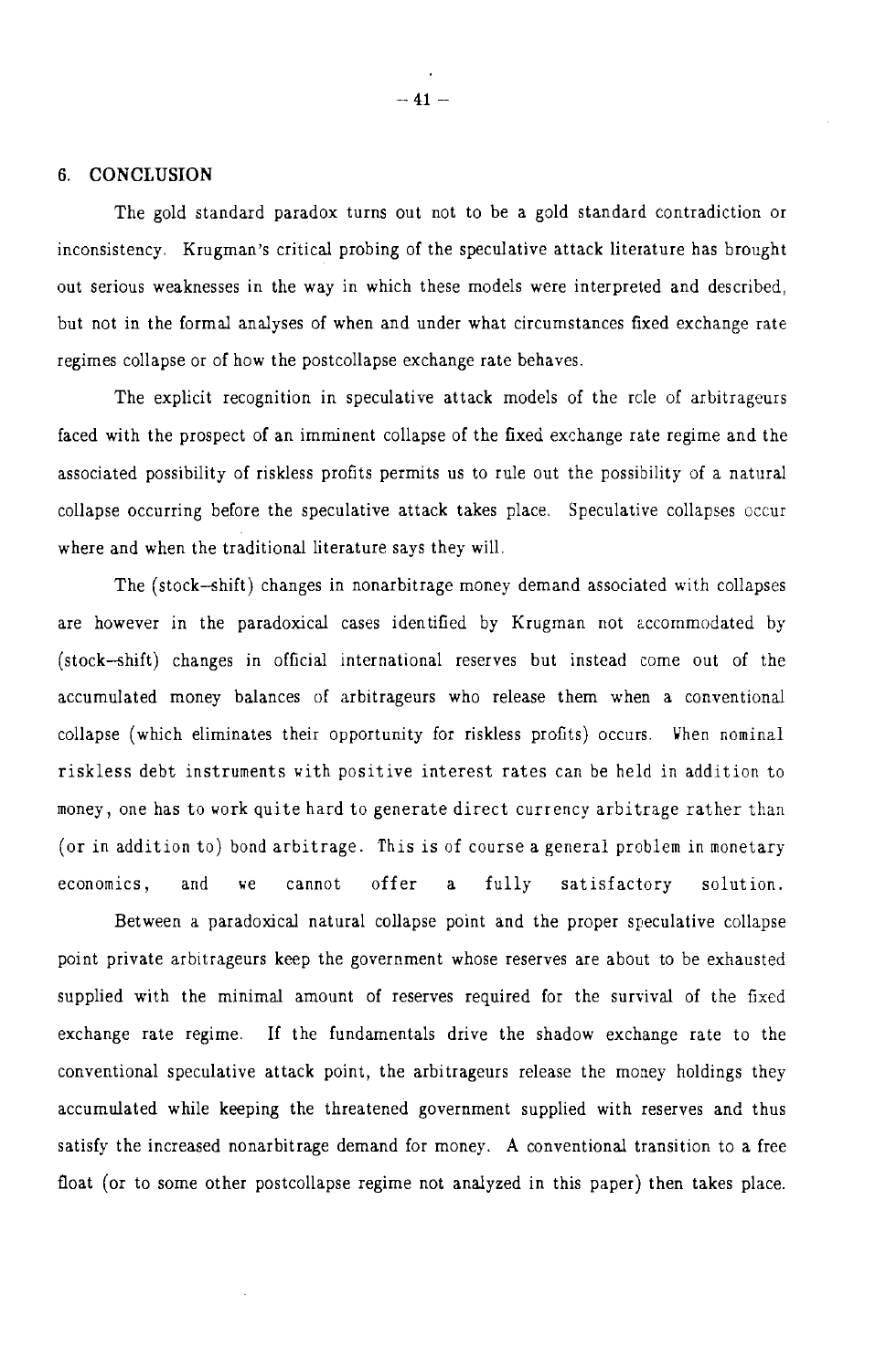## **NOTES**

- A nonconstant but still exogenous  $\mathit{D}(t)$  or  $\mathit{D}^{*}(t)$  can be subsumed under  $v(t).$
- The purist will note some untidiness as regards the composition of the stock of reserves. If reserves are gold, let  $p^G$  be the domestic currency price of gold and  $p^*G$  the foreign<br>currency price of gold. Then  $m = ln(D + p^G R)$  and  $m^* = ln(D^* + p^*G R^*)$ . The exchange rate  $S = e^{S} = \frac{p^{G}}{f}$ . Without loss of generality we can choose units such that  $p^{\theta} = p^* \theta = 1$ , but in that case we must also set  $s_{\theta} = 1$ .
- <sup>3</sup> The case  $\mu < \theta$  is conceptually identical.
- The condition for S&R viability, for correct attacks at the boundaries and for perfection are the same in the discrete time model as those for the continuous time model summarized in Table 1 except that equations (32a) an
	- $(32a')$   $E_f S_{f+1} \leq E_f S_{f+1}$ .
	- If the fixed exchange rate regime collapses in period  $t+1$  because the foreign country runs out of reserves, then
		- $(32b')$   $E_{+}S_{+,-1} \geq E_{+}S_{+,-1}^{*}$ .
- <sup>5</sup> 0r, for a given initial value  $v_t < v < v$ , there will be a range of realizations of  $z_{t+1}$  such that  $v \leq v_{t+1} < v$ .
- 6 Note that if we consider arbitrary (nonlinear) v processes the shadow exchange rate curves may intersect the  $s_{\theta}$  line more than once, and we could get several S&R viable ranges with different combinations of correct and incorrect speculative attacks at the boundaries!
- Note that arbitrageurs can finance an increase in  $m^2$  with a reduction in  $m^* a$  $7<sub>1</sub>$ such that  $dexp(m^d) + S_d dexp(m^{*d}) = 0$ . The arbitrageurs can be the nonarbitrage money holders wearing different hats. It is not necessary that they be able to borrow (at a zero interest rate) to finance an increase in  $m^a$ .
- $8 \hat{v} \hat{v} = -\gamma E_s(\hat{v})$  holds for all continuous forcing processes v. At  $\hat{v}$  with  $m^2$  -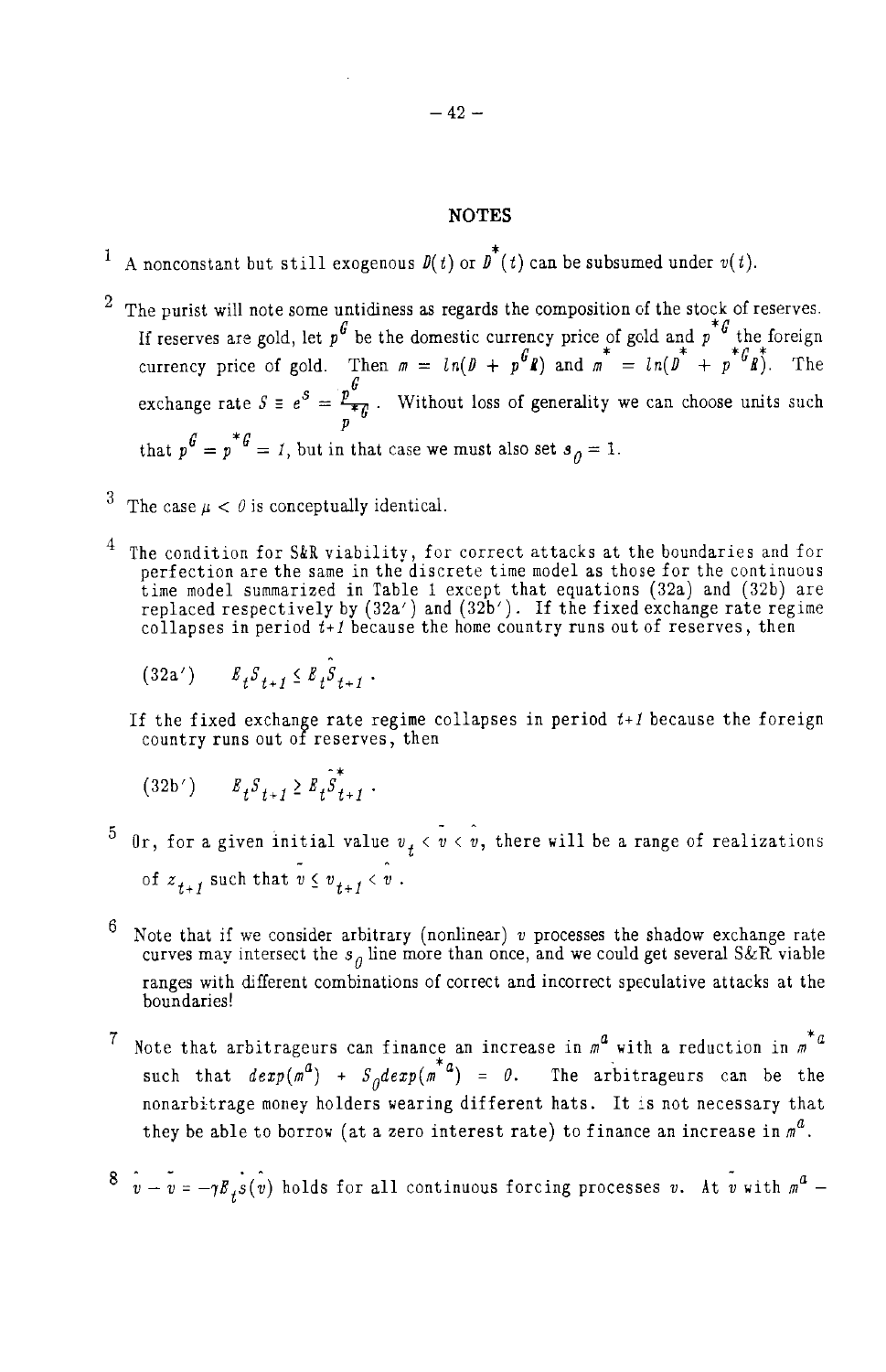$\overline{m}^*$ <sup>4</sup> = 0, we have  $s_{\overline{0}} = \Delta + \overline{v}$ ; just below  $\hat{v}$  we have  $s_{\overline{0}} = \Delta + m^2 - m^*$ <sup>4</sup> +  $\hat{v}$ ; at  $\hat{v}$  we have  $s_{\hat{\theta}} = \Delta + v + \gamma E_t \dot{s}(v)$ .

This example of course does not prove that without the intervention an equilibrium would not have existed. In fact the open-market intervention could have been used to forestall a "proper" speculative attack and collapse.

 $\boldsymbol{9}$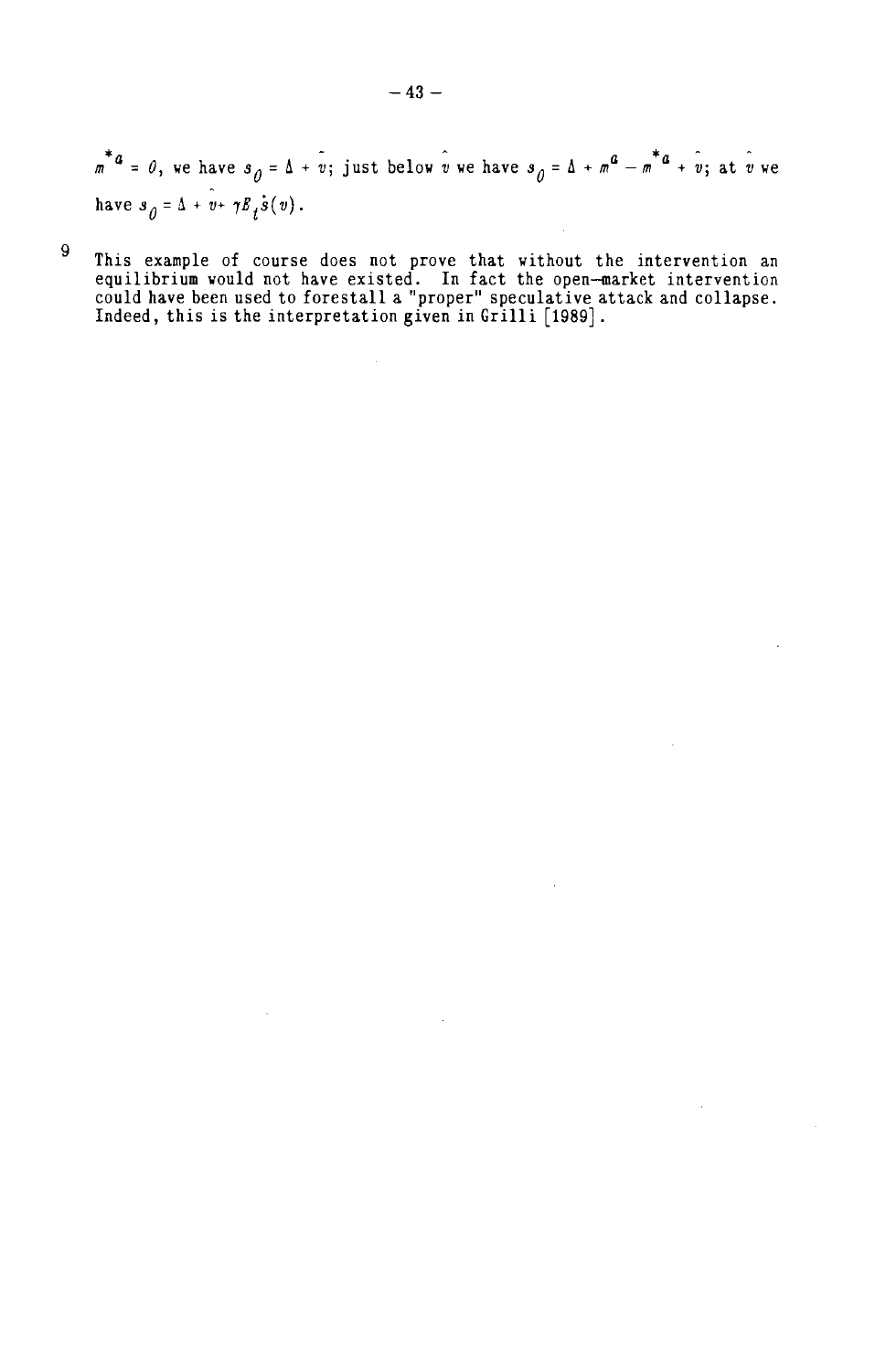### **REFERENCES**

- W. H. Buiter [1987], "Borrowing to Defend the Exchange Rate, and the Timing<br>and Magnitude of Speculative Attacks," Journal of International Economics 23  $221 - 39.$
- [1989], "A Viable Gold Standard Requires Flexible Monetary and Fiscal Policy," Review of Economic Studies 56 101–18.
- A. Dixit [1988], "A Simplified Exposition of Some Results Concerning Regulated Brownian Motion," Princeton University Working Paper, August.
- A. Drazen and E. Helpman [1985], "Inflationary Consequences of Uncertain Macroeconomic Policies," mimeo.
- B. Dumas [1989], "Super Contact and Related Optimality Conditions: A supplement to Avinash Dixit's: 'A Simplified Exposition of some Results Concerning<br>Regulated Brownian Motion,'" NBER Technical Working Paper No. 77, April.
- R. Flood and P. Garber [1984], "Collapsing Exchange Rate Regimes: Some Linear examples, "Journal of International Economics 17 1–13.

and [1989], "The Linkage between Speculative Attack and Target<br>Zone Models of Exchange Rates," NBER Working Paper No. 2918, April.

K.A. Froot and M. Obstfeld [1989a], "Exchange Rate Dynamics under Stochastic Regime Shifts: A Unified Approach," NBER Working Paper No. 2835, February.

- V.U. Grilli [1986], "Buying and Selling Attacks on Fixed Exchange Rate Systems," Journal of International Economics 20 143-56.
- V.U. Grilli [1989], "Managing Exchange Rate Crises: Evidence from the 1890s," Journal of International Money and Finance, forthcoming.
- J.H. Kareken and N. Vallace [1981], "On the Indeterminacy of Equilibrium<br>Exchange Rates," Quarterly Journal of Economics 96 207-222.
- P. Krugman [1979], "A Model of Balance of Payments Crises", Journal of Money, Credit and Banking 11 311-25.

[1987], "Trigger Strategies and Price Dynamics in Equity and Foreign<br>Exchange Markets," NBER Working Paper No. 2459, December.

[1988], "Target Zones and Exchange Rate Dynamics," NBER Working Paper<br>No. 2481, January.

[1989], "Target Zones with Limited Reserves," mimeo, August.

M. Miller and P. Weller [1988a], "Target Zones, Currency Options and Monetary policy," mimeo, April.

and [1988b], "Exchange Rate Bands and Realignments in a Stationary

and [1989b], "Stochastic Process Switching: Some Simple Solutions," NBER Working Paper No. 2998, June.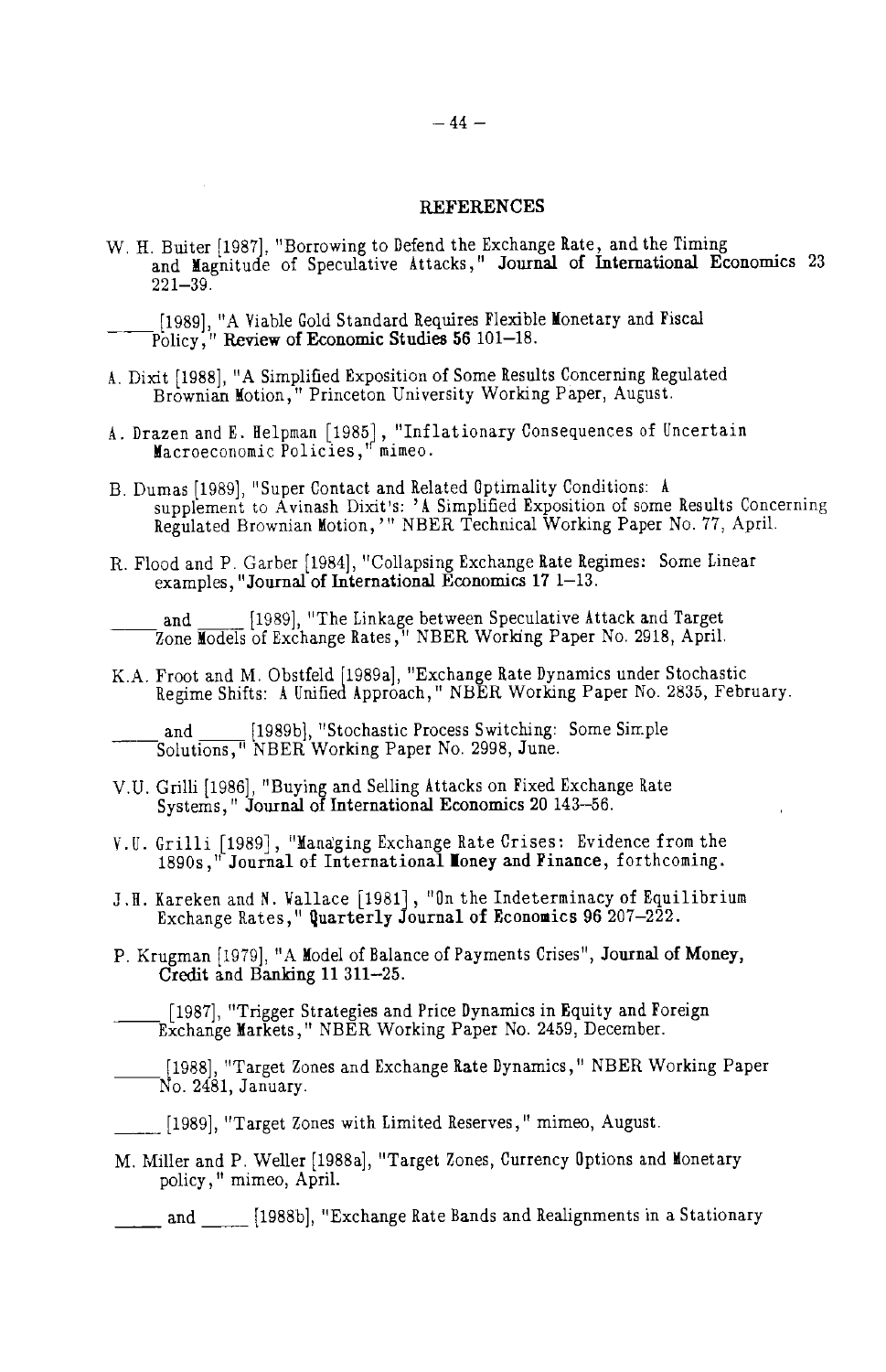Stochastic Setting," mimeo, September.

and [1989], "Solving Stochastic Saddlepoint Systems: A [1989], "Solving Stochastic Saddlepoint Systems: A [1989] April.

M. Obstfeld [1986a], "Rational and Self-Fulfilling Balance of Payments<br>Crises, "American Economic Review 7672-81.

[1986b], "Speculative Attacks and the External Constraint in a<br>Maximizing Model of the Balance of Payments," Canadian Journal of Economics 19  $1 - 22$ .

T.J. Sargent and N. Vallace [1981], "Some Unpleasant Monetarist Arithmetic."<br>**Federal Reserve Bank of Minneapolis Quarterly Review**, Autumn, reprinted in T.J. Sargent, Rational Expectations and Inflation, New York: Harper & Row, 1986, Ch. 5, 158-190.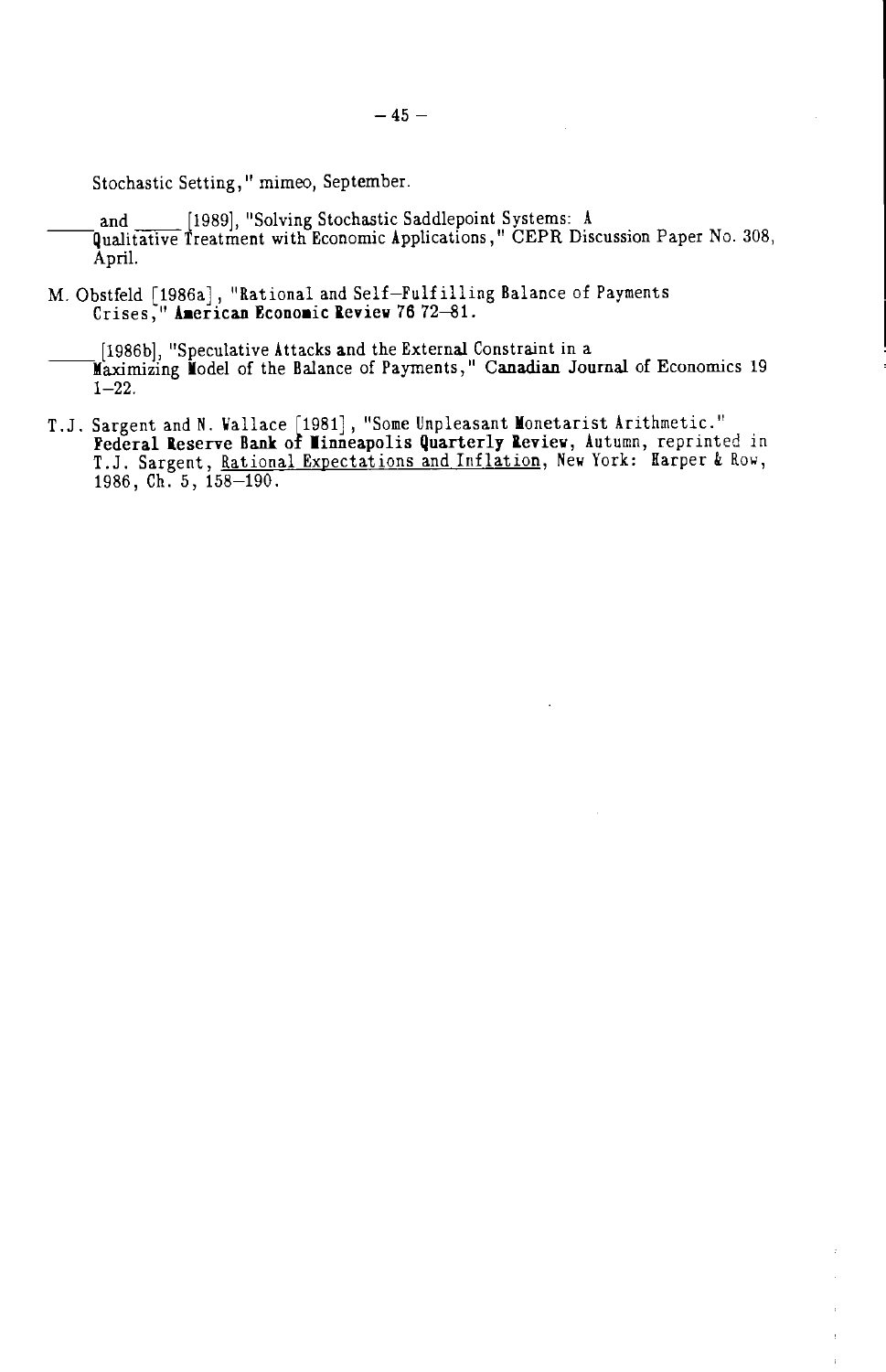# Table 1

## Summary of Viability and Correctness Criteria

S-viability:

 $\hat{v}^*$  <  $v$  <  $\hat{v}$ .  $(21)$ 

R-viability:

 $\overline{v}^*$  <  $v$  <  $\overline{v}$ .  $(23)$ 

S&R-viability:

 $\overline{max}(v^*, v^*) < v < \overline{min}(v, v)$ ,  $(24)$ 

Correct attack at upper boundary:

$$
(25a) \t\t v \le v
$$

 $O<sub>I</sub>$ 

(32a) 
$$
B_t \dot{s}(\hat{v}) = (1 + \gamma \rho)^{-1} [\mu - \rho (\hat{v} - v_0)] \geq 0.
$$

Correct attack at lower boundary:

$$
\begin{array}{cc}\n (25b) & \stackrel{\sim}{v} \leq v \\
 & \leq v\n\end{array}
$$

 $\overline{\text{or}}$ 

(32b) 
$$
E_t s(v^*) = (1 + \gamma \rho)^{-1} [\mu - \rho(v^* - v_0)] \leq 0.
$$

Perfection (S&R viability and correct speculative attacks at both boundaries):

 $\overline{v}^*$   $\prec v$   $\prec v$   $\prec v$   $\prec v$ .  $(33)$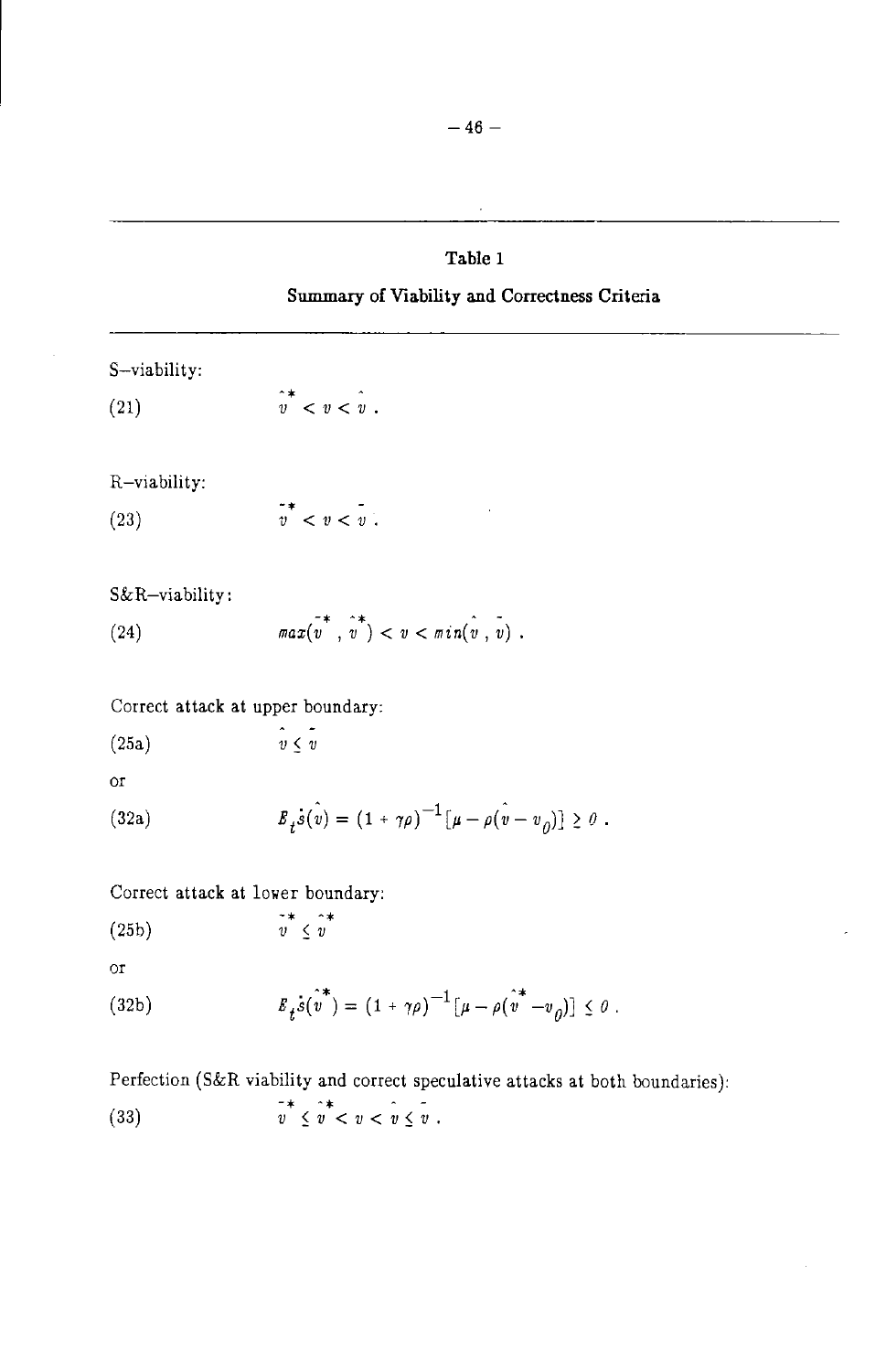

į.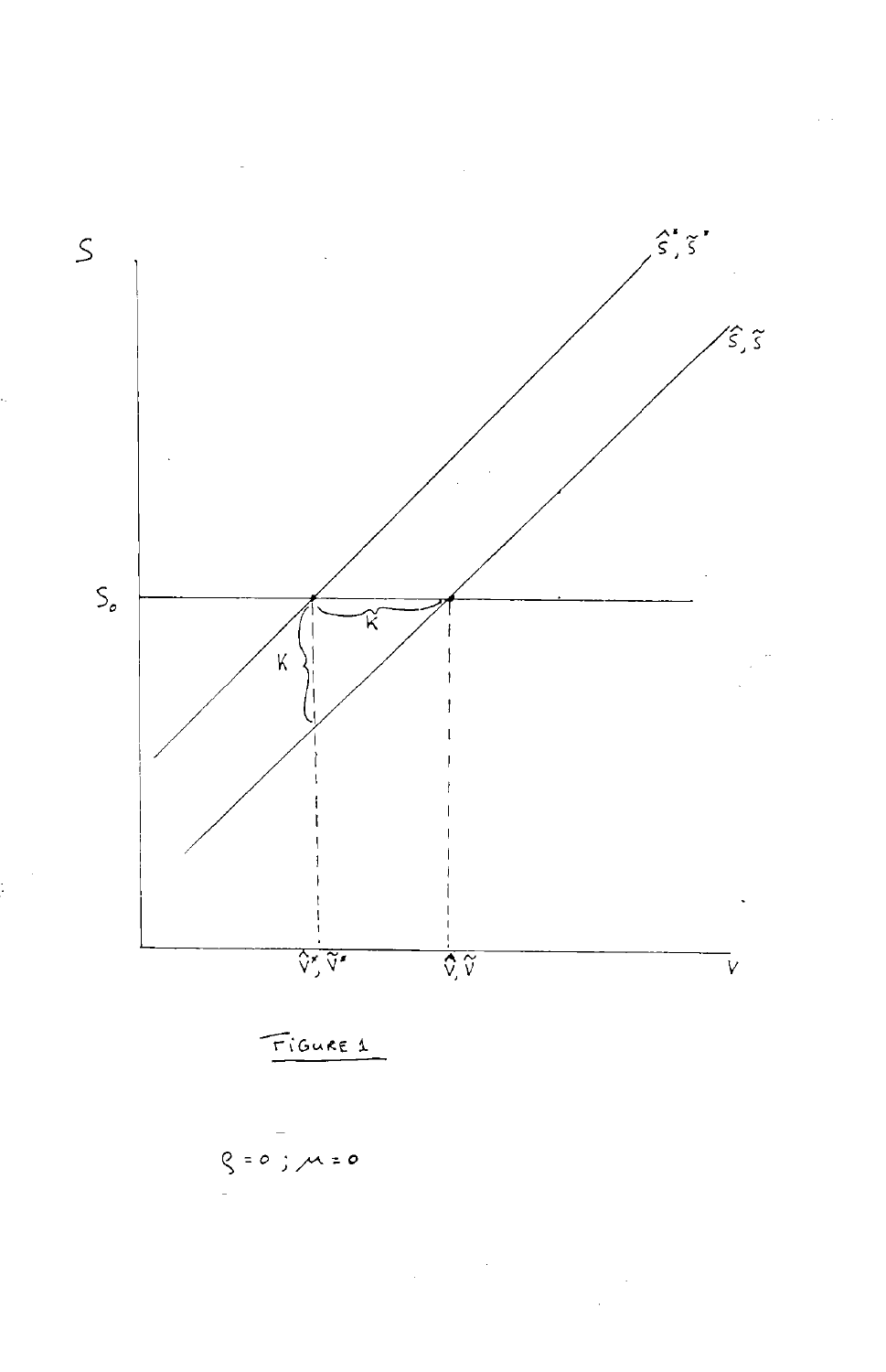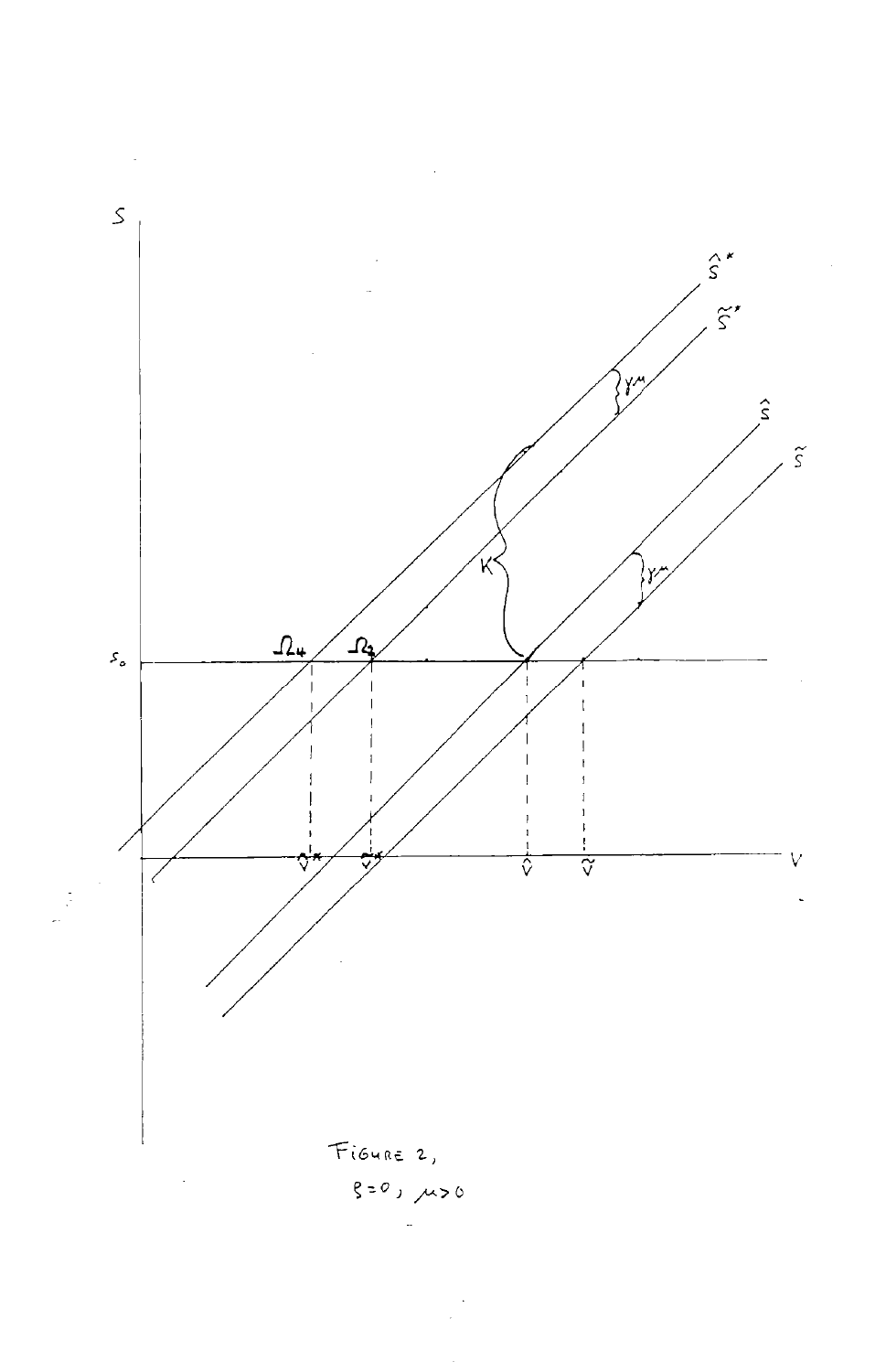

 $\zeta$  < 0  $\lambda = 0$ ;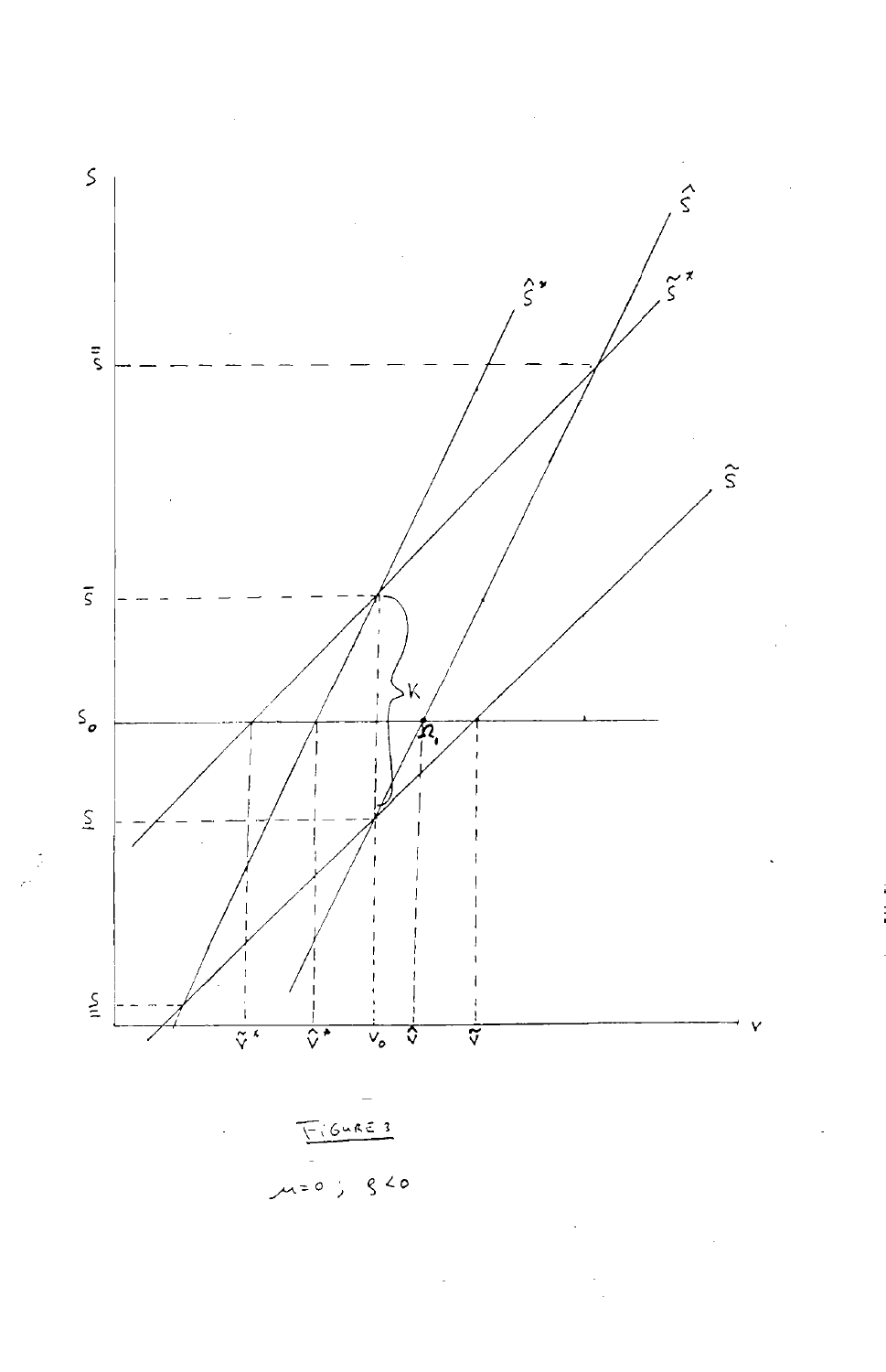

FIGURE 4: M=0; 870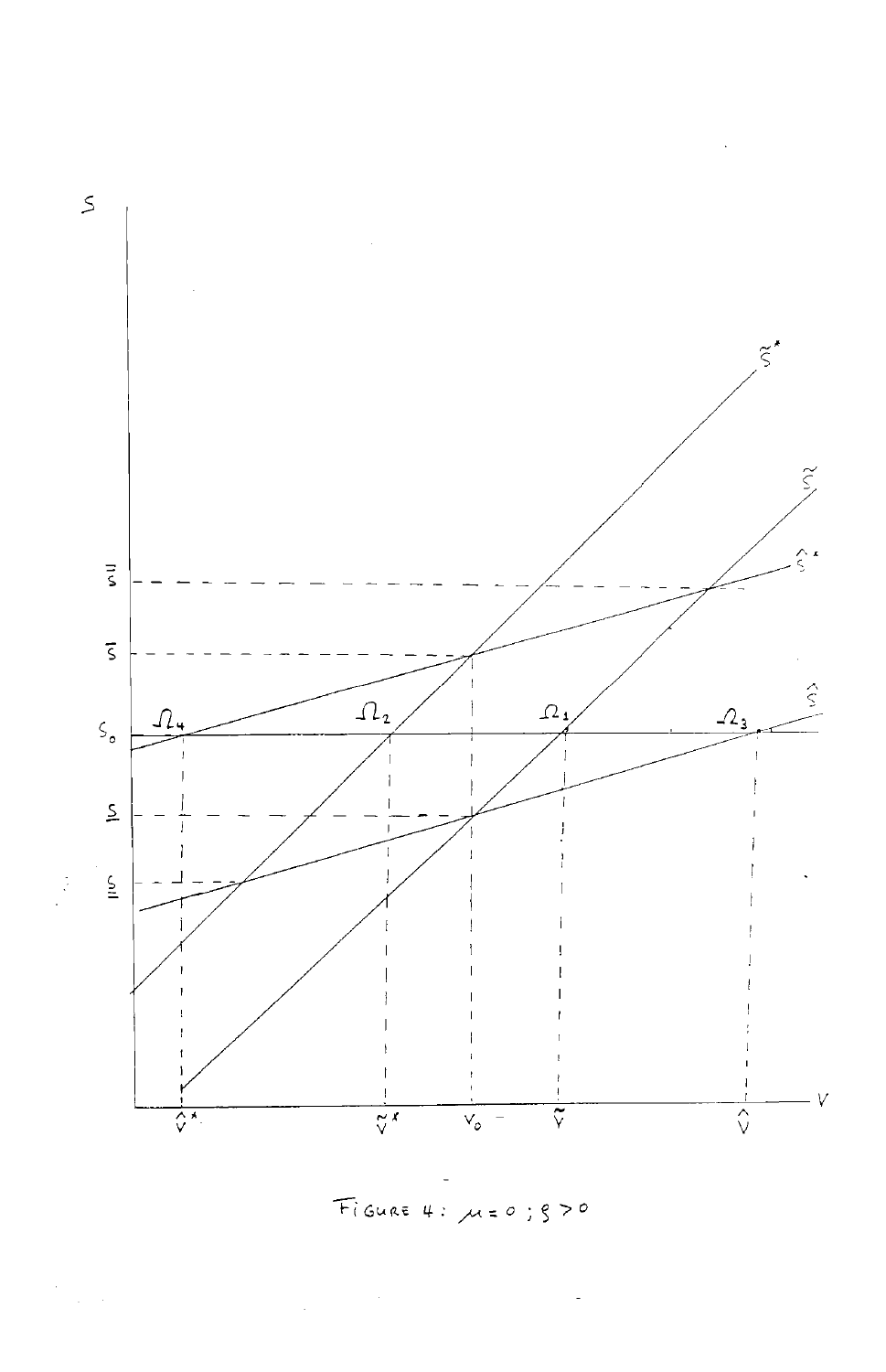